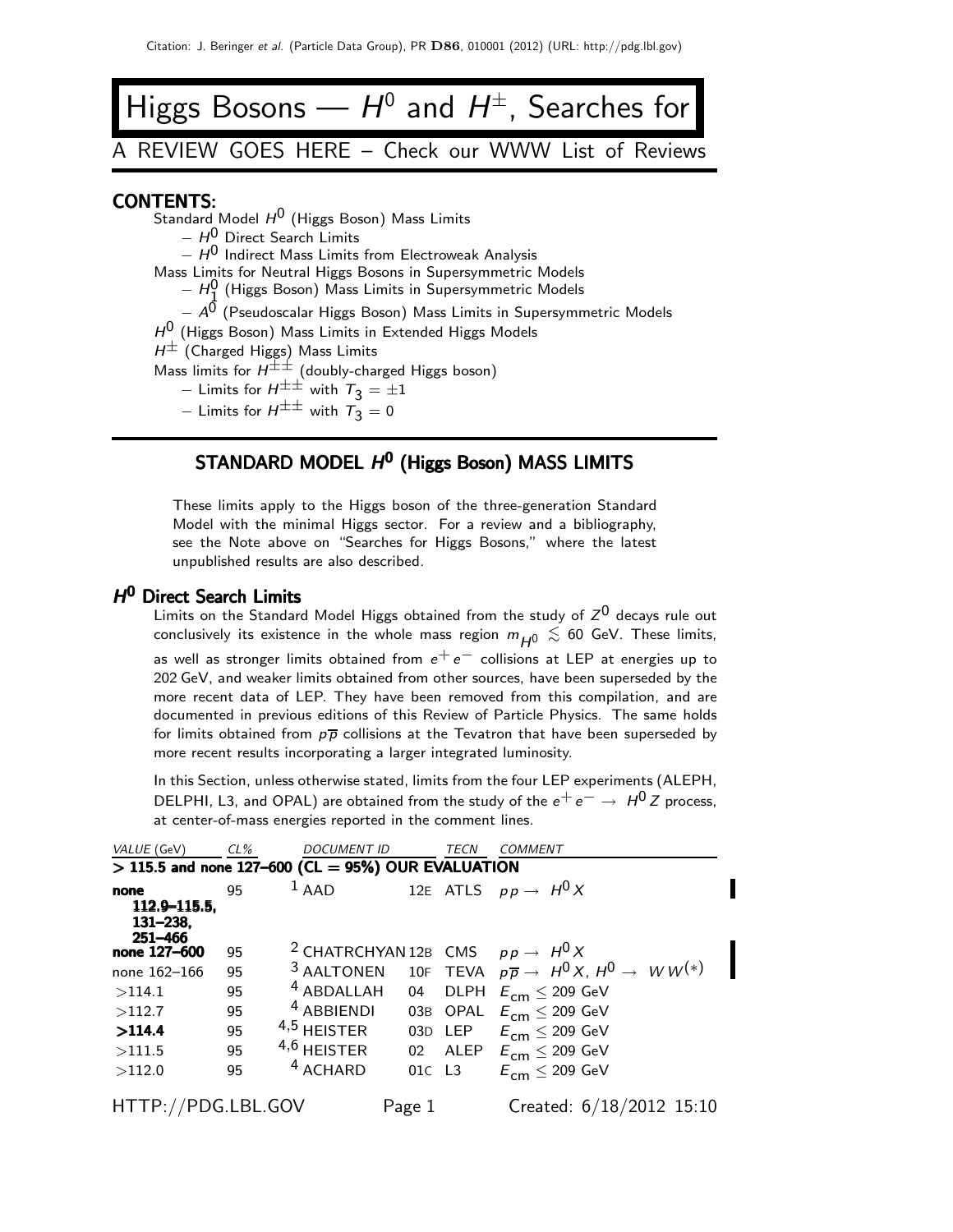• • • We do not use the following data for averages, fits, limits, etc. • • •

|                         |    | $7$ AAD                          |                                |                |                                 | 12 ATLS $pp \rightarrow H^0 X$ , $H^0 \rightarrow ZZ$                                                                         |
|-------------------------|----|----------------------------------|--------------------------------|----------------|---------------------------------|-------------------------------------------------------------------------------------------------------------------------------|
| none 134-156,           | 95 | $8$ AAD                          | 12D ATLS                       |                |                                 | $pp \rightarrow H^0 X$ , $H^0 \rightarrow ZZ^{(*)}$                                                                           |
| $182 - 233,$            |    |                                  |                                |                |                                 |                                                                                                                               |
| $256 - 265$ .           |    |                                  |                                |                |                                 |                                                                                                                               |
| 268-415<br>none 145-206 | 95 | $9$ AAD                          | 12F ATLS                       |                |                                 | $pp \rightarrow H^0 X$ , $H^0 \rightarrow W W^{(*)}$                                                                          |
| none 113-115,           | 95 | $10$ AAD                         | 12G ATLS                       |                |                                 | $pp \rightarrow H^0 X$ , $H^0 \rightarrow \gamma \gamma$                                                                      |
| 134.5-136               |    |                                  |                                |                |                                 |                                                                                                                               |
|                         |    | $^{11}$ AALTONEN                 | 12                             | <b>CDF</b>     | $H^0 \rightarrow \gamma \gamma$ |                                                                                                                               |
|                         |    | 12 CHATRCHYAN 12C CMS            |                                |                |                                 | $pp \rightarrow H^0 X, H^0 \rightarrow ZZ$                                                                                    |
|                         |    | 13 CHATRCHYAN 12D CMS            |                                |                |                                 | $pp \rightarrow H^0 X$ , $H^0 \rightarrow ZZ^{(*)}$                                                                           |
| none 129-270            | 95 | 14 CHATRCHYAN 12E CMS            |                                |                |                                 | $pp \rightarrow H^0 X$ , $H^0 \rightarrow WW^{(*)}$                                                                           |
|                         |    | 15 CHATRCHYAN 12F CMS            |                                |                |                                 | $pp \rightarrow H^0WX$ , $H^0ZX$                                                                                              |
| none 128-132            | 95 | 16 CHATRCHYAN 12G CMS            |                                |                |                                 | $pp \rightarrow H^0 X, H^0 \rightarrow \gamma \gamma$                                                                         |
| none 134-158.           | 95 | 17 CHATRCHYAN 12H CMS            |                                |                |                                 | $pp \rightarrow H^0 X$ , $H^0 \rightarrow Z Z^{(*)}$                                                                          |
| $180 - 305,$<br>340-465 |    |                                  |                                |                |                                 |                                                                                                                               |
| none 270-440            | 95 | 18 CHATRCHYAN 121 CMS            |                                |                |                                 | $pp \rightarrow H^0 X, H^0 \rightarrow ZZ$                                                                                    |
|                         |    | $19$ AAD                         | 11AB ATLS                      |                |                                 | $pp \rightarrow H^0 X$ , $H^0 \rightarrow WW$                                                                                 |
| none 191-197,           | 95 | $20$ AAD                         | 11T ATLS                       |                |                                 | $pp \rightarrow H^0 X$ , $H^0 \rightarrow ZZ^{(*)}$                                                                           |
| 199-200,                |    |                                  |                                |                |                                 |                                                                                                                               |
| $214 - 224$             |    | $21$ AAD                         | 110 ATLS                       |                |                                 | $pp \rightarrow H^0 X, H^0 \rightarrow \gamma \gamma$                                                                         |
| none 340-450            | 95 | $22$ AAD                         | 11 <sub>V</sub> ATLS           |                |                                 | $pp \rightarrow H^0 X$ , $H^0 \rightarrow ZZ$                                                                                 |
|                         |    | $23$ AAD                         | 11w ATLS                       |                | $pp \rightarrow H^0 X$          |                                                                                                                               |
|                         |    | <sup>24</sup> AALTONEN           | 11AA CDF                       |                |                                 | $p\overline{p} \rightarrow H^0WX, H^0ZX,$                                                                                     |
|                         |    |                                  |                                |                | $H^0 q \overline{q} X$          |                                                                                                                               |
|                         |    | <sup>25</sup> ABAZOV             | 11AB DO                        |                |                                 | $p\overline{p} \rightarrow 'H^0\,W\,X,\,H^0\,Z\,X$                                                                            |
|                         |    | 26 ABAZOV                        | 11G D0                         |                |                                 | $p\overline{p} \rightarrow H^0(X, H^0 \rightarrow WW^{(*)})$                                                                  |
|                         |    | <sup>27</sup> ABAZOV             | 11J                            | D <sub>0</sub> |                                 | $p\overline{p} \rightarrow H^0WX, H^0 \rightarrow b\overline{b}$                                                              |
|                         |    | <sup>28</sup> ABAZOV             | 11Y D0                         |                | $H^0 \rightarrow \gamma \gamma$ |                                                                                                                               |
|                         |    | <sup>29</sup> CHATRCHYAN 11J CMS |                                |                |                                 | $pp \rightarrow H^0 X$ , $H^0 \rightarrow WW$                                                                                 |
|                         |    | 30 AALTONEN                      | 10AD CDF                       |                |                                 | $p\overline{p} \rightarrow H^0 Z X$                                                                                           |
|                         |    | 31 AALTONEN                      | 10G CDF                        |                |                                 | $p\overline{p} \rightarrow H^0(X, H^0 \rightarrow WW^{(*)})$                                                                  |
|                         |    | 32 AALTONEN<br>33 AALTONEN       | 10J CDF<br>10M TEVA            |                |                                 | $p\overline{p} \rightarrow H^0 ZX$ , $H^0WX$<br>$p\overline{p} \rightarrow g\, g\, X \rightarrow H^0\, X$ , $H^0 \rightarrow$ |
|                         |    |                                  |                                |                |                                 | $WW^{(*)}$                                                                                                                    |
|                         |    | 34 ABAZOV                        | 10B DO                         |                |                                 | $p\overline{p} \rightarrow H^0(X, H^0 \rightarrow W W^{(*)})$                                                                 |
|                         |    | 35 ABAZOV                        | 10C D0                         |                |                                 | $p\overline{p} \rightarrow H^0ZX, H^0WX$                                                                                      |
|                         |    | 36 ABAZOV                        | 10T D0                         |                |                                 | $p\overline{p} \rightarrow H^0 Z X$                                                                                           |
|                         |    | 37 AALTONEN                      | 09A CDF                        |                |                                 | $p\overline{p} \rightarrow H^0 X$ , $H^0 \rightarrow W W^{(*)}$                                                               |
|                         |    | 38 AALTONEN                      | 09AG CDF                       |                |                                 | $p\overline{p} \rightarrow H^0WX$                                                                                             |
|                         |    | 39 AALTONEN                      | 09AI CDF                       |                |                                 | $p\overline{p} \rightarrow H^0WX$                                                                                             |
|                         |    | 40 AALTONEN                      | 09AO CDF                       |                |                                 | $p\overline{p} \rightarrow H^0 Z X$                                                                                           |
|                         |    | 41 AALTONEN                      | 09AS CDF                       |                |                                 | $p\overline{p} \rightarrow H^0WX$ , $H^0ZX$                                                                                   |
|                         |    | 42 ABAZOV                        | 09C D0                         |                |                                 | $p\overline{p} \rightarrow H^0WX$                                                                                             |
|                         |    | 43 ABAZOV                        | 09Q D0                         |                | $H^0 \rightarrow \gamma \gamma$ |                                                                                                                               |
|                         |    | 44 ABAZOV                        |                                |                |                                 | $H^0 \rightarrow \tau^+ \tau^-$                                                                                               |
|                         |    | 45 AALTONEN                      | 09 <sub>U</sub> D <sub>0</sub> |                |                                 | $p\overline{p} \rightarrow H^0ZX, H^0WX$                                                                                      |
|                         |    |                                  | 08X CDF                        |                |                                 |                                                                                                                               |
|                         |    | 46 ABAZOV                        | 08AO D0                        |                |                                 | $p\overline{p} \rightarrow H^0ZX, H^0WX$                                                                                      |
|                         |    | 47 ABAZOV                        | 08Y D0                         |                |                                 | $p\overline{p} \rightarrow H^0WX$                                                                                             |
|                         |    | 48 ABAZOV                        | 07X D0                         |                |                                 | $p\overline{p} \rightarrow H^0 Z X$                                                                                           |
|                         |    | 49 ABAZOV                        | 06                             | D <sub>0</sub> |                                 | $p\overline{p} \rightarrow H^0 X$ , $H^0 \rightarrow W W^*$                                                                   |
|                         |    | 50 ABAZOV                        | 060 D0                         |                |                                 | $p\overline{p} \rightarrow H^0WX, H^0 \rightarrow WW^*$                                                                       |
|                         |    |                                  |                                |                |                                 |                                                                                                                               |

HTTP://PDG.LBL.GOV Page 2 Created: 6/18/2012 15:10

I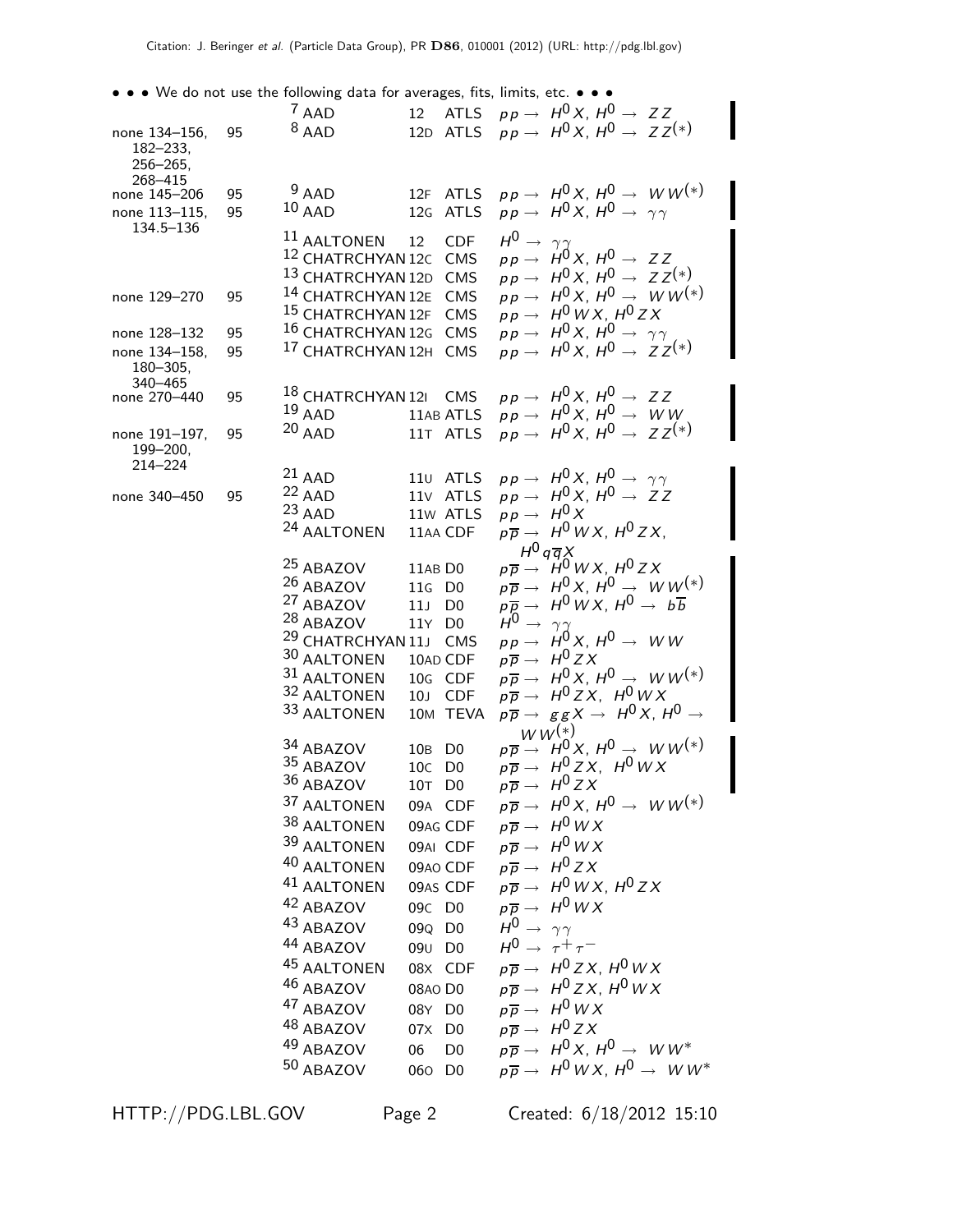- <sup>1</sup> AAD 12E combine data from AAD 11V, AAD 11AB, AAD 12, AAD 12D, AAD 12F, AAD 12G. The 99% CL exclusion range is 133–230 and 260–437 GeV. An excess of events over background with a local significance of 3.5  $\sigma$  is observed at about  $m_{H0} =$ 126 GeV.
- <sup>2</sup> CHATRCHYAN 12B combine CHATRCHYAN 12E, CHATRCHYAN 12F, CHA-TRCHYAN 12G, CHATRCHYAN 12H, CHATRCHYAN 12I, CHATRCHYAN 12C, CHA-TRCHYAN 12D, as well as a search in the decay mode  $H^0 \rightarrow \tau \tau$ . The 99% CL exclusion range is 129–525 GeV. An excess of events over background with a local significance of 3.1  $\sigma$  is observed at about  $m_{H0} = 124$  GeV.
- $^3$  AALTONEN 10F combine searches for  $H^0$  decaying to  $W^+$   $W^-$  in  $p\overline{p}$  collisions at  $E_{\mathsf{cm}}$  $= 1.96$  TeV with 4.8 fb<sup>-1</sup> (CDF) and 5.4 fb<sup>-1</sup> (DØ).
- 4 Search for  $e^+e^-\to H^0Z$  in the final states  $H^0\to b\overline{b}$  with  $Z\to \ell\overline{\ell},\,\nu\overline{\nu},\,q\overline{q},\,\tau^+\tau^$ and  $H^0 \rightarrow \tau^+ \tau^-$  with  $Z \rightarrow q \overline{q}$ .

5 Combination of the results of all LEP experiments.

 $6A$  3 $\sigma$  excess of candidate events compatible with  $m_{H0}$  near 114 GeV is observed in the combined channels  $q\overline{q}q\overline{q}$ ,  $q\overline{q}\ell\overline{\ell}$ ,  $q\overline{q}\tau^+\tau^-$ .

- <sup>7</sup> AAD 12 search for  $H^0$  production with  $H \to ZZ \to \ell^+ \ell^- q \overline{q}$  in 1.04 fb<sup>-1</sup> of pp collisions at  $E_{\text{cm}} = 7$  TeV. A limit on cross section times branching ratio which is (1.7–13) times larger than the expected Standard Model cross section is given for  $m_{H^0}$  $= 200-600$  GeV at 95% CL. The best limit is at  $m_{H0} = 360$  GeV.
- <sup>8</sup> AAD 12D search for  $H^0$  production with  $H \to ZZ^{(*)} \to 4\ell$  in 4.8 fb<sup>-1</sup> of pp collisions at  $E_{\text{cm}} = 7$  TeV in the mass range  $m_{H^0} = 110$ –600 GeV. An excess of events over<br>background with a local significance of 2.1  $\sigma$  is observed at 125 GeV.
- 9 AAD 12F search for  $H^0$  production with  $H \to W W^{(*)} \to \ell^+ \nu \ell^- \overline{\nu}$  in 2.05 fb<sup>-1</sup> of *pp* collisions at  $E_{cm} = 7$  TeV in the mass range  $m_{H0} = 110$ –300 GeV.
- 10 AAD 12G search for  $H^0$  production with  $H \rightarrow \gamma \gamma$  in 4.9 fb $^{-1}$  of pp collisions at  $E_{\text{cm}}$  $=$  7 TeV in the mass range  $m_{H^0} = 110$ –150 GeV. An excess of events over background with a local significance of  $2.8\sigma$  is observed at 126.5 GeV.
- <sup>11</sup> AALTONEN 12 search for  $H^0 \to \gamma \gamma$  in 7.0 fb<sup>-1</sup> of  $p\overline{p}$  collisions at  $E_{cm} = 1.96$  TeV. A limit on cross section times branching ratio which is (8.5–29) times larger than the expected Standard Model cross section is given for  $m_{H0} = 100-150$  GeV at 95% CL.
- <sup>12</sup> CHATRCHYAN 12C search for  $H^0$  production with  $H \to ZZ \to \ell^+ \ell^- \tau^+ \tau^-$  in 4.7 fb<sup>−1</sup> of pp collisions at  $E_{cm}$  = 7 TeV. A limit on cross section times branching ratio which is (4–12) times larger than the expected Standard Model cross section is given for  $m_{H0} = 190$ –600 GeV at 95% CL. The best limit is at  $m_{H0} = 200$  GeV.
- <sup>13</sup> CHATRCHYAN 12D search for  $H^0$  production with  $H \to ZZ^{(*)} \to \ell^+ \ell^- q \overline{q}$  in 4.6 fb $^{-1}$  of  $\rho$  p collisions at  $E_{\mathsf{cm}}=$  7 TeV. A limit on cross section times branching ratio<br>which corresponds to (1−22) times the expected Standard Model cross section is given for  $m_{H0} = 130$ –164 GeV, 200–600 GeV at 95% CL. The best limit is at  $m_{H0} = 230$ GeV. In the Standard Model with an additional generation of heavy quarks and leptons which receive their masses via the Higgs mechanism,  $m_{H^0}$  values in the ranges  $m_{H^0} =$ 154–161 GeV and 200–470 GeV are excluded at 95% CL.
- <sup>14</sup> CHATRCHYAN 12E search for  $H^0$  production with  $H\to W W^{(*)}\to \ell^+\nu\ell^-\overline{\nu}$  in 4.6 fb<sup>−1</sup> of pp collisions at  $E_{cm} = 7$  TeV in the mass range  $m_{H0} = 110$ −600 GeV.
- $^{15}$  CHATRCHYAN 12F search for associated  $H^0$   $W$  and  $H^0$   $Z$  production followed by  $W \rightarrow$  $\ell \nu$ ,  $Z \to \ell^+ \ell^-$ ,  $\nu \overline{\nu}$ , and  $H^0 \to b\overline{b}$ , in 4.7 fb<sup>-1</sup> of pp collisions at  $E_{cm} = 7$  TeV. A limit on cross section times branching ratio which is (3.1–9.0) times larger than the expected Standard Model cross section is given for  $m_{H0} = 110$ –135 GeV at 95% CL. The best limit is at  $m_{H0} = 110$  GeV.

HTTP://PDG.LBL.GOV Page 3 Created: 6/18/2012 15:10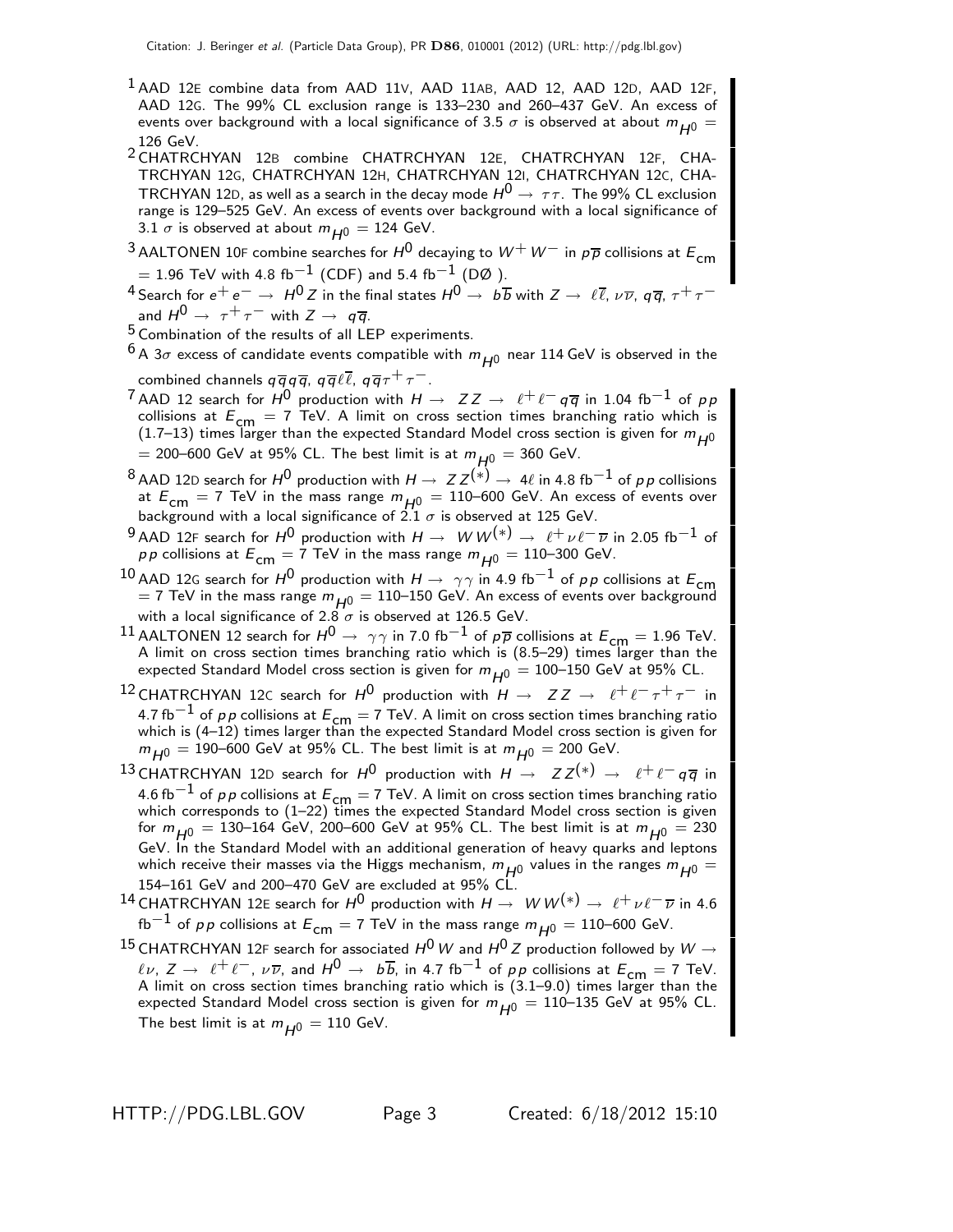- <sup>16</sup> CHATRCHYAN 12G search for  $H^0$  production with  $H \rightarrow \gamma \gamma$  in 4.8 fb<sup>-1</sup> of pp collisions at  $E_{cm} = 7$  TeV in the mass range  $m_{H^0} = 110$ –150 GeV. An excess of events over background with a local significance of  $3.1 \sigma$  is observed at 124 GeV.
- <sup>17</sup> CHATRCHYAN 12H search for  $H^0$  production with  $H \rightarrow ZZ^{(*)} \rightarrow 4\ell$  in 4.7 fb<sup>-1</sup> of pp collisions at  $E_{cm} = 7$  TeV in the mass range  $m_{H0} = 110$ –600 GeV. Excesses of events over background are observed around 119, 126 and 320 GeV. The region  $m_{H0} =$ 114.4–134 GeV remains consistent with the expectation for the production of a SM-like Higgs boson.
- 18 CHATRCHYAN 2012I search for  $H^0$  production with  $H \to ZZ \to \ell^+ \ell^- \nu \overline{\nu}$  in 4.6 fb<sup>−1</sup> of pp collisions at  $E_{cm} = 7$  TeV in the mass range  $m_{H0} = 250$ –600 GeV.
- <sup>19</sup> AAD 11AB search for  $H^0$  production with  $H \to W^+W^- \to \ell \nu q \overline{q}$  in 1.04 fb<sup>-1</sup> of p p collisions at  $E_{\text{cm}} = 7$  TeV. A limit on cross section times branching ratio which is (2.7–20) times larger than the expected Standard Model cross section is given for  $m_{H^0}$  $=$  240–600 GeV at 95% CL. The best limit is at  $m_{H0} = 400$  GeV.
- <sup>20</sup> AAD 11⊤ search for  $H^0$  production with  $H \to ZZ^{(*)} \to 4\ell$  in 2.1 fb<sup>-1</sup> of pp collisions at  $E_{cm} = 7$  TeV. A limit on cross section times branching ratio which corresponds to (0.8–12) times the expected Standard Model cross section is given for  $m_{H0} = 120$ –600 GeV at 95% CL. Superseded by AAD 12D.
- <sup>21</sup> AAD 110 search for  $H^0$  production with  $H^0 \rightarrow \gamma \gamma$  in 1.08 fb<sup>-1</sup> of pp collisions at  $E_{cm}$  = 7 TeV. A limit on cross section times branching ratio which is (2.0–5.8) times larger than the expected Standard Model cross section is given for  $m_{H0} = 110$ –150 GeV at 95% CL. Superseded by AAD 12G.
- 22 AAD 11V search for  $H^0$  production with  $H \to ZZ \to \ell^+ \ell^- \nu \overline{\nu}$  in 1.04 fb<sup>-1</sup> of  $p p$  collisions at  $E_{\text{cm}} = 7$  TeV. A limit on cross section times branching ratio which corresponds to (0.6–6) times the expected Standard Model cross section is given for  $m_{H^0}$  = 200–600 GeV at 95% CL.
- 23 AAD 11W search for Higgs boson production in the decay channels  $\gamma \gamma$ ,  $ZZ^{(*)} \rightarrow 4\ell$ ,  $ZZ\to\ell\ell\nu\nu$ ,  $ZZ\to\ell\ell q$ q, W W $^{(*)}\to\ell\ell\nu\nu$ , W W $^{(*)}\to\ell\nu q$ q in 35–40 pb $^{-1}$  of  $pp$  collisions at  $E_{\text{cm}} = 7$  TeV. A limit on cross section times branching ratio which is (2–40) times larger than the expected Standard Model cross section is given for  $m_{H0} =$ 110–600 GeV at 95% CL. In the Standard Model with an additional generation of heavy quarks and leptons which receive their masses via the Higgs mechanism,  $m_{H^0}$  values between 140 and 185 GeV are excluded at 95% CL. The results for the Standard Model Higgs are superseded by AAD 12E.
- <sup>24</sup> AALTONEN 11AA search in 4.0 fb<sup>-1</sup> of  $p\overline{p}$  collisions at  $E_{cm} = 1.96$  TeV for associated  $H^0 \, W$  and  $H^0 \, Z$  production followed by  $W/Z \to~ q \, \overline{q}$ , and for  $p \, \overline{p} \to~ H^0 \, q \, \overline{q} X$  (vector boson fusion), both with  $H^0 \rightarrow b\overline{b}$ . A limit on cross section times branching ratio which is (9–100) times larger than the expected Standard Model cross section is given for  $m_{H0} = 100$ –150 GeV at 95% CL. The best limit is at  $m_{H0} = 115$  GeV.
- <sup>25</sup> ABAZOV 11AB search for associated  $H^0$  W and  $H^0$  Z production followed by  $H^0 \rightarrow$  $WW^{(*)}$  in like-sign dilepton final states using 5.3 fb<sup>-1</sup> of  $p\overline{p}$  collisions at  $E_{\text{cm}} =$ 1.96 TeV. A limit on cross section times branching ratio which is  $(6.4-18)$  times larger than the expected Standard Model cross section is given for  $m_{H0} = 115$ –200 GeV at 95% CL. The best limit is for  $m_{H0} = 135$  and 165 GeV.
- <sup>26</sup> ABAZOV 11G search for  $H^0$  production in 5.4 fb $^{-1}$  of  $p\overline{p}$  collisions at  $E_{cm} = 1.96$  TeV in the decay mode  $H^0\to~W W^{(*)}\to~\ell\nu\,q\overline{q}^\prime$  (and processes with similar final states). A limit on cross section times branching ratio which is (3.9–37) times larger than the expected Standard Model cross section is given for  $m_{H0} = 115$ –200 GeV at 95% CL. The best limit is at  $m_{H0} = 160$  GeV.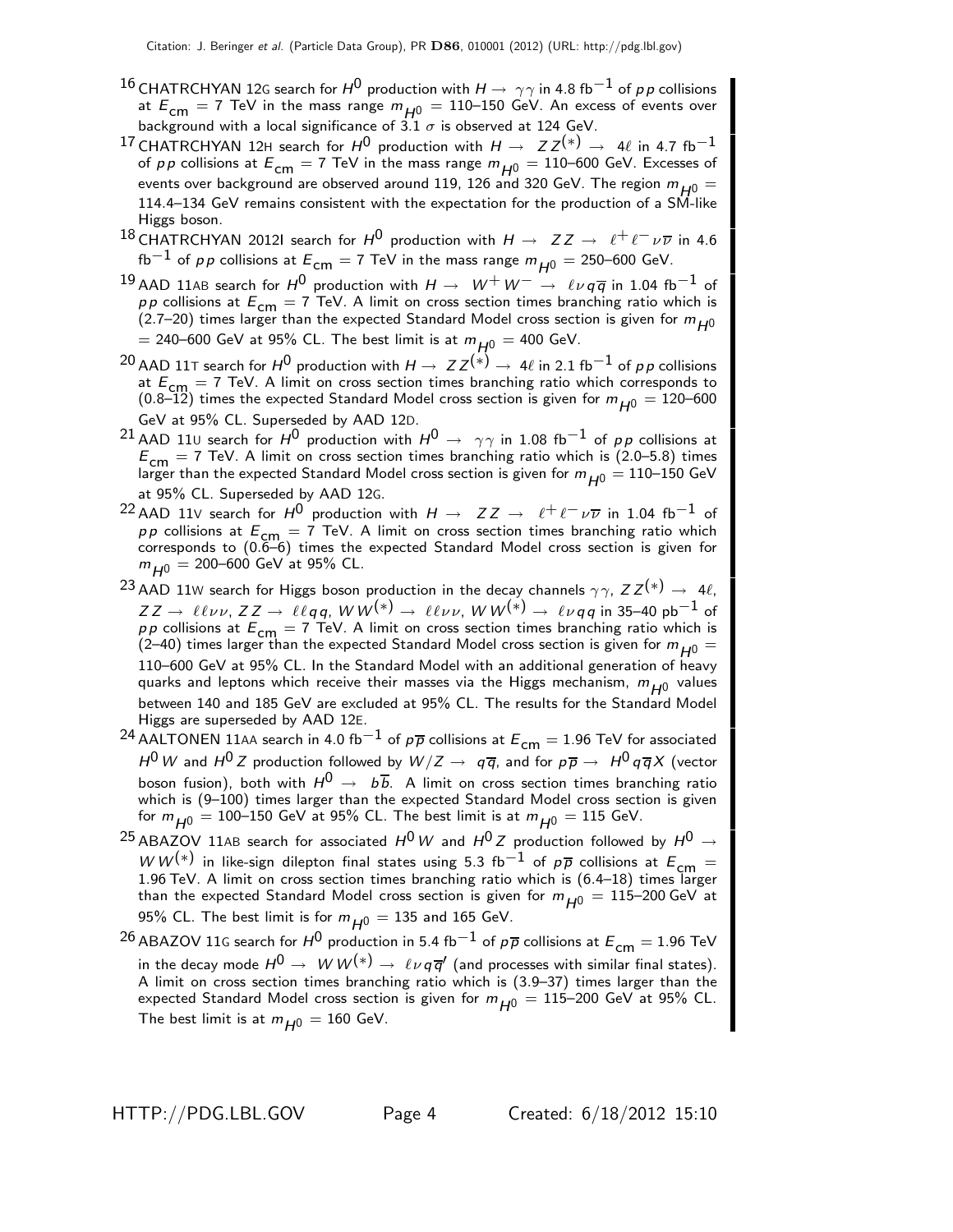- <sup>27</sup> ABAZOV 11J search for associated  $H^0\,W$  production in 5.3 fb $^{-1}$  of  $p\,\overline{p}$  collisions at  $E_{cm} = 1.96$  TeV in the final state  $H^0 \rightarrow b\overline{b}$ ,  $W \rightarrow \ell\nu$ . A limit on cross section times branching ratio which is (2.7–30) times larger than the expected Standard Model cross section is given for  $m_{H0} = 100$ –150 GeV at 95% CL. The limit at  $m_{H0} = 115$  GeV is 4.5 times larger than the expected Standard Model cross section.
- <sup>28</sup> ABAZOV 11Y search for  $H^0 \rightarrow \gamma \gamma$  in 8.2 fb<sup>-1</sup> of  $p\overline{p}$  collisions at  $E_{cm} = 1.96$  TeV. A limit on cross section times branching ratio which is (10–25) times larger than the expected Standard Model cross section is given for  $m_{H0} = 100-150$  GeV at 95% CL.
- <sup>29</sup> CHATRCHYAN 11J search for  $H^0$  production with  $H \to W^+ W^- \to \ell \ell \nu \nu$  in 36  $pb^{-1}$  of pp collisions at  $E_{cm} = 7$  TeV. See their Fig. 6 for a limit on cross section times branching ratio for  $m_{H0}^{201} = 120-600$  GeV at 95% CL. In the Standard Model with an additional generation of heavy quarks and leptons which receive their masses via the Higgs mechanism,  $m_{H^0}$  values between 144 and 207 GeV are excluded at 95% CL.
- $^{30}$  AALTONEN 10AD search for associated  $H^{0}$  Z production in 4.1 fb $^{-1}$  of  $p\overline{p}$  collisions at  $E_{cm} = 1.96$  TeV in the decay mode  $H^0 \to b\overline{b}$ ,  $Z \to \ell^+ \ell^-$ . A limit  $\sigma \cdot B(H^0 \to b\overline{b})$  $\langle$  (4.5–43) σ · B<sub>(SM)</sub> (95% CL) is given for  $m_{H^0} = 100$ –150 GeV. The limit for  $m_{H^0}$  $= 115$  GeV is 5.9 times larger than the expected Standard Model cross section.
- 31 AALTONEN 10G search for  $H^0$  production in 4.8 fb<sup>-1</sup> of  $p\overline{p}$  collisions at  $E_{cm} = 1.96$ TeV in the decay mode  $H^0 \rightarrow~W\,W^{(*)}.$  A limit on  $\sigma(H^0)$  which is (1.3–39) times larger than the expected Standard Model cross section is given for  $m_{H0} = 110$ –200 GeV at 95% CL. The best limit is obtained for  $m_{H^0} = 165$  GeV.
- $^{32}$  AALTONEN 10J search for associated  $H^{0}$  W and  $H^{0}$  Z production in 2.1 fb $^{-1}$  of  $p\overline{p}$ collisions at  $E_{cm} = 1.96$  TeV in the final state with (b) jets and missing  $p_T$ . A limit  $\sigma$  < (5.8–50)  $\sigma_{\text{SM}}$  (95% CL) is given for  $m_{H0} = 110$ –150 GeV. The limit for  $m_{H0} =$ 115 GeV is 6.9 times larger than the expected Standard Model cross section.
- 33 AALTONEN 10M combine searches for  $H^0$  decaying to  $W^+$   $W^-$  in  $p\overline{p}$  collisions at  $E_{\mathsf{cm}}$ = 1.96 TeV with 4.8 fb<sup>-1</sup> (CDF) and 5.4 fb<sup>-1</sup> (DØ) and derive limits  $\sigma(p\overline{p} \to H^0)$ · B( $H^0 \rightarrow W^+W^-$ ) < (1.75–0.38) pb for  $m_H =$  120–165 GeV, where  $H^0$  is produced in  $gg$  fusion. In the Standard Model with an additional generation of heavy quarks,  $m_{H0}$  between 131 and 204 GeV is excluded at 95% CL.
- $^{34}$  ABAZOV 10B search for  $H^0$  production in 5.4 fb $^{-1}$  of  $p\overline{p}$  collisions at  $E_{cm} = 1.96$  TeV in the decay mode  $H^0\,\rightarrow\,\,W\,W^{(*)}$ . A limit on  $\sigma(H^0)$  which is (1.6–21) times larger than the expected Standard Model cross section is given for  $m_{H0} = 115$ –200 GeV at 95% CL. The best limit is obtained for  $m_{H^0} = 165$  GeV.
- 35 ABAZOV 10C search for associated  $H^0 Z$  and  $H^0 W$  production in 5.2 fb<sup>-1</sup> of  $p\overline{p}$ collisions at  $E_{cm} = 1.96$  TeV in the final states  $H^0 \to b\overline{b}$ ,  $Z \to \nu\overline{\nu}$ , and  $W \to (\ell)\nu$ , where  $\ell$  is not identified. A limit  $\sigma \cdot B(H^0 \to b\overline{b}) < (3.4-38) \sigma \cdot B_{(SM)}$  (95% CL) is given for  $m_{H^0} = 100$ –150 GeV. The limit for  $m_{H^0} = 115$  GeV is 3.7 times larger than the expected Standard Model cross section.
- <sup>36</sup> ABAZOV 10⊤ search for associated  $H^0 Z$  production in 4.2 fb<sup>-1</sup> of p $\overline{p}$  collisions at  $E_{cm}$  $= 1.96$  TeV in the decay mode  $H^0 \to~b\overline{b}$ ,  $Z \to~\ell^+\ell^-$  . A limit  $\sigma \cdot {\rm B}(H^0 \to~b\overline{b}) < 0$ (3.0–49)  $\sigma$  · B<sub>(SM)</sub> (95% CL) is given for  $m_{H^0} =$  100–150 GeV. The limit for  $m_{H^0} =$ 115 GeV is 5.9 times larger than the expected Standard Model cross section.
- 37 AALTONEN 09A search for  $H^0$  production in  $p\overline{p}$  collisions at  $E_{cm} = 1.96$  TeV in the decay mode  $H^0 \to^- W W^{(*)} \to~ \ell^+ \ell^- \nu \overline{\nu}$ . A limit on  $\sigma(H^0) \cdot$  B( $H^0 \to^- W W^{(*)})$ between 0.7 and 2.5 pb (95% CL) is given for  $m_{H^0} = 110-200$  GeV, which is 1.7–45 times larger than the expected Standard Model cross section. The best limit is obtained for  $m_{H0} = 160$  GeV.
- 38 AALTONEN 09AG search for associated  $H^0$  W production in 1.9 fb $^{-1}$  of  $p\overline{p}$  collisions at  $E_{cm} = 1.96$  TeV in the decay mode  $H^0 \rightarrow b\overline{b}$ ,  $W \rightarrow \ell\nu$ . A limit on  $\sigma(H^0 W)$ ·

HTTP://PDG.LBL.GOV Page 5 Created: 6/18/2012 15:10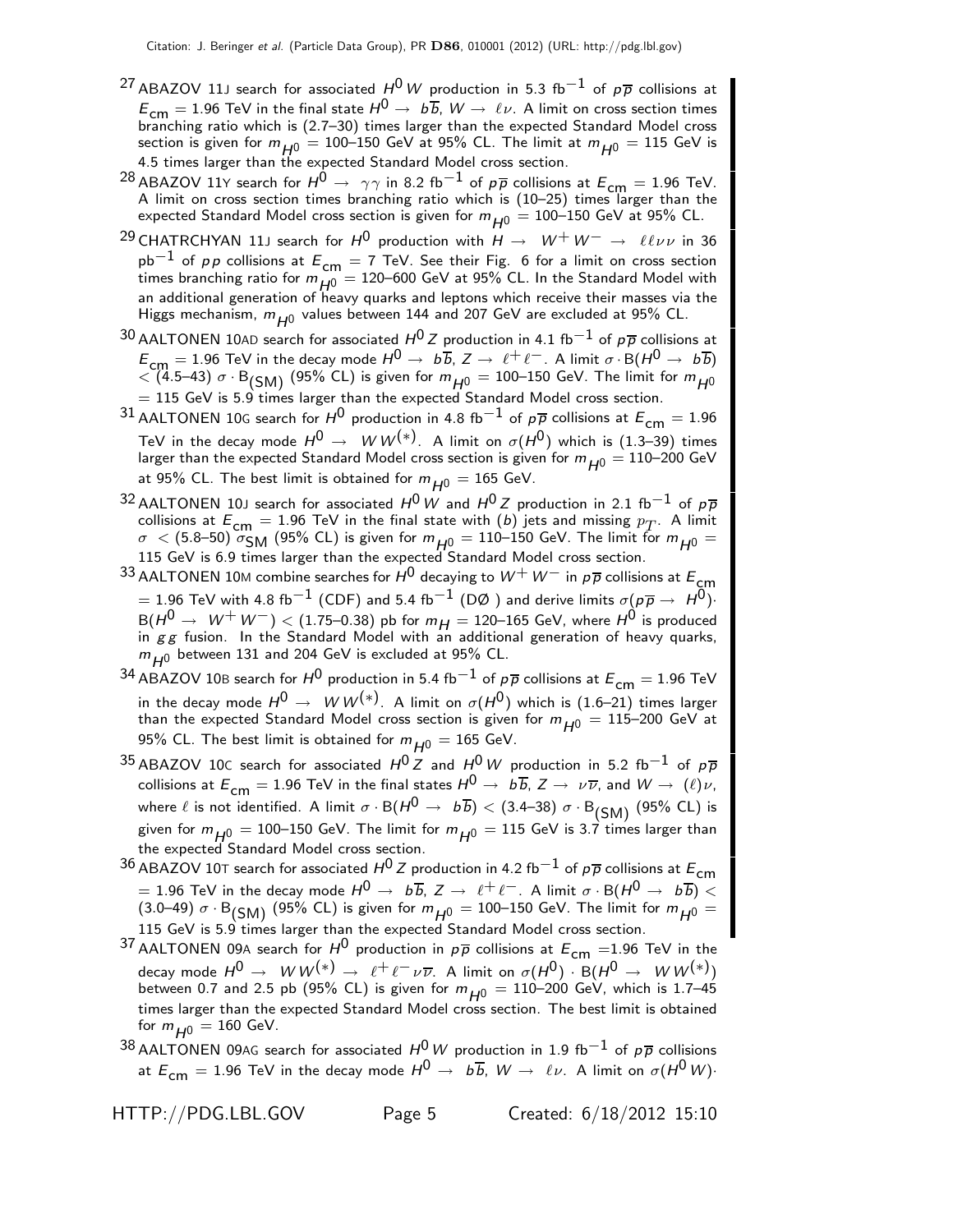$B(H^0 \rightarrow b\overline{b})$  (95% CL) is given for  $m_{H^0} = 110$ –150 GeV, which is 7.5–101.9 times larger than the expected Standard Model cross section. The limit for  $m_{H0} = 115$  GeV is 9.0 times larger than the expected Standard Model cross section. Superseded by AALTONEN 09AI.

- 39 AALTONEN 09AI search for associated  $H^0 W$  production in 2.7 fb<sup>-1</sup> of  $p\overline{p}$  collisions at  $E_{cm} = 1.96$  TeV in the decay mode  $H^0 \rightarrow b\overline{b}$ ,  $W \rightarrow \ell\nu$ . A limit on  $\sigma(H^0 W)$ .  $B(H^0 \rightarrow b\overline{b})$  (95% CL) is given for  $m_{H^0} = 100$ –150 GeV, which is 3.3–75.5 times larger than the expected Standard Model cross section. The limit for  $m_{H0} = 115$  GeV is 5.6 times larger than the expected Standard Model cross section.
- 40 AALTONEN 09AO search for associated  $H^{0}Z$  production in 2.7 fb<sup>-1</sup> of  $p\overline{p}$  collisions at  $E_{cm} = 1.96$  TeV in the decay mode  $H^0 \to b\overline{b}$ ,  $Z \to \ell^+ \ell^-$ . A limit on  $\sigma(H^0 Z)$ ·  $B(H^0 \rightarrow b\overline{b})$  (95% CL) is given for  $m_{H^0} = 100-150$  GeV, which is 7.0–71.3 times larger than the expected Standard Model cross section. The limit for  $m_{H0} = 115$  GeV is 8.2 times larger than the expected Standard Model cross section. Superseded by AALTONEN 10AD.
- 41 AALTONEN 09AS search for associated  $H^0 W$  and  $H^0 Z$  production in 2.0 fb<sup>-1</sup> of  $p\overline{p}$ collisions at  $E_{cm} = 1.96$  TeV in the decay mode  $H^0 \to b\overline{b}$ ,  $W/Z \to q\overline{q}$ . A limit (95%) CL) is given for  $m_{H0} = 100-150$  GeV, which is 29.4–263 times larger than the expected Standard Model cross section. The limit for  $m_{H0} = 120$  GeV is 37.5 times larger than the expected Standard Model cross section. Superseded by AALTONEN 11AA.
- <sup>42</sup> ABAZOV 09C search for associated  $H^0$  W production in 1 fb<sup>-1</sup> of pp collisions at  $E_{cm}$ = 1.96 TeV in the decay mode  $H^0 \to b\overline{b}$ ,  $W \to \ell\nu$ . A limit  $\sigma(H^0 W) \cdot B(H^0 \to b\overline{b})$  $\overline{b\,b})< (2.1\text{--}0.95)$  pb (95% CL) is given for  $m_{H0}^2=100\text{--}150$  GeV, which is 9.1–84 times larger than the expected Standard Model cross section. Superseded by ABAZOV 11J.
- 43 ABAZOV 09Q search for  $H^0 \rightarrow \gamma \gamma$  in 2.7 fb<sup>-1</sup> of p<sub>p</sub> collisions at  $E_{cm} = 1.96$  TeV in the mass range  $m_{H^0} = 100$ –150 GeV. A limit (95% CL) is given for  $m_{H^0} = 115$ –130 GeV, which is about 20 times larger than the expected Standard Model cross section. Superseded by ABAZOV 11Y.
- $^{44}$  ABAZOV 09∪ search for  $H^0 \rightarrow\ \tau^+ \tau^-$  with  $\tau \rightarrow\$  hadrons in 1 fb $^{-1}$  of  $\rho \overline{\rho}$  collisions at  $E_{cm} = 1.96$  TeV. The production mechanisms include associated  $W/Z + H^0$  production, weak boson fusion, and gluon fusion. A limit (95% CL) is given for  $m_{H0} = 105-145$ GeV, which is 20–82 times larger than the expected Standard Model cross section. The limit for  $m_{H0} = 115$  GeV is 29 times larger than the expected Standard Model cross section.
- 45 AALTONEN 08X search for associated  $H^0 Z$  and  $H^0 W$  production in  $p\overline{p}$  collisions at  $E_{cm} = 1.96$  TeV in the decay mode  $H^0 \to b\overline{b}$ ,  $Z \to \nu\overline{\nu}$  and  $W \to (\ell)\nu$ , where  $\ell$ is not detected. A limit  $\sigma \cdot B(H^0 \to b\overline{b}) < (4.7-3.3)$  pb (95% CL) is given for  $m_{H^0}$  $= 110$ –140 GeV, which is 18–66 times larger than the expected Standard Model cross section. Superseded by AALTONEN 10J.
- $^{46}$  ABAZOV 08AO search for associated  $H^{0}Z$  and  $H^{0}W$  production in 0.9 fb<sup>-1</sup> of  $p\overline{p}$ collisions at  $E_{cm} = 1.96$  TeV in the decay mode  $H^0 \rightarrow b\overline{b}$ ,  $Z \rightarrow \nu \overline{\nu}$  and  $W \rightarrow (\ell)\nu$ , where  $\ell$  is not detected. A limit  $\sigma$  · B( $H^0 \rightarrow b\overline{b}$ ) < (2.6–2.3) pb (95% CL) is given for  $m_{H0}$  = 105–135 GeV, which is 8.7–34 times larger than the expected Standard Model cross section. Superseded by ABAZOV 10C.
- $^{47}$  ABAZOV 08Y search for associated  $H^0$   $W$  production in  $\rho\overline{\rho}$  collisions at  $E_{\mathsf{cm}}=1.96$  TeV in the decay mode  $H^0 \to b\overline{b}$ ,  $W \to \ell\nu$ . A limit  $\sigma(H^0 W) \cdot B(H^0 \to b\overline{b}) < (1.9-1.6)$ pb (95% CL) is given for  $m_{H0} = 105$ –145 GeV, which is 10–93 times larger than the expected Standard Model cross section. These results are combined with ABAZOV 06, ABAZOV 060, ABAZOV 060, and ABAZOV 07X to give cross section limits for  $m_{H0}$  $= 100$ –200 GeV which are 6–24 times larger than the Standard Model expectation.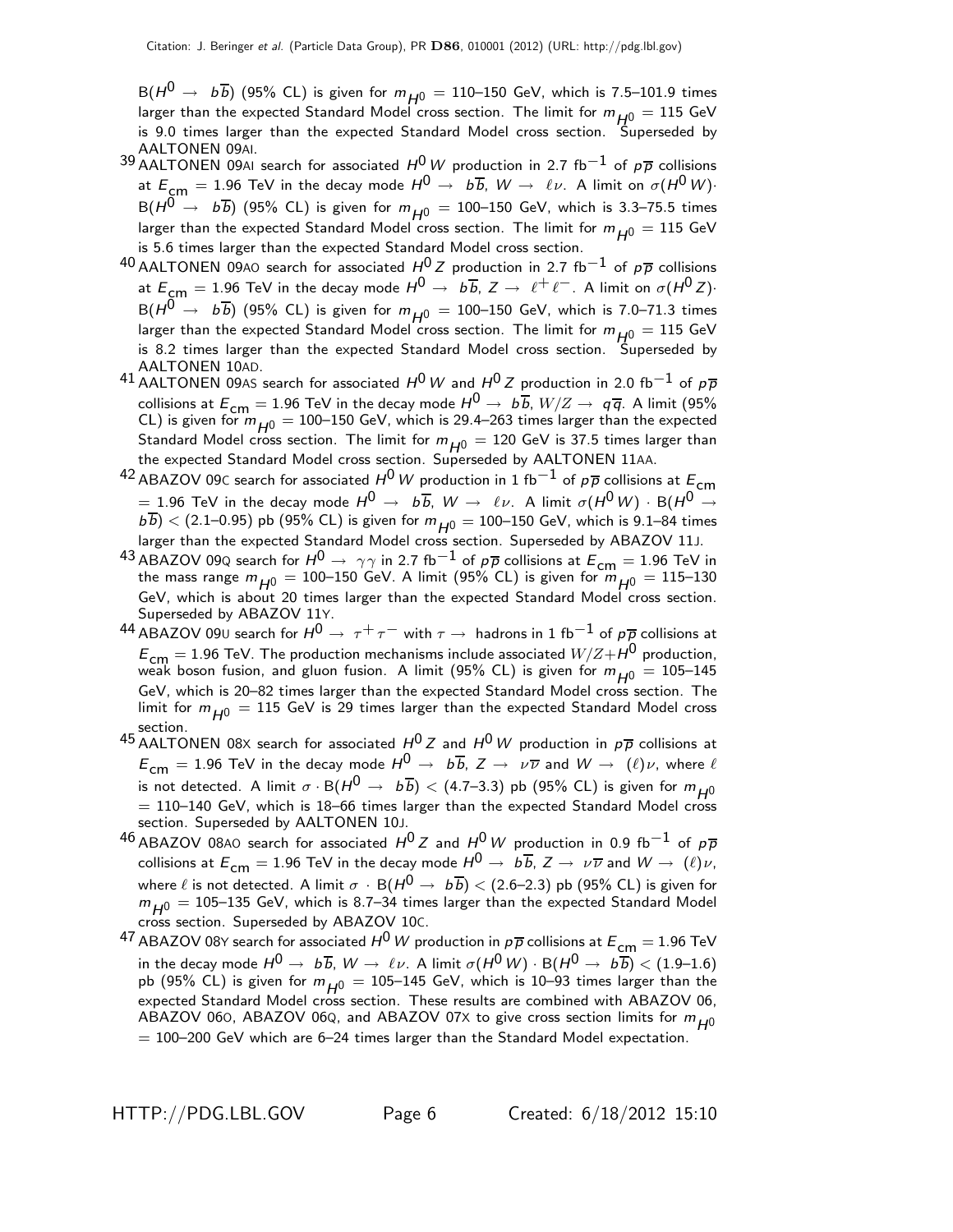- <sup>48</sup> ABAZOV 07X search for associated  $H^0$  Z production in  $p\overline{p}$  collisions at  $E_{cm} = 1.96$  TeV in the final state  $Z\to~e^+e^-\,$  or  $\mu^+\mu^-;\,H^0\to~b\overline{b}.$  A limit  $\sigma(ZH^0)\cdot {\rm B}(H^0\to~b\overline{b})$  $<$  (4.4–3.1) pb (95%CL) is given for  $m_{H^0} = 105$ –145 GeV, which is more than 40 times larger than the expected Standard Model cross section. Superseded by ABAZOV 10T.
- 49 ABAZOV 06 search for Higgs boson production in  $p\bar{p}$  collisions at  $E_{cm} = 1.96$  TeV with the decay chain  $H^0\to\;^W W^*\to\;\ell^\pm\nu\ell'^\mp\overline{\nu}$ . A limit  $\sigma(H^0)\!\cdot\!{\rm B}(H^0\to\;^W W^*)<$ (5.6–3.2) pb (95 %CL) is given for  $m_{H0} = 120$ –200 GeV, which far exceeds the expected Standard Model cross section.
- 50 ABAZOV 060 search for associated  $H^0$  W production in  $p\overline{p}$  collisions at  $E_{cm} = 1.96$ TeV with the decay  $H^0\, \rightarrow\, \, W\, W^*$ , in the final states  $\ell^\pm\, \ell'^\mp\,\nu\,\nu' X$  where  $\ell\,=\,e,\;\mu.$ A limit  $\sigma(H^0 W)$ · B $(H^0 \rightarrow W W^*)$   $\lt$  (3.2–2.8) pb (95 %CL) is given for  $m_{H^0} =$ 115–175 GeV, which far exceeds the expected Standard Model cross section.

#### H<sup>0</sup> Indirect Mass Limits from Electroweak Analysis

For limits obtained before the direct measurement of the top quark mass, see the 1996 (Physical Review D54 1 (1996)) Edition of this Review. Other studies based on data available prior to 1996 can be found in the 1998 Edition (The European Physical Journal C3 1 (1998)) of this Review. For indirect limits obtained from other considerations of theoretical nature, see the Note on "Searches for Higgs Bosons."

| VALUE (GeV)        | <i>DOCUMENT ID</i> | TECN |          |
|--------------------|--------------------|------|----------|
| $91 + 31$<br>$-24$ | $51$ FRI FR        |      | 10A RVUE |

• • • We do not use the following data for averages, fits, limits, etc. • • •

| $80 + \frac{30}{23}$ | <sup>52</sup> FLACHER 09 RVUE |  |
|----------------------|-------------------------------|--|
| $129 + 74$           | <sup>53</sup> LEP-SLC 06 RVUE |  |

- <sup>51</sup> ERLER 10A makes Standard Model fits to Z and neutral current parameters,  $m_t$ ,  $m_W$ measurements available in 2009 (using also preliminary data). The quoted result is obtained from a fit that does not include the limits from the direct Higgs searches. With direct search data from LEP2 and Tevatron added to the fit, the 90% CL (99% CL) interval is 115–148 (114–197) GeV.
- <sup>52</sup> FLACHER 09 make Standard Model fits to Z and neutral current parameters,  $m_t$ ,  $m_W$ , and  $\Gamma_W$  measurements available in 2008 (using also preliminary data). The  $2\sigma$  ( $3\sigma$ ) interval is 39–155 (26–209) GeV. The quoted results are obtained from a fit that does not include the limit from the direct Higgs searches.

53 LEP-SLC 06 make Standard Model fits to Z parameters from LEP/SLC and  $m_t$ ,  $m_W$ , and  $\Gamma_W$  measurements available in 2005 with  $\Delta \alpha_{\rm had}^{(5)} (m_Z) = 0.02758 \pm 0.00035$ . The 95% CL limit is 285 GeV.

#### MASS LIMITS FOR NEUTRAL HIGGS BOSONS IN SUPERSYMMETRIC MODELS

The minimal supersymmetric model has two complex doublets of Higgs bosons. The resulting physical states are two scalars  $[H_1^0$  and  $H_2^0$ , where we define  $m_{H_1^0} < m_{H_2^0}$ ], a pseudoscalar  $({\mathcal A}^0)$ , and a charged Higgs pair  $(\mu^{\pm})$ .  $H_1^0$  and  $H_2^0$  are also called h and H in the literature. There are two free parameters in the theory which can be chosen to be  $m_{A^0}$  and  $\tan\beta =$  $v_2/v_1$ , the ratio of vacuum expectation values of the two Higgs doublets. Tree-level Higgs masses are constrained by the model to be  $m_{H_1^0}$ ≤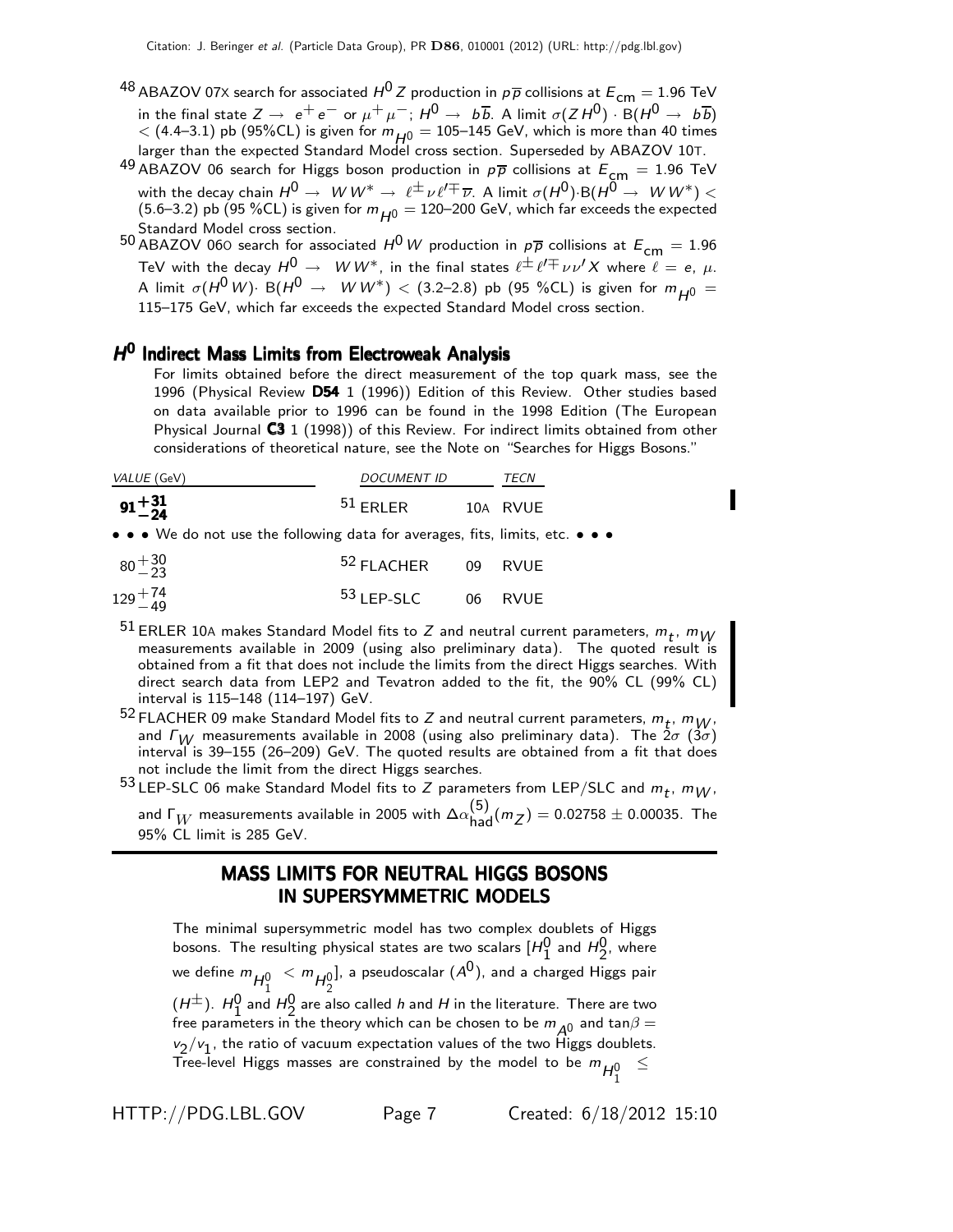$\binom{m}{2}$ ,  $\binom{m}{1}$ ,  $\binom{m}{2}$ ,  $\binom{m}{2}$ ,  $\binom{m}{2}$ ,  $\binom{m}{2}$ ,  $\binom{m}{2}$ ,  $\binom{m}{2}$ ,  $\binom{m}{2}$ ,  $\binom{m}{2}$ ,  $\binom{m}{2}$ ,  $\binom{m}{2}$ ,  $\binom{m}{2}$ ,  $\binom{m}{2}$ ,  $\binom{m}{2}$ ,  $\binom{m}{2}$ ,  $\binom{m}{2}$ ,  $\binom{m}{2}$ ,  $\binom{$ described in the review on "Searches for Higgs Bosons" in this Volume these relations are violated by radiative corrections.

Unless otherwise noted, the experiments in  $e^+e^-$  collisions search for the processes  $e^+e^-\,\rightarrow\,\,H_1^0\,Z^0$  in the channels used for the Standard Model Higgs searches and  $e^+e^-\,\rightarrow\,\,H_1^0{A^0}$  in the final states  $b\overline{b}b\overline{b}$ and  $b\overline{b}\tau^+\tau^-$ . In  $p\overline{p}$  collisions the experiments search for a variety of processes, as explicitly specified for each entry. Limits on the  $A^{0}$  mass arise from these direct searches, as well as from the relations valid in the minimal supersymmetric model between  $m_{\cal A^0}$  and  $m_{\cal H_1^0}$ . As discussed in

the review on "Searches for Higgs Bosons" in this Volume, these relations depend, via potentially large radiative corrections, on the mass of the t quark and on the supersymmetric parameters, in particular those of the stop sector. The limits are weaker for larger t and  $\tilde{t}$  masses. To include the radiative corrections to the Higgs masses, unless otherwise stated, the listed papers use theoretical predictions incorporating two-loop corrections and examine the two scenarios of no scalar top mixing and the  $m_h^{\text{max}}$ benchmark scenario (which gives rise to the most conservative upper bound on the mass of  $H_0^0$  for given values of  $m_{A^0}$  and  $\tan\!\beta$ ), see CARENA 99B and CARENA 03.

Limits in the low-mass region of  $H_1^0$ , as well as other by now obsolete limits from different techniques, have been removed from this compilation, and can be found in earlier editions of this Review. Unless otherwise stated, the following results assume no invisible  $H_1^0$  or  $A^0$  decays.

#### $H_1^0$ 1 (Higgs Boson) MASS LIMITS in Supersymmetric Models

| .                                                                                                                                               |     |                       |        |                   |                                                                  |
|-------------------------------------------------------------------------------------------------------------------------------------------------|-----|-----------------------|--------|-------------------|------------------------------------------------------------------|
| VALUE (GeV)                                                                                                                                     | CL% | DOCUMENT ID           |        | TECN              | COMMENT                                                          |
| >89.7                                                                                                                                           |     | 54 ABDALLAH           |        |                   | 08B DLPH $E_{cm} \leq 209$ GeV                                   |
| >92.8                                                                                                                                           | 95  | 55 SCHAEL             |        |                   | 06B LEP $E_{cm} \leq 209$ GeV                                    |
| >84.5                                                                                                                                           | 95  | 56,57 ABBIENDI        |        |                   | 04M OPAL $E_{cm} \leq 209$ GeV                                   |
| >86.0                                                                                                                                           | 95  | 56,58 ACHARD          | 02H L3 |                   | $E^{}_{\sf cm} \le 209$ GeV, tan $\beta > 0.4$                   |
| $\bullet\,\bullet\,\mathsf{W}\mathrm{e}$ do not use the following data for averages, fits, limits, etc. $\bullet\,\bullet\,\bullet\,\mathsf{e}$ |     |                       |        |                   |                                                                  |
|                                                                                                                                                 |     | 59 ABAZOV             |        | 12 D <sub>0</sub> | $p\overline{p} \rightarrow H_{1,2}^0/A^0 + X$ ,                  |
|                                                                                                                                                 |     |                       |        |                   | $H_1^0$ <sub>2</sub> /A <sup>0</sup> $\rightarrow \tau^+ \tau^-$ |
|                                                                                                                                                 |     | $60$ AAD              |        |                   | 11R ATLS $pp \to H_{1,2}^0/A^0 + X$ ,                            |
|                                                                                                                                                 |     |                       |        |                   | $H_1^0$ <sub>2</sub> /A <sup>0</sup> $\rightarrow \tau^+ \tau^-$ |
|                                                                                                                                                 |     | <sup>61</sup> ABAZOV  |        | 11K D0            | $p\overline{p} \rightarrow H_{1,2}^0/A^0 + b + X,$               |
|                                                                                                                                                 |     |                       |        |                   | $H_1^0$ <sub>2</sub> /A <sup>0</sup> $\rightarrow b\overline{b}$ |
|                                                                                                                                                 |     | 62 ABAZOV             | 11w D0 |                   | $p\overline{p} \to H_{1,2}^0/A^0 + b + X,$                       |
|                                                                                                                                                 |     |                       |        |                   | $H_{1,2}^0/A^0 \to \tau^+\tau^-$                                 |
|                                                                                                                                                 |     | 63 CHATRCHYAN 11H CMS |        |                   | $pp \to H_{1,2}^0/A^0 + X$ ,                                     |
|                                                                                                                                                 |     |                       |        |                   | $H_1^0$ <sub>2</sub> /A <sup>0</sup> $\rightarrow \tau^+ \tau^-$ |
|                                                                                                                                                 |     |                       |        |                   |                                                                  |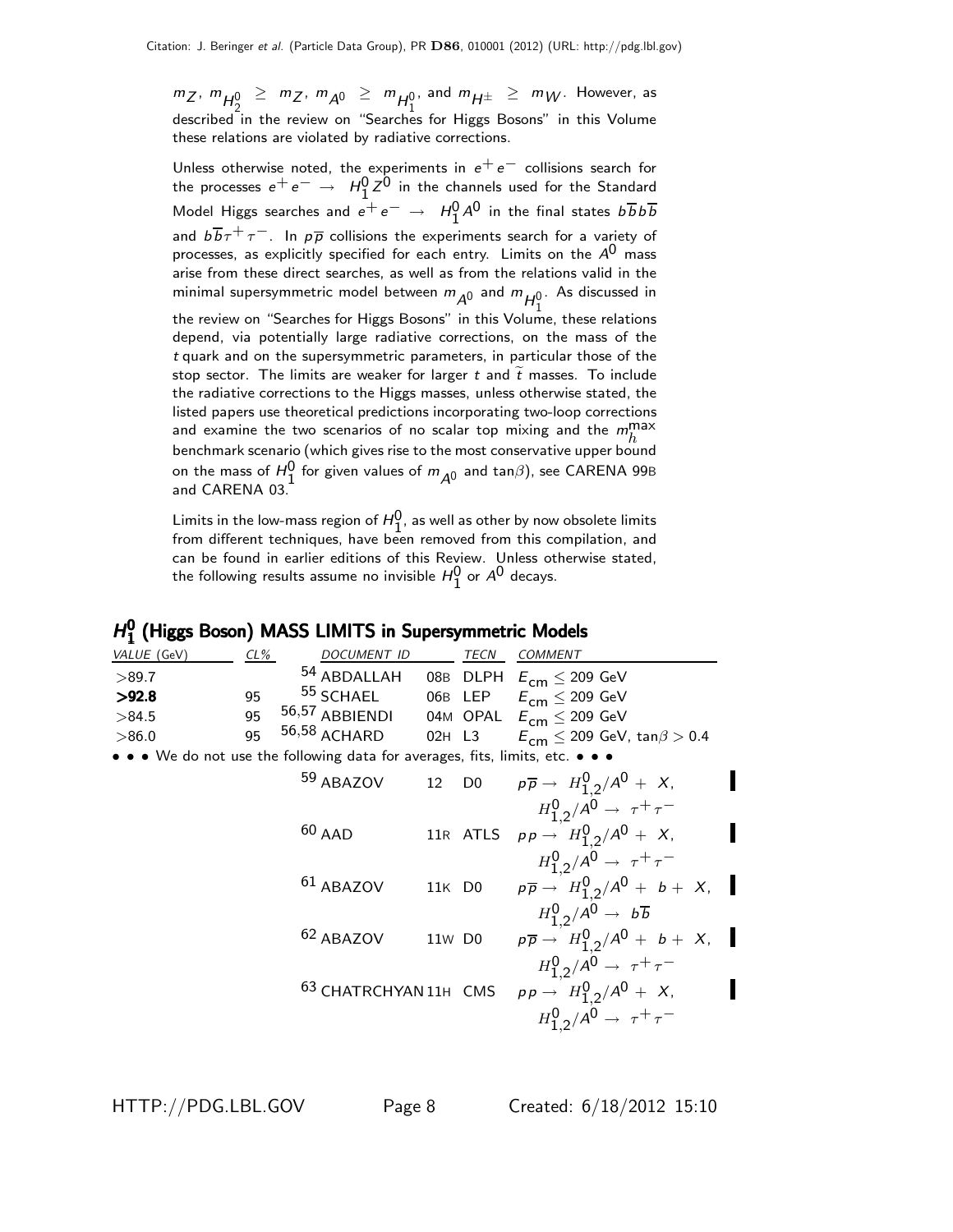64 ABAZOV 10D D0 
$$
p\overline{p} \rightarrow H_{1,2}^{0}/A^{0} + b + X
$$
,  
\n $H_{1,2}^{0}/A^{0} \rightarrow \tau^{+}\tau^{-}$   
\n65 AALTONEN 09AR CDF  $p\overline{p} \rightarrow H_{1,2}^{0}/A^{0} + X$ ,  
\n $H_{1,2}^{0}/A^{0} \rightarrow \tau^{+}\tau^{-}$   
\n66 ABAZOV 09F D0  $p\overline{p} \rightarrow H_{1,2}^{0}/A^{0} + b + X$ ,  
\n $H_{1,2}^{0}/A^{0} \rightarrow \tau^{+}\tau^{-}$   
\n67 ABAZOV 08AJ D0  $p\overline{p} \rightarrow H_{1,2}^{0}/A^{0} + b + X$ ,  
\n $H_{1,2}^{0}/A^{0} \rightarrow b\overline{b}$   
\n68 ABAZOV 08W D0  $p\overline{p} \rightarrow H_{1,2}^{0}/A^{0} + X$ ,  
\n $H_{1,2}^{0}/A^{0} \rightarrow b\overline{b}$   
\n68 ABAZOV 08W D0  $p\overline{p} \rightarrow H_{1,2}^{0}/A^{0} + X$ ,  
\n $H_{1,2}^{0}/A^{0} \rightarrow \tau^{+}\tau^{-}$   
\n95 56,69 ABDALLAH 04 DLPH  $E_{cm} \leq 209$  GeV,  $\tan\beta > 0.4$   
\n70 ABBIENDI 03G OPAL  $H_{1}^{0} \rightarrow A^{0}A^{0}$   
\n95 56,71 HEISTER 02 ALEP  $E_{cm} \leq 209$  GeV,  $\tan\beta > 0.5$ 

 $54$  ABDALLAH 08B give limits in eight CP-conserving benchmark scenarios and some CPviolating scenarios. See paper for excluded regions for each scenario. Supersedes AB-DALLAH 04.

55 SCHAEL 06<sup>B</sup> make a combined analysis of the LEP data. The quoted limit is for the  $m_h^{\text{max}}$  scenario with  $m_t = 174.3$  GeV. In the CP-violating CPX scenario no lower bound on  $m_{H_1^0}$  can be set at 95% CL. See paper for excluded regions in various scenarios. See

Figs. 2–6 and Tabs. 14–21 for limits on  $\sigma(ZH^0)$ · B $(H^0 \rightarrow b\overline{b}, \tau^+\tau^-)$  and  $\sigma(H_1^0H_2^0)$ ·  $B(H_1^0, H_2^0 → b\overline{b}, \tau^+ \tau^-).$ <br>B( $H_1^0, H_2^0 → b\overline{b}, \tau^+ \tau^-$ ).

 $^{56}$  Search for  $e^+e^-\to H_1^0A^0$  in the final states  $b\overline{b}b\overline{b}$  and  $b\overline{b}\tau^+\tau^-$ , and  $e^+e^-\to e^ H_0^0$  Z. Universal scalar mass of 1 TeV, SU(2) gaugino mass of 200 GeV, and  $\mu = -200$ GeV are assumed, and two-loop radiative corrections incorporated. The limits hold for  $m_t$ =175 GeV, and for the  $m_h^{\rm max}$  scenario.

57 ABBIENDI 04M exclude 0.7  $<$  tan $\beta$   $<$  1.9, assuming  $m_t$  = 174.3 GeV. Limits for other MSSM benchmark scenarios, as well as for CP violating cases, are also given.

- $^{58}$  ACHARD 02H also search for the final state  $H_1^0 Z \rightarrow 2A^0 q \overline{q}$ ,  $A^0 \rightarrow q \overline{q}$ . In addition, the MSSM parameter set in the "large- $\mu$ " and "no-mixing" scenarios are examined.
- $^{59}$  ABAZOV 12 search for production of a Higgs boson followed by the decay  $H_{1,2}^0/A^0\rightarrow$

 $\tau^+\tau^-$  in 5.4 fb $^{-1}$  of  $\rho\overline{\rho}$  collisions at  $E_{\mathsf{cm}}=1.96$  TeV. See their Fig. 2 for the limit<br>on cross section times branching ratio and Fig. 3 for the excluded region in the MSSM parameter space.

 $^{60}$  AAD 11R search for production of a Higgs boson followed by the decay  $H_{1,2}^0/A^0\rightarrow$ 

 $\tau^+\tau^-$  in 36 pb $^{-1}$  of  $\rho\,p$  collisions at  $E_{\mathsf{cm}}=7$  TeV. See their Fig. 3 for the limit on<br>cross section times branching ratio and for the excluded region in the MSSM parameter space.

 $61$  ABAZOV 11K search for associated production of a Higgs boson and a b quark, followed by the decay  $H_{1,2}^0/A^0\to~b\overline{b}$ , in 5.2 fb $^{-1}$  of  $p\overline{p}$  collisions at  $E_{\mathsf{cm}}=1.96$  TeV. See their Fig. 5/Table 2 for the limit on cross section times branching ratio and Fig. 6 for the excluded region in the MSSM parameter space for  $\mu = -200$  GeV.

 $^{62}$  ABAZOV  $11$ W search for associated production of a Higgs boson and a  $\emph{b}$  quark, followed by the decay  $H_{1,2}^0/A^0\to~\tau\tau$ , in 7.3 fb $^{-1}$  of  $\rho\overline\rho$  collisions at  $E_{\mathsf{cm}}=$  1.96 TeV. See their Fig. 2 for the limit on cross section times branching ratio and for the excluded region in the MSSM parameter space.

HTTP://PDG.LBL.GOV Page 9 Created: 6/18/2012 15:10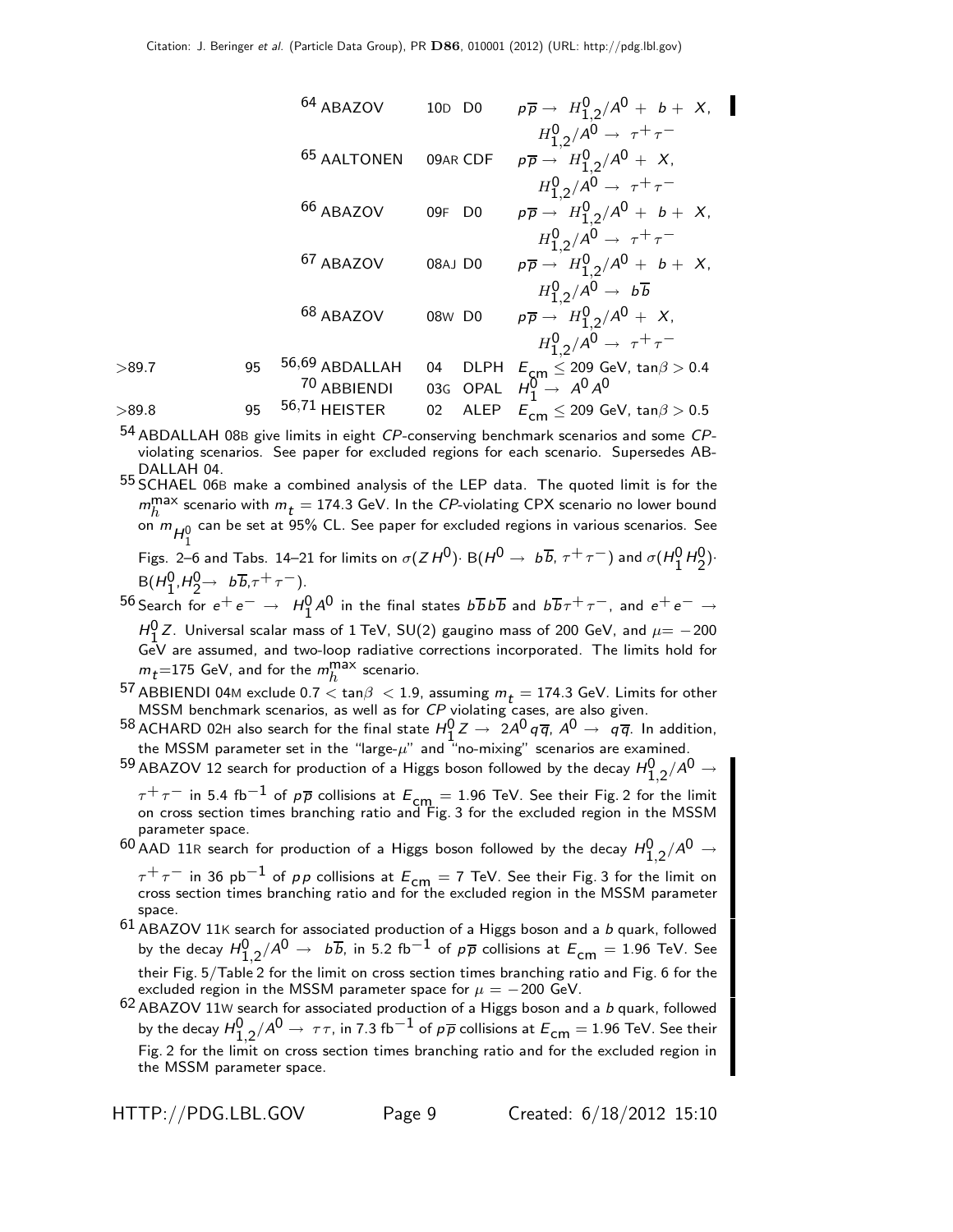- <sup>63</sup> CHATRCHYAN 11H search for production of a Higgs boson followed by the decay  $H_{1,2}^0/A^0$   $\rightarrow$   $~\tau^+\tau^-$  in 36 pb $^{-1}$  of  $p\,p$  collisions at  $E_{\mathsf{cm}}=$  7 TeV. See their Fig. 2 for the limit on cross section times branching ratio and Fig. 3 for the excluded region in the MSSM parameter space.
- $64$  ABAZOV 10D search for associated production of a Higgs boson and a b quark in 2.7 fb $^{-1}$  of  $p\overline{p}$  collisions at  $E_{\mathsf{cm}}=$  1.96 TeV, with the decay  $H_{1,2}^0/A^0\to~\tau^+\tau^-$  . See their Fig. 1 for the limit on  $\sigma\cdot$  B $(H_{1,2}^{\mathsf{0}}/ \mathsf{A}^{\mathsf{0}} \to~ \tau^+ \tau^-)$  (for different Higgs masses) and for the excluded region in the MSSM parameter space for  $\mu = -200$  GeV. Superseded by ABAZOV 11W.
- $^{65}$  AALTONEN 09AR search for Higgs bosons decaying to  $\tau^+\tau^-$  in two doublet models in 1.8 fb<sup>-1</sup> of  $p\overline{p}$  collisions at  $E_{cm} = 1.96$  TeV. See their Fig. 2 for the limit on  $\sigma \cdot {\sf B}(H_{1,2}^{\sf 0}/\mathcal{A}^{\sf 0} \to~\tau^+\tau^-)$  for different Higgs masses, and see their Fig. 3 for the excluded region in the MSSM parameter space.
- $^{66}\,$ ABAZOV 09F search for associated production of a Higgs boson and a b quark in  $\rho\overline{\rho}$ collisions at  $E_{\sf cm}=$  1.96 TeV with the decay  $H_{1,2}^0/A^0\rightarrow~\tau^+\tau^-$ . See their Fig. 2 for the limit on  $\sigma\cdot\mathsf{B}(H_{1,2}^{\mathsf{0}}/\mathsf{A}^{\mathsf{0}}\to~\tau^+\tau^-)$  (for different Higgs masses) and for the excluded region in the MSSM parameter space for  $\mu=\pm 200$  GeV. Superseded by ABAZOV 10D.
- $^{67}$  ABAZOV 08AJ search for associated production of a Higgs boson and a b quark in  $\rho \overline{\rho}$ collisions at  $E^{}_{\sf cm} =$  1.96 TeV with the decay  $H_{1,2}^{\sf 0}/A^{\sf 0} \rightarrow~$   $b\overline b.$  See their Tab. 3 for the limit on  $\sigma\cdot {\sf B}(H_{1,2}^{\sf 0}/\mathsf{A}^{\sf 0}\to\;b\,\overline b)$  for different Higgs masses, and see their Fig. 3 for the excluded region in the MSSM parameter space for  $\mu = \pm 200$  GeV. Superseded by ABAZOV 11K.
- 68 ABAZOV 08W search for Higgs boson production in  $p\overline{p}$  collisions at  $E_{cm} = 1.96$  TeV with the decay  $H_{1,2}^0/A^0\to~\tau^+\tau^-$ . See their Fig. 3 for the limit on  $\sigma\cdot$ B $(H_{1,2}^0/A^0\to$  $\tau^+\tau^-$ ) for different Higgs masses, and see their Fig. 4 for the excluded region in the MSSM parameter space. Superseded by ABAZOV 12.
- $69$  This limit applies also in the no-mixing scenario. Furthermore, ABDALLAH 04 excludes the range  $0.54 < \tan\beta < 2.36$ . The limit improves in the region  $\tan\beta < 6$  (see Fig. 28). Limits for  $\mu=1$  TeV are given in Fig. 30.
- $70$  ABBIENDI 03G search for  $e^+e^-\rightarrow H_1^0Z$  followed by  $H_1^0\rightarrow A^0A^0$ ,  $A^0\rightarrow c\overline{c}$ ,  $gg$ , or  $\tau^+ \tau^-$ . In the no-mixing scenario, the region  $m_{\tilde{H}_1^0} = 45$ -85 GeV and  $m_{\tilde{A}^0} = 2$ -9.5

GeV is excluded at 95% CL.

71 HEISTER 02 excludes the range 0.7  $\langle \tan \beta \langle 2.3 \rangle$  A wider range is excluded with different stop mixing assumptions. Updates BARATE 01C.

#### A<sup>0</sup> (Pseudoscalar Higgs Boson) MASS LIMITS in Supersymmetric Models

| VALUE (GeV)                                                                   | $CL\%$    | DOCUMENT ID               |  | TECN | COMMENT                                         |  |  |  |
|-------------------------------------------------------------------------------|-----------|---------------------------|--|------|-------------------------------------------------|--|--|--|
| >90.4                                                                         |           | <sup>72</sup> ABDALLAH    |  |      | 08B DLPH $E_{cm} \leq 209$ GeV                  |  |  |  |
| >93.4                                                                         | 95        | <sup>73</sup> SCHAEL      |  |      | 06B LEP $E_{cm} \leq 209$ GeV                   |  |  |  |
| >85.0                                                                         | <b>Qհ</b> | <sup>74,75</sup> ABBIENDI |  |      | 04M OPAL $E_{cm} \leq 209$ GeV                  |  |  |  |
| >86.5                                                                         | 95        | 74,76 <sub>ACHARD</sub>   |  |      | 02H L3 $E_{cm} \le 209$ GeV, tan $\beta > 0.4$  |  |  |  |
| >90.1                                                                         |           | 95 74,77 HEISTER          |  |      | 02 ALEP $E_{cm} \le 209$ GeV, tan $\beta > 0.5$ |  |  |  |
| • • • We do not use the following data for averages, fits, limits, etc. • • • |           |                           |  |      |                                                 |  |  |  |

 $78$  ABAZOV 12 D0  $p\overline{p} \rightarrow H_{1,2}^0/ A^0 + X,$  $H_{1,2}^0/A^0 \to \tau^+\tau^ 79$  AAD 11R ATLS  $p p \rightarrow H_{1,2}^0 / A^0 + X$ ,  $H_{1,2}^0/A^0 \to \tau^+\tau^-$ 

I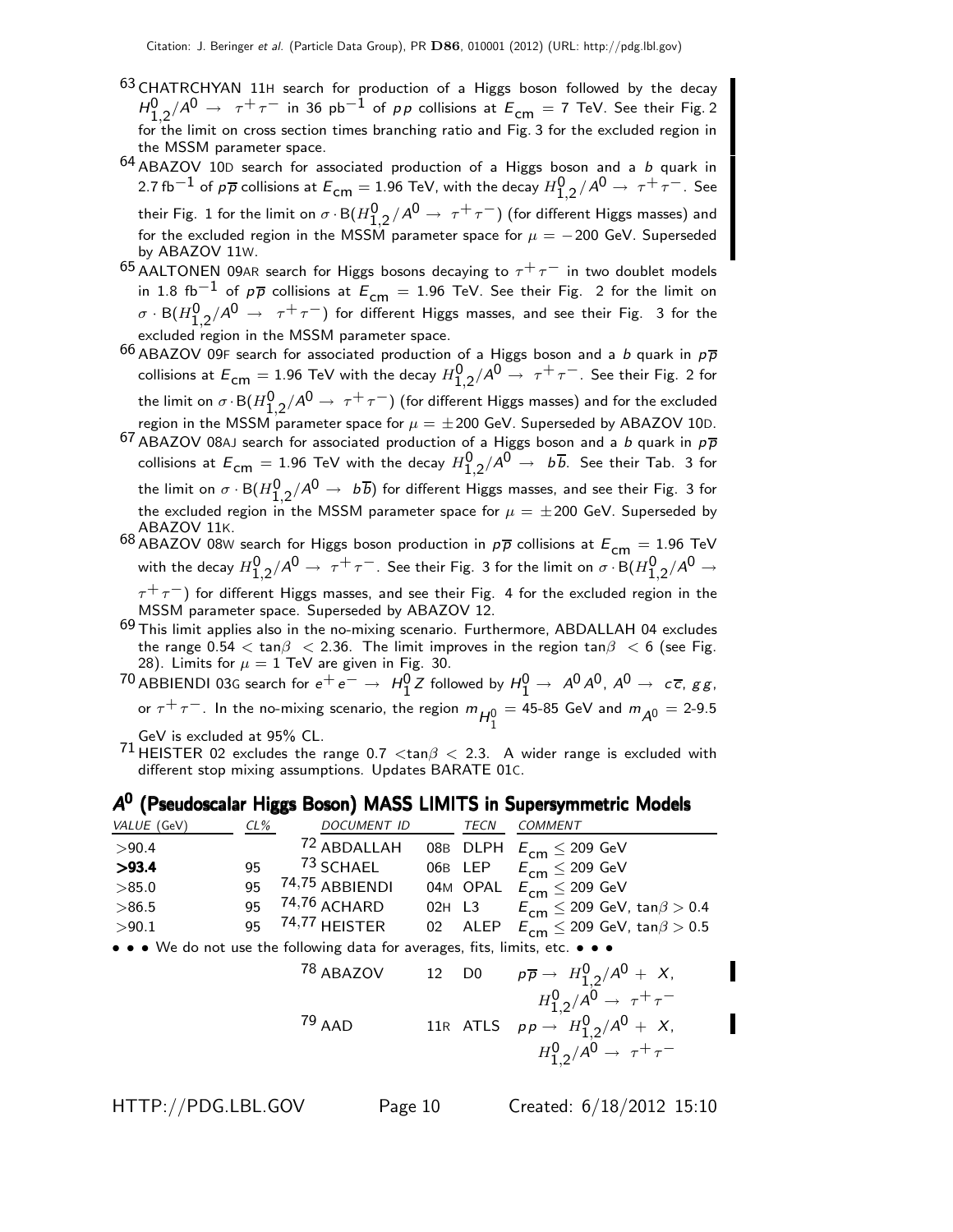80 ABAZOV 11K DO 
$$
p\overline{p} \rightarrow H_{1,2}^{0}/A^{0} + b + X
$$
,  
\n $H_{1,2}^{0}/A^{0} \rightarrow b\overline{b}$   
\n81 ABAZOV 11W DO  $p\overline{p} \rightarrow H_{1,2}^{0}/A^{0} + b + X$ ,  
\n $H_{1,2}^{0}/A^{0} \rightarrow \tau^{+}\tau^{-}$   
\n82 CHATRCHYAN11H CMS  $p p \rightarrow H_{1,2}^{0}/A^{0} + X$ ,  
\n $H_{1,2}^{0}/A^{0} \rightarrow \tau^{+}\tau^{-}$   
\n83 ABAZOV 10D DO  $p\overline{p} \rightarrow H_{1,2}^{0}/A^{0} + b + X$ ,  
\n $H_{1,2}^{0}/A^{0} \rightarrow \tau^{+}\tau^{-}$   
\n84 AALTONEN 09AR CDF  $p\overline{p} \rightarrow H_{1,2}^{0}/A^{0} + X$ ,  
\n $H_{1,2}^{0}/A^{0} \rightarrow \tau^{+}\tau^{-}$   
\n85 ABAZOV 09F DO  $p\overline{p} \rightarrow H_{1,2}^{0}/A^{0} + b + X$ ,  
\n $H_{1,2}^{0}/A^{0} \rightarrow \tau^{+}\tau^{-}$   
\n86 ABAZOV 08AJ DO  $p\overline{p} \rightarrow H_{1,2}^{0}/A^{0} + b + X$ ,  
\n $H_{1,2}^{0}/A^{0} \rightarrow \tau^{+}\tau^{-}$   
\n86 ABAZOV 08W DO  $p\overline{p} \rightarrow H_{1,2}^{0}/A^{0} + b + X$ ,  
\n $H_{1,2}^{0}/A^{0} \rightarrow b\overline{b}$   
\n87 ABAZOV 08W DO  $p\overline{p} \rightarrow H_{1,2}^{0}/A^{0} + X$ ,  
\n $H_{1,2}^{0}/A^{0} \rightarrow \tau^{+}\tau^{-}$   
\n88 ACOSTA 05Q CDF  $p\overline{p} \rightarrow H_{1,2}^{0}/A^{0} + X$ ,  
\n $H_{1,2}^{0}/A^{0} \rightarrow \tau^{+}\tau^{-}$   
\n88 ACOSTA 05Q CDF  $p\overline{p} \rightarrow H_{1$ 

 $72$  ABDALLAH 08B give limits in eight CP-conserving benchmark scenarios and some CPviolating scenarios. See paper for excluded regions for each scenario. Supersedes AB-DALLAH 04.

73 SCHAEL 06<sup>B</sup> make a combined analysis of the LEP data. The quoted limit is for the  $m_h^{\text{max}}$  scenario with  $m_t = 174.3$  GeV. In the CP-violating CPX scenario no lower bound on  $m_{H_1^0}$  can be set at 95% CL. See paper for excluded regions in various scenarios. See

Figs. 2–6 and Tabs. 14–21 for limits on  $\sigma(ZH^0)$ · B $(H^0 \rightarrow b\overline{b}, \tau^+ \tau^-)$  and  $\sigma(H_1^0H_2^0)$ ·  $B(H_1^0, H_2^0 \rightarrow b\overline{b}, \tau^+ \tau^-).$ 

 $7^4$  Search for  $e^+e^-\to H_1^0A^0$  in the final states  $b\overline{b}b\overline{b}$  and  $b\overline{b}\tau^+\tau^-$ , and  $e^+e^-\to e^ H_0^0$  Z. Universal scalar mass of 1 TeV, SU(2) gaugino mass of 200 GeV, and  $\mu$  = -200 GeV are assumed, and two-loop radiative corrections incorporated. The limits hold for  $m_{\tilde{t}}$ =175 GeV, and for the  $m_h^{\rm max}$  scenario.

- $m_t$ –115 dev, and for the  $m_h$  scenario.<br>
75 ABBIENDI 04M exclude 0.7  $<$  tan $\beta$   $<$  1.9, assuming  $m_t$  = 174.3 GeV. Limits for other<br>
MSSM benchmark scenarios, as well as for *CP* violating cases, are also given.
- <sup>76</sup> ACHARD 02H also search for the final state  $H_1^0 Z \to 2A^0 q \overline{q}$ ,  $A^0 \to q \overline{q}$ . In addition, the MSSM parameter set in the "large- $\mu$ " and "no-mixing" scenarios are examined.
- 77 HEISTER 02 excludes the range 0.7  $<$ tan $\beta$   $<$  2.3. A wider range is excluded with different stop mixing assumptions. Updates BARATE 01C.
- $^{78}$  ABAZOV 12 search for production of a Higgs boson followed by the decay  $H_{1,2}^0/A^0\rightarrow$

 $\tau^+\tau^-$  in 5.4 fb $^{-1}$  of  $\rho\overline{\rho}$  collisions at  $E_{\mathsf{cm}}=1.96$  TeV. See their Fig. 2 for the limit<br>on cross section times branching ratio and Fig. 3 for the excluded region in the MSSM parameter space.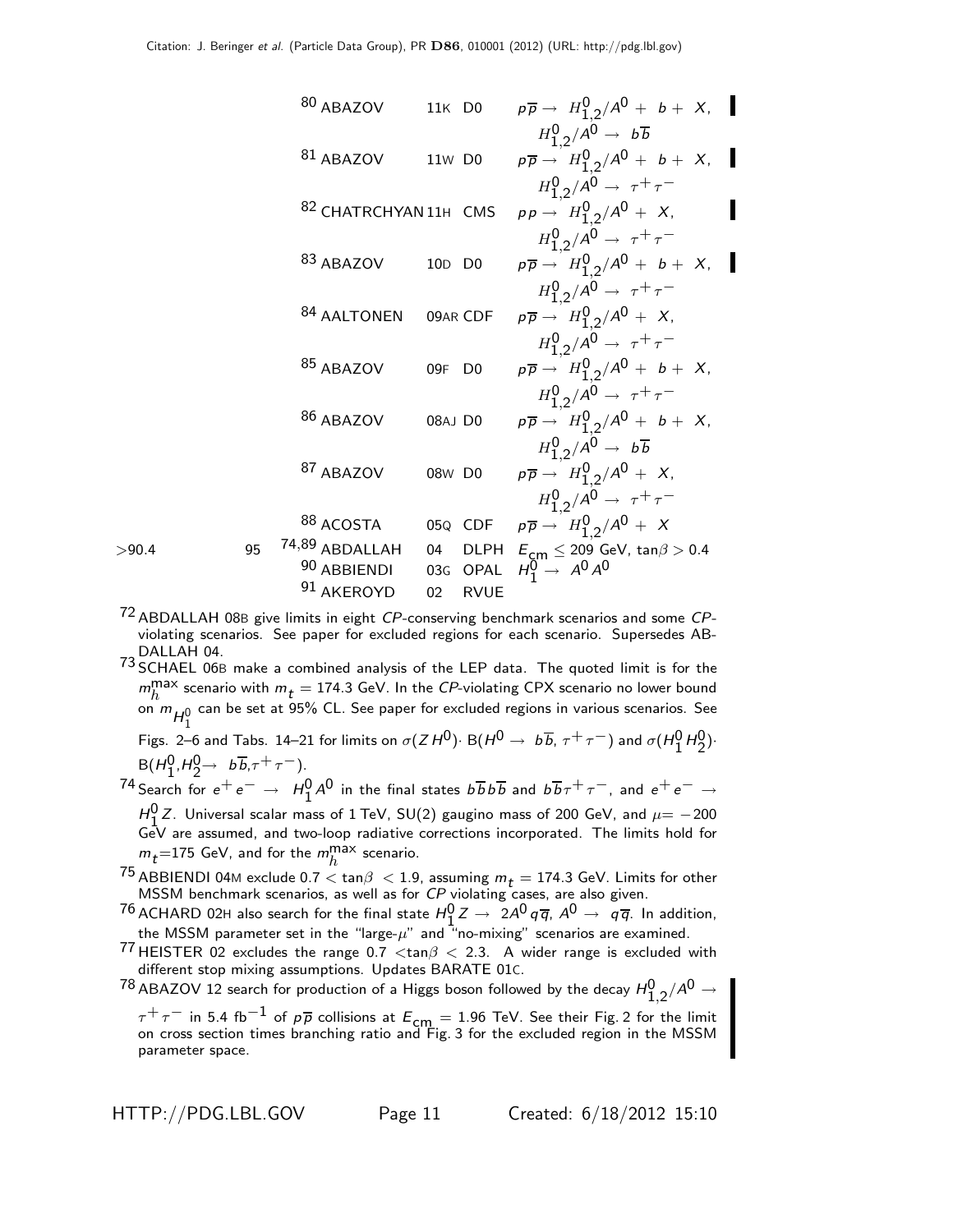$^{79}$  AAD 11R search for production of a Higgs boson followed by the decay  $H_{1,2}^0/A^0\rightarrow$ 

 $\tau^+\tau^-$  in 36 pb $^{-1}$  of pp collisions at  $E_{cm} = 7$  TeV. See their Fig. 3 for the limit on cross section times branching ratio and for the excluded region in the MSSM parameter space.

- $80$  ABAZOV 11K search for associated production of a Higgs boson and a b quark, followed by the decay  $H_{1,2}^0/A^0\to~$   $b\overline{b}$ , in 5.2 fb $^{-1}$  of  $p\overline{p}$  collisions at  $E_{\mathsf{cm}}=1.96$  TeV. See their Fig. 5/Table 2 for the limit on cross section times branching ratio and Fig. 6 for the excluded region in the MSSM parameter space for  $\mu = -200$  GeV.
- $81$  ABAZOV 11W search for associated production of a Higgs boson and a b quark, followed by the decay  $H_{1,2}^0/A^0\to~\tau\tau$ , in 7.3 fb $^{-1}$  of  $\rho\overline\rho$  collisions at  $E_{\mathsf{cm}}=$  1.96 TeV. See their Fig. 2 for the limit on cross section times branching ratio and for the excluded region in the MSSM parameter space.
- 82 CHATRCHYAN 11H search for production of a Higgs boson followed by the decay  $H_{1,2}^0/A^0$   $\rightarrow$   $~\tau^+\tau^-$  in 36 pb $^{-1}$  of  $p\,p$  collisions at  $E_{\mathsf{cm}}=$  7 TeV. See their Fig. 2 for the limit on cross section times branching ratio and Fig. 3 for the excluded region in the MSSM parameter space.
- $83$  ABAZOV 10D search for associated production of a Higgs boson and a b quark in 2.7 fb $^{-1}$  of  $\rho\overline{\rho}$  collisions at  $E_{\mathsf{cm}}=$  1.96 TeV, with the decay  $H_{1,2}^0/A^0\to~\tau^+\tau^-$  . See their Fig. 1 for the limit on  $\sigma\cdot$  B $(H_{1,2}^{\mathsf{0}}/ \mathsf{A}^{\mathsf{0}} \to~ \tau^+ \tau^-)$  (for different Higgs masses) and for the excluded region in the MSSM parameter space for  $\mu = -200$  GeV. Superseded by ABAZOV 11W.
- $^{84}$ AALTONEN 09AR search for Higgs bosons decaying to  $\tau^+\tau^-$  in two doublet models in 1.8 fb<sup>-1</sup> of pp collisions at  $E_{cm} = 1.96$  TeV. See their Fig. 2 for the limit on  $\sigma \cdot {\sf B}(H_{1,2}^{\sf 0}/\mathcal{A}^{\sf 0} \to~\tau^+\tau^-)$  for different Higgs masses, and see their Fig. 3 for the excluded region in the MSSM parameter space.
- $85$  ABAZOV 09F search for associated production of a Higgs boson and a b quark in  $p\overline{p}$ collisions at  $E_{\sf cm}=$  1.96 TeV with the decay  $H_{1,2}^0/A^0\to~\tau^+\tau^-$ . See their Fig. 2 for the limit on  $\sigma\cdot\mathsf{B}(H_{1,2}^{\mathsf{0}}/\mathsf{A}^{\mathsf{0}}\to~\tau^+\tau^-)$  (for different Higgs masses) and for the excluded region in the MSSM parameter space for  $\mu=\pm 200$  GeV. Superseded by ABAZOV 10D.
- 86 ABAZOV 08AJ search for associated production of a Higgs boson and a b quark in  $p\overline{p}$ collisions at  $E^{}_{\sf cm} =$  1.96 TeV with the decay  $H_{1,2}^{\sf 0}/A^{\sf 0} \rightarrow~$   $b\overline b.$  See their Tab. 3 for the limit on  $\sigma\cdot {\sf B}(H_{1,2}^{\sf 0}/A^{\sf 0}\to~b\overline b)$  for different Higgs masses, and see their Fig. 3 for the excluded region in the MSSM parameter space for  $\mu = \pm 200$  GeV. Superseded by ABAZOV 11K.
- 87 ABAZOV 08W search for Higgs boson production in  $p\overline{p}$  collisions at  $E_{cm} = 1.96$  TeV with the decay  $H_{1,2}^0/A^0\to~\tau^+\tau^-$ . See their Fig. 3 for the limit on  $\sigma\cdot$ B $(H_{1,2}^0/A^0\to$  $\tau^+\tau^-$ ) for different Higgs masses, and see their Fig. 4 for the excluded region in the

MSSM parameter space. Superseded by ABAZOV 12.

- $^{88}$ ACOSTA 05Q search for  $H_{1,2}^{\mathsf{0}}/\mathsf{A}^{\mathsf{0}}$  production in  $\rho\overline{\rho}$  collisions at  $\mathsf{E}_{\mathsf{cm}}=1.8$  TeV with  $H_{1,2}^0/A^0 \rightarrow \tau^+ \tau^-$  . At  $m_{\tilde{A}^0} = 100$  GeV, the obtained cross section upper limit is above theoretical expectation.
- $89$  This limit applies also in the no-mixing scenario. Furthermore, ABDALLAH 04 excludes the range  $0.54 < \tan\beta < 2.36$ . The limit improves in the region  $\tan\beta < 6$  (see Fig. 28). Limits for  $\mu = 1$  TeV are given in Fig. 30.

 $^{90}$  ABBIENDI 03G search for  $e^+ \, e^- \to \; H_1^0 Z$  followed by  $H_1^0 \to \; A^0 A^0$ ,  $A^0 \to \; c \, \overline c, \, g \, g$ , or  $\tau^+ \tau^-$ . In the no-mixing scenario, the region  $m_{H_1^0} = 45$ -85 GeV and  $m_{A^0} = 2$ -9.5 GeV is excluded at 95% CL.

HTTP://PDG.LBL.GOV Page 12 Created: 6/18/2012 15:10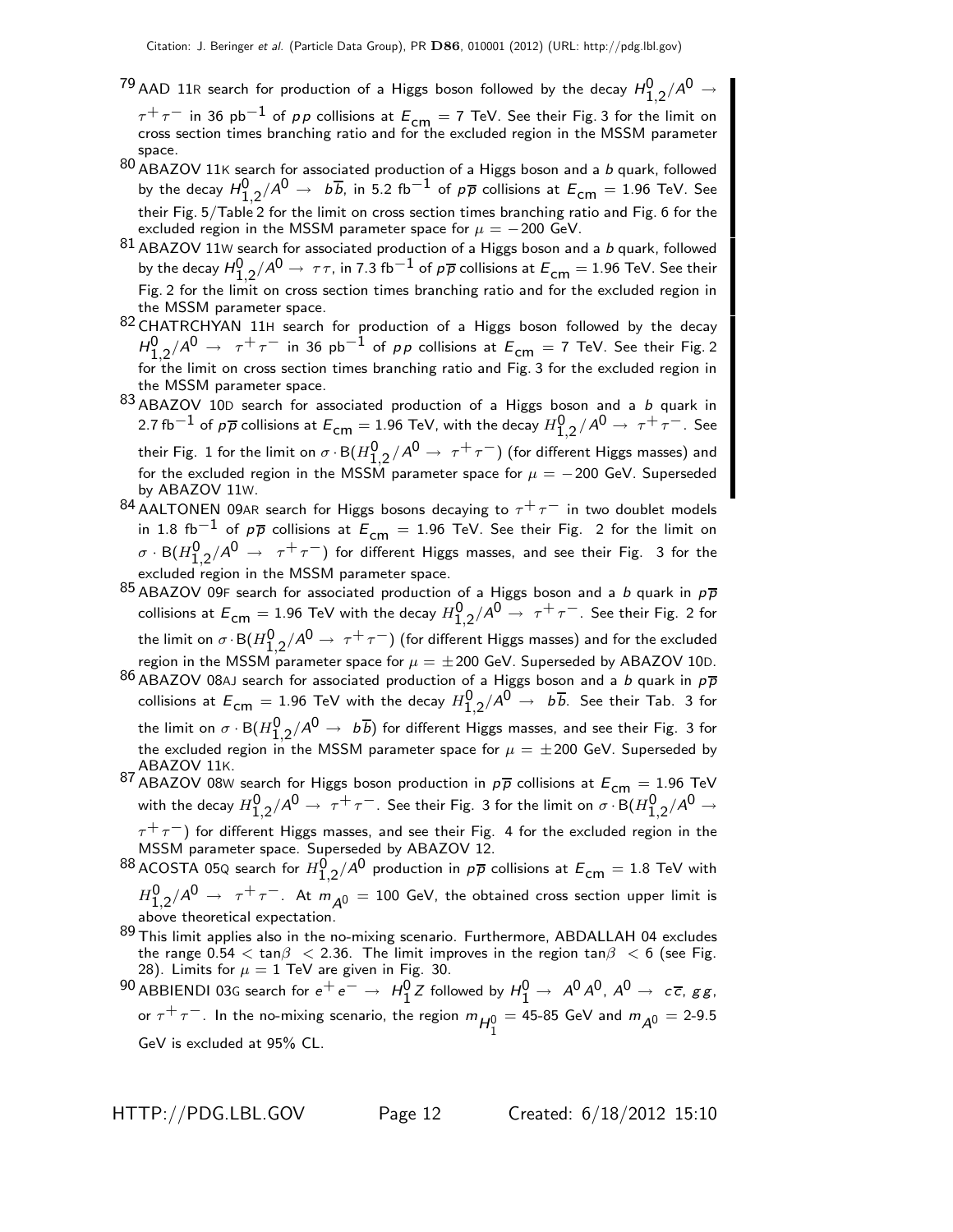$^{91}$ AKEROYD 02 examine the possibility of a light  $A^0$  with tan $\beta <$ 1. Electroweak measurements are found to be inconsistent with such a scenario.

#### $H^0$  (Higgs Boson) MASS LIMITS in Extended Higgs Models

This Section covers models which do not fit into either the Standard Model or its simplest minimal Supersymmetric extension (MSSM), leading to anomalous production rates, or nonstandard final states and branching ratios. In particular, this Section covers limits which may apply to generic two-Higgs-doublet models (2HDM), or to special regions of the MSSM parameter space where decays to invisible particles or to photon pairs are dominant (see the Note on 'Searches for Higgs Bosons' at the beginning of this Chapter). See the footnotes or the comment lines for details on the nature of the models to which the limits apply.

| VALUE (GeV)                     | $CL\%$ | <b>DOCUMENT ID</b>                                                          |                 | TECN           | COMMENT                                                                                    |
|---------------------------------|--------|-----------------------------------------------------------------------------|-----------------|----------------|--------------------------------------------------------------------------------------------|
|                                 |        | • • We do not use the following data for averages, fits, limits, etc. • • • |                 |                |                                                                                            |
| >114                            | 95     | 92 AALTONEN                                                                 | 12              |                | CDF $H^0 \rightarrow \gamma \gamma$                                                        |
|                                 |        | 93 AALTONEN                                                                 |                 | 11P CDF        | $t \rightarrow bH^+, H^+ \rightarrow W^+A^0$                                               |
| >112.9                          | 95     | $94$ ABAZOV                                                                 |                 | 11Y D0         |                                                                                            |
| $<$ 1.0 $\times$ 10 $^{-10}$ 90 |        | 95 ABOUZAID                                                                 | 11A             | KTEV           | $H^0 \rightarrow \gamma \gamma$<br>$K_I^0 \rightarrow \pi^0 \pi^0 A^0$ , $A^0 \rightarrow$ |
|                                 |        |                                                                             |                 |                |                                                                                            |
|                                 |        | <sup>96</sup> DEL-AMO-SA11J                                                 |                 | <b>BABR</b>    | $\overline{\upmu^+ \upmu^-}$<br>$\Upsilon(15) \rightarrow A^0 \gamma$                      |
|                                 |        | 97 LEES                                                                     | 11H             | <b>BABR</b>    | $\Upsilon(2S, 3S) \rightarrow A^0 \gamma$                                                  |
| >108.2                          | 95     | 98 ABBIENDI                                                                 | 10              | OPAL           | invisible $H^0$                                                                            |
|                                 |        | 99 ABBIENDI                                                                 | 10              | OPAL           | $H^0 \rightarrow \tilde{\chi}_1^0 \tilde{\chi}_2^0$                                        |
|                                 |        | 100 ANDREAS                                                                 | 10              | <b>RVUE</b>    |                                                                                            |
| $< 2.26 \times 10^{-8}$ 90      |        | <b>101 HYUN</b>                                                             | 10              | <b>BELL</b>    | $B^0 \rightarrow K^*A^0$ , $A^0 \rightarrow \mu^+\mu^-$                                    |
| $<$ $~1.73\times 10^{-8}$ 90    |        | 101 HYUN                                                                    | 10              | <b>BELL</b>    |                                                                                            |
|                                 |        | 102 SCHAEL                                                                  | 10              | ALEP           | $B^0 \rightarrow \rho A^0$ , $A^0 \rightarrow \mu^+ \mu^-$<br>$H^0 \rightarrow A^0 A^0$    |
| >106                            | 95     | 103 AALTONEN                                                                |                 | 09AB CDF       | $H^0 \rightarrow \gamma \gamma$                                                            |
|                                 |        | 104 AALTONEN                                                                |                 | 09AR CDF       | $p\overline{p} \rightarrow H_{1,2}^0/A^0 + X,$                                             |
|                                 |        |                                                                             |                 |                | $H_{1,2}^0/A^0 \to \tau^+ \tau^-$                                                          |
| >101                            | 95     | 105 ABAZOV                                                                  |                 | 09Q D0         | $H^0 \rightarrow \gamma \gamma$                                                            |
|                                 |        | 106 ABAZOV                                                                  | 09 <sub>V</sub> | D <sub>0</sub> | $H^0 \rightarrow A^0 A^0$                                                                  |
|                                 |        | 107 AUBERT                                                                  | 09P             | <b>BABR</b>    | $\gamma(35) \rightarrow A^0 \gamma$                                                        |
|                                 |        | 108 AUBERT                                                                  | 09Z             | <b>BABR</b>    | $\Upsilon(2S) \rightarrow A^0 \gamma$                                                      |
|                                 |        | 109 AUBERT                                                                  | 09Z             | <b>BABR</b>    | $\gamma(35) \rightarrow A^0 \gamma$                                                        |
| $<$ 2.4 $\times 10^{-7}$ 90     |        | $110$ TUNG                                                                  | 09              | K391           | $K^0$ $\rightarrow \pi^0 \pi^0 A^0$ , $A^0 \rightarrow \gamma \gamma$                      |
|                                 |        | $^{111}$ ABAZOV                                                             | 08 <sub>U</sub> | D <sub>0</sub> | $H^{\overline{0}} \rightarrow \gamma \gamma$                                               |
|                                 |        | $112$ LOVE                                                                  | 08              | <b>CLEO</b>    | $\Upsilon(1S) \rightarrow A^0 \gamma$                                                      |
|                                 |        | 113 ABBIENDI                                                                | 07              | OPAL           | invisible $H^0$ , large width                                                              |
|                                 |        | 114 BESSON                                                                  | 07              | <b>CLEO</b>    | $\gamma(1S) \rightarrow \eta_b \gamma$                                                     |
| >105.8                          | 95     | $115$ SCHAEL                                                                | 07              | <b>ALEP</b>    | $e^+e^- \rightarrow H^0 Z, H^0 \rightarrow$                                                |
|                                 |        |                                                                             |                 |                | $W\,W^*$                                                                                   |
| none 1–55                       | 95     | 116 ABBIENDI                                                                |                 | 05A OPAL       | $H_1^0$ , Type II model                                                                    |
| none 3-63                       | 95     | 116 ABBIENDI                                                                |                 | 05A OPAL       | $A^{\overline{0}}$ , Type II model                                                         |
| >110.6                          | 95     | 117 ABDALLAH                                                                |                 | 05D DLPH       | $H^0 \rightarrow 2$ jets                                                                   |
| >112.3                          | 95     | 118 ACHARD                                                                  | 05              | L3             | invisible $H^0$                                                                            |
|                                 |        | $119$ PARK                                                                  | 05              | <b>HYCP</b>    | $\Sigma^+$ $\rightarrow$ pA <sup>0</sup> , A <sup>0</sup> $\rightarrow$ $\mu^+ \mu^-$      |
| >104                            | 95     | 120 ABBIENDI                                                                |                 | 04K OPAL       | $H^0 \rightarrow 2$ jets                                                                   |
| HTTP://PDG.LBL.GOV              |        |                                                                             | Page 13         |                | Created: 6/18/2012 15:10                                                                   |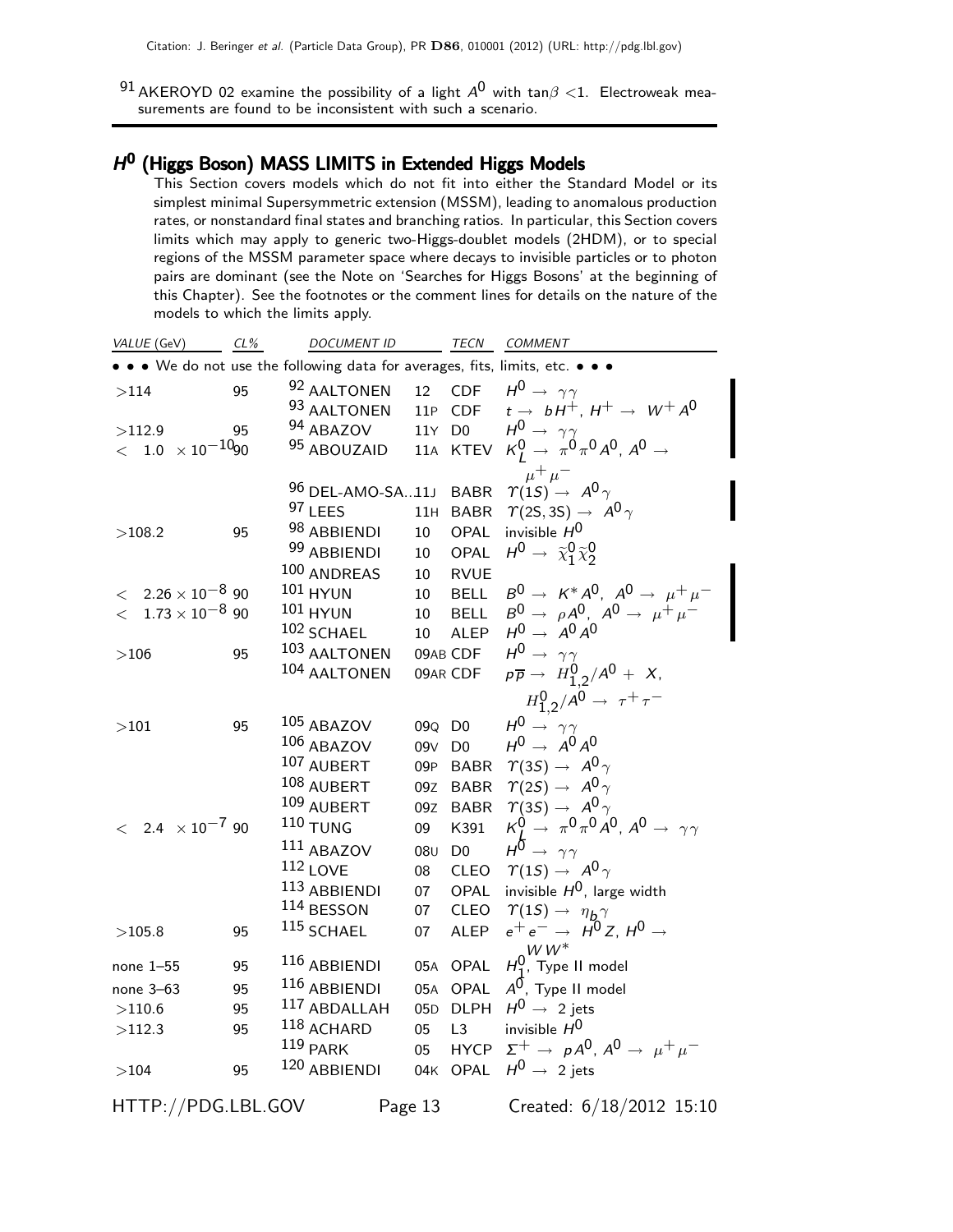|            |    | 121 ABDALLAH        | 04              | <b>DLPH</b>    | $H^0$ V V couplings                                                   |
|------------|----|---------------------|-----------------|----------------|-----------------------------------------------------------------------|
| >112.1     | 95 | $^{118}$ ABDALLAH   | 04 <sub>B</sub> | <b>DLPH</b>    | Invisible $H^0$                                                       |
| >104.1     |    | 95 122,123 ABDALLAH | 04L             | <b>DLPH</b>    | $e^+e^- \rightarrow H^0 Z, H^0 \rightarrow \gamma \gamma$             |
|            |    | 124 ABDALLAH        | 040             | <b>DLPH</b>    | $Z \rightarrow f \overline{f} H$                                      |
|            |    | 125 ABDALLAH        | 040             | <b>DLPH</b>    | $e^+e^- \rightarrow H^0 Z$ , $H^0 A^0$                                |
| >110.3     | 95 | 126 ACHARD          | 04 <sub>B</sub> | L <sub>3</sub> | $H^0 \rightarrow 2$ jets                                              |
|            |    | 127 ACHARD          | 04F             | L <sub>3</sub> | Anomalous coupling                                                    |
|            |    | 128 ABBIENDI        |                 | 03F OPAL       | $e^+e^- \rightarrow H^0 Z$ , $H^0 \rightarrow$ any                    |
|            |    | 129 ABBIENDI        |                 | 03G OPAL       | $H_1^0 \rightarrow A^0 A^0$                                           |
| >107       | 95 | 130 ACHARD          | 03C L3          |                | $H^{\bar{0}} \rightarrow W W^*$ , Z Z <sup>*</sup> , $\gamma \gamma$  |
|            |    | 131 ABBIENDI        |                 | 02D OPAL       | $e^+e^- \rightarrow b\overline{b}H$                                   |
| >105.5     |    | 95 122,132 ABBIENDI | 02F             | <b>OPAL</b>    | $H_1^0 \rightarrow \gamma \gamma$                                     |
| >105.4     | 95 | 133 ACHARD          | 02C             | L3             | $H_1^0 \rightarrow \gamma \gamma$                                     |
| >114.1     | 95 | 118 HEISTER         | 02 <sub>2</sub> | <b>ALEP</b>    | Invisible $H^0$ , $E_{cm} \leq 209$ GeV                               |
| >105.4     |    | 95 122,134 HEISTER  | 02L             | <b>ALEP</b>    | $H_1^0 \rightarrow \gamma \gamma$                                     |
| >109.1     | 95 | 135 HEISTER         |                 | 02M ALEP       | $H^0 \rightarrow$ 2 jets or $\tau^+ \tau^-$                           |
| none 1-44  | 95 | 136 ABBIENDI        | 01E             | OPAL           | $H_1^0$ , Type-II model                                               |
| none 12-56 | 95 | 136 ABBIENDI        | 01E             | <b>OPAL</b>    | $A^0$ , Type-II model                                                 |
| $>~98$     | 95 | 137 AFFOLDER        |                 | 01H CDF        | $p\overline{p} \rightarrow H^0 W/Z$ , $H^0 \rightarrow \gamma \gamma$ |
| >106.4     | 95 | $118$ BARATE        |                 | 01C ALEP       | Invisible $H^0$ , $E_{cm} \leq 202$ GeV                               |
| > 89.2     | 95 | 138 ACCIARRI        |                 | 00M L3         | Invisible $H^0$                                                       |
|            |    | 139 ACCIARRI        | 00R L3          |                | $e^+e^- \rightarrow H^0 \gamma$ and/or $H^0 \rightarrow$              |
|            |    | 140 ACCIARRI        | 00R L3          |                | $\gamma\, \gamma$<br>$e^+e^- \rightarrow e^+e^-H^0$                   |
| > 94.9     | 95 | 141 ACCIARRI        | 00 <sub>S</sub> | L <sub>3</sub> | $e^+e^- \rightarrow H^0 Z$ , $H^0 \rightarrow \gamma \gamma$          |
| >100.7     | 95 | 142 BARATE          | 00L             | <b>ALEP</b>    | $e^+e^- \rightarrow H^0 Z$ , $H^0 \rightarrow \gamma \gamma$          |
| > 68.0     | 95 | 143 ABBIENDI        | 99E             | <b>OPAL</b>    | $tan \beta > 1$                                                       |
| > 96.2     | 95 | 144 ABBIENDI        | 990             | OPAL           | $e^+e^- \rightarrow H^0 Z$ , $H^0 \rightarrow \gamma \gamma$          |
| > 78.5     | 95 | 145 ABBOTT          | 99 <sub>B</sub> | D <sub>0</sub> | $p\overline{p} \rightarrow H^0 W/Z$ , $H^0 \rightarrow \gamma \gamma$ |
|            |    | 146 ABREU           | 99 <sub>P</sub> | <b>DLPH</b>    | $e^+e^- \rightarrow H^0 \gamma$ and/or $H^0 \rightarrow$              |
|            |    | 147 GONZALEZ-G98B   |                 | <b>RVUE</b>    | $\gamma\gamma$<br>Anomalous coupling                                  |
|            |    | 148 KRAWCZYK        | 97              | <b>RVUE</b>    | $(g-2)_{\mu}$                                                         |
|            |    | 149 ALEXANDER       |                 | 96H OPAL       | $Z \rightarrow H^0 \gamma$                                            |
|            |    | 150 ABREU           | 95H             | <b>DLPH</b>    | $Z \rightarrow H^0 Z^*$ , $H^0 A^0$                                   |
|            |    | $151$ PICH          | 92              | <b>RVUE</b>    | Very light Higgs                                                      |
|            |    |                     |                 |                |                                                                       |

- 92 AALTONEN 12 search for  $H^0 \rightarrow \gamma \gamma$  in 7.0 fb $^{-1}$  of p $\overline{p}$  collisions at  $E_{\textsf{cm}}=1.96$  TeV in the mass range  $m_{H^0} = 100$ –150 GeV. The limit assumes that all fermion Yukawa couplings vanish.
- $^{93}$  AALTONEN 11P search in 2.7 fb $^{-1}$  of  $p\overline{p}$  collisions at  $E_{\mathsf{cm}}=1.96$  TeV for the decay chain  $t\to\,\,bH^+$ ,  $H^+\to\,\,W^+\,A^0$ ,  $A^0\to\,\tau^+\,\tau^-$  with  $m_{\cal A^0}$  between 4 and 9 GeV. See their Fig. 4 for limits on  $B(t \to bH^+)$  for  $90 < m_{H^+} < 160$  GeV.
- $^{94}$  ABAZOV 11Y search for  $H^0 \rightarrow$   $\gamma\gamma$  in 8.2 fb $^{-1}$  of p $\overline{p}$  collisions at  $E_{\textsf{cm}}=1.96$  TeV in the mass range  $m_{H^0} = 100$ –150 GeV. The limit assumes that all fermion Yukawa couplings vanish.

95 The limit applies at  $m_{A^0} = 214.3$  MeV, motivated by PARK 05.

HTTP://PDG.LBL.GOV Page 14 Created: 6/18/2012 15:10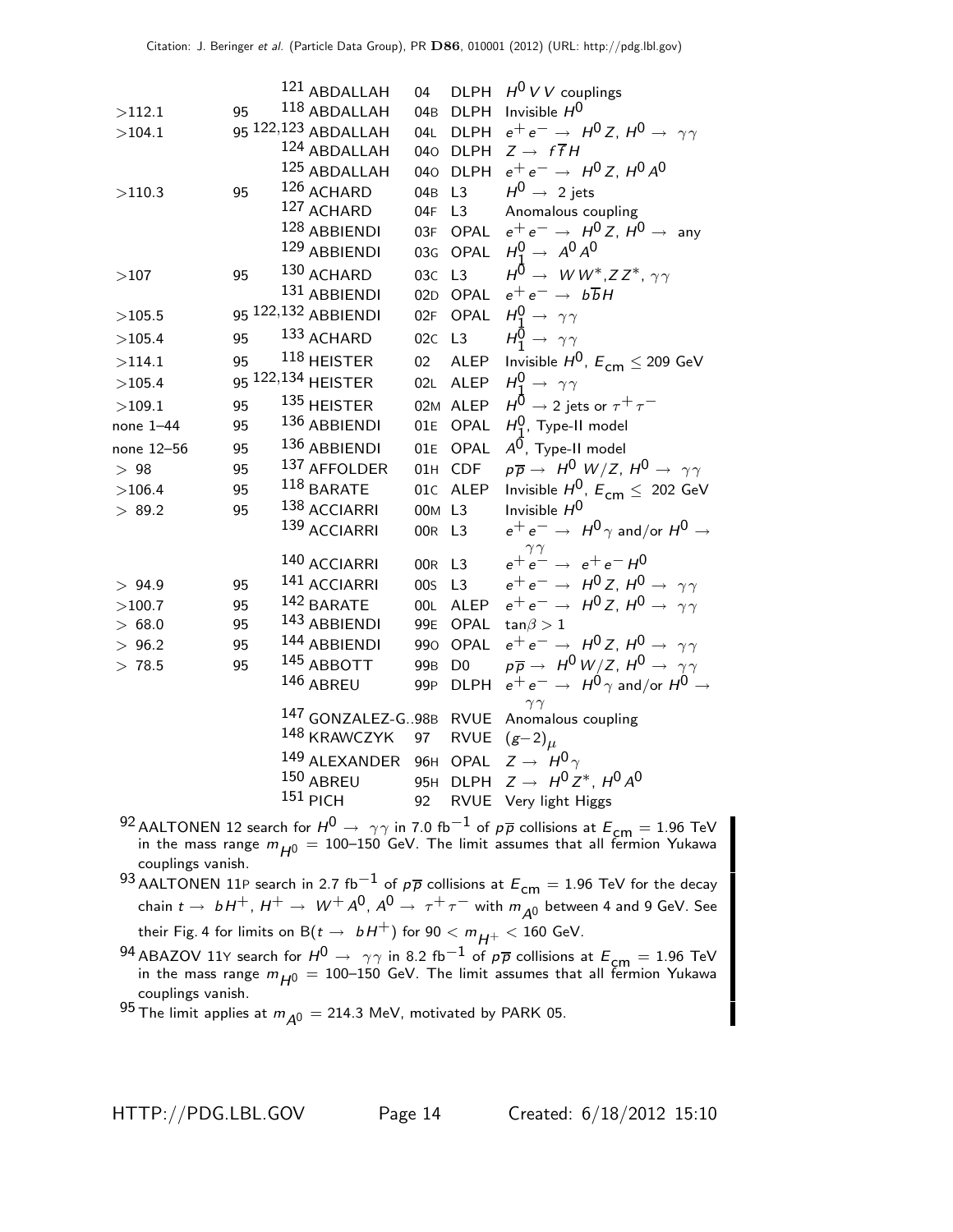- $^{96}$  DEL-AMO-SANCHEZ 11J search for the process  $\gamma(2S) \rightarrow \gamma(1S)\pi^{+}\pi^{-}$  $A^{0}\gamma\pi^{+}\pi^{-}$  with  $A^{0}$  decaying to invisible final states. They give limits on B(  $\varUpsilon(1S)\rightarrow$  $A^0 \gamma$ )·B( $A^0 \rightarrow$  invisible) in the range (1.9–4.5) × 10<sup>-6</sup> (90% CL) for 0  $\leq m_{A0} \leq$ 8.0 GeV, and  $(2.7-37) \times 10^{-6}$  for  $8.0 \le m_{A0} \le 9.2$  GeV.
- 97 LEES 11H search for the process  $\Upsilon(2S, 3S) \rightarrow A^0 \gamma$  with  $A^0$  decaying hadronically and give limits on B(  $\mathcal{T}(2\mathsf{S},3\mathsf{S})\to\ A^0\,\gamma) \mathsf{\cdot B}(A^0\to\textsf{hadrons})$  in the range  $1\times10^{-6}$ –8  $\times\,10^{-5}$ (90% CL) for 0.3  $\lt m_{A0}$   $\lt 7$  GeV. The decay rates for  $\gamma$ (2S) and  $\gamma$ (3S) are assumed to be equal up to the phase space factor.
- 98 ABBIENDI 10 earch for  $e^+e^-$  →  $H^0Z$  with  $H^0$  decaying invisibly. The limit assumes SM production cross section and B( $H^0 \rightarrow$  invisible) = 1.
- $^{99}$  ABBIENDI 10 search for  $e^+e^-\rightarrow~ZH^0$  with the decay chain  $H^0\rightarrow~\widetilde{\chi}^0_1$  $\begin{smallmatrix} 0 & \widetilde{\chi}^0_2 \ 1 & \widetilde{\chi}^0_2 \end{smallmatrix}$  $2^0$ ,  $\tilde{\chi}_2^0 \rightarrow$  $\widetilde{\chi}_1^0$  $\frac{0}{1}$  + ( $\gamma$  or  $Z^*$ ), when  $\widetilde{\chi}^0_1$  $\frac{0}{1}$  and  $\widetilde{\chi}_{2}^{0}$ 2 are nearly degenerate. For a mass difference of 2 (4) GeV, a lower limit on  $m_{H0}$  of 108.4 (107.0) GeV (95% CL) is obtained for SM  $ZH^0$ cross section and B $(H^0 \rightarrow \ \widetilde{\chi}^0_1)$  $\begin{smallmatrix} 0 & \widetilde{\chi}^0_2 \ 1 & \widetilde{\chi}^0_2 \end{smallmatrix}$  $_{2}^{0}) = 1.$
- $100$  ANDREAS 10 analyze various rare decays and find  $m_{A0} > 210$  MeV or that its couplings to fermions are 4 orders of magnitude below those of the standard Higgs.
- $101$  The limit applies at  $m_{A0} = 214.3$  MeV, motivated by PARK 05. HYUN 10 summarize mass-dependent limits in their Table I.
- 102 SCHAEL 10 search for the process  $e^+e^-$  →  $H^0Z$  followed by the decay chain  $H^0 \rightarrow$  $A^0 A^0 \rightarrow \tau^+ \tau^- \tau^+ \tau^-$  with  $Z \rightarrow \ell^+ \ell^-$ ,  $\nu \overline{\nu}$  at  $E_{cm} = 183-209$  GeV. For a  $H^0 ZZ$ coupling equal to the SM value,  $B(H^0 \to A^0 A^0) = B(A^0 \to \tau^+ \tau^-) = 1$ , and  $m_{A^0}$  $=$  4–10 GeV,  $m_{H0}$  up to 107 GeV is excluded at 95% CL.
- 103 AALTONEN 09AB search for  $H^0 \to \gamma \gamma$  in 3.0 fb<sup>-1</sup> of  $p\overline{p}$  collisions at  $E_{cm} = 1.96$  TeV in the mass range  $m_{H0} = 70$ –150 GeV. Associated  $H^0 W$ ,  $H^0 Z$  production and W W, ZZ fusion are considered. The limit assumes that all fermion Yukawa couplings vanish.
- 104 AALTONEN 09AR search for Higgs bosons decaying to  $\tau^+\tau^-$  in two doublet models in 1.8 fb<sup>-1</sup> of  $p\overline{p}$  collisions at  $E_{cm} = 1.96$  TeV. See their Fig. 2 for the limit on  $\sigma \cdot {\sf B}(H_{1,2}^{\sf 0}/A^{\sf 0} \to~\tau^+\tau^-)$  for different Higgs masses, and see their Fig.  $\,$  3 for the excluded region in the MSSM parameter space.
- 105 ABAZOV 09Q search for  $H^0 \rightarrow \gamma \gamma$  in 2.7 fb<sup>-1</sup> of  $p\overline{p}$  collisions at  $E_{cm} = 1.96$  TeV in the mass range  $m_{H0} = 100$ –150 GeV. The limit assumes that all fermion Yukawa couplings vanish. Superseded by ABAZOV 11Y.
- 106 ABAZOV 09V search for  $H^0$  production followed by the decay chain  $H^0 \rightarrow A^0 A^0 \rightarrow$  $\mu^+ \mu^- \mu^+ \mu^-$  or  $\mu^+ \mu^- \tau^+ \tau^-$  in 4.2 fb<sup>-1</sup> of  $p\overline{p}$  collisions at  $E_{cm} = 1.96$  TeV. See their Fig. 3 for limits on  $\sigma(H^0)$ ·B $(H^0 \rightarrow A^0 A^0)$  for  $m_{A^0} = 3.6$ –19 GeV.
- 107 AUBERT 09P search for the process  $\gamma(35) \rightarrow A^0 \gamma$  with  $A^0 \rightarrow \tau^+ \tau^-$  for 4.03  $<$   $m_{\tilde{A}^0}$   $<$  9.52 and 9.61  $<$   $m_{\tilde{A}^0}$   $<$  10.10 GeV, and give limits on B(  $\gamma$ (3S)  $\rightarrow$  $A^{0}\gamma$ )·B( $A^{0} \rightarrow \tau^{+}\tau^{-}$ ) in the range (1.5–16) × 10<sup>-5</sup> (90% CL).
- $^{108}$  AUBERT 09Z search for the process  $\varUpsilon(2S) \to \; A^0 \, \gamma$  with  $A^0 \to \; \mu^+ \, \mu^-$  for 0.212  $<$  $m_{A^0}$  < 9.3 GeV and give limits on B( $\Upsilon(2S) \rightarrow A^0 \gamma$ )·B( $A^0 \rightarrow \mu^+ \mu^-$ ) in the range  $(0.3-8) \times 10^{-6}$  (90% CL).
- $^{109}$  AUBERT 09Z search for the process  $\varUpsilon(3S) \to \; A^0 \, \gamma$  with  $A^0 \to \; \mu^+ \, \mu^-$  for 0.212  $<$  $m_{\tilde{A}^0}$  < 9.3 GeV and give limits on B(  $\tilde{\tau}(3S) \rightarrow A^0 \gamma$ )·B( $A^0 \rightarrow \mu^+ \mu^-$ ) in the range  $(0.3-5) \times 10^{-6}$  (90% CL).
- $110$  The limit applies at  $m_{\overline{A}0} = 214.3$  MeV, motivated by PARK 05. TUNG 09 show massdependent limits in their Fig. 5.

HTTP://PDG.LBL.GOV Page 15 Created: 6/18/2012 15:10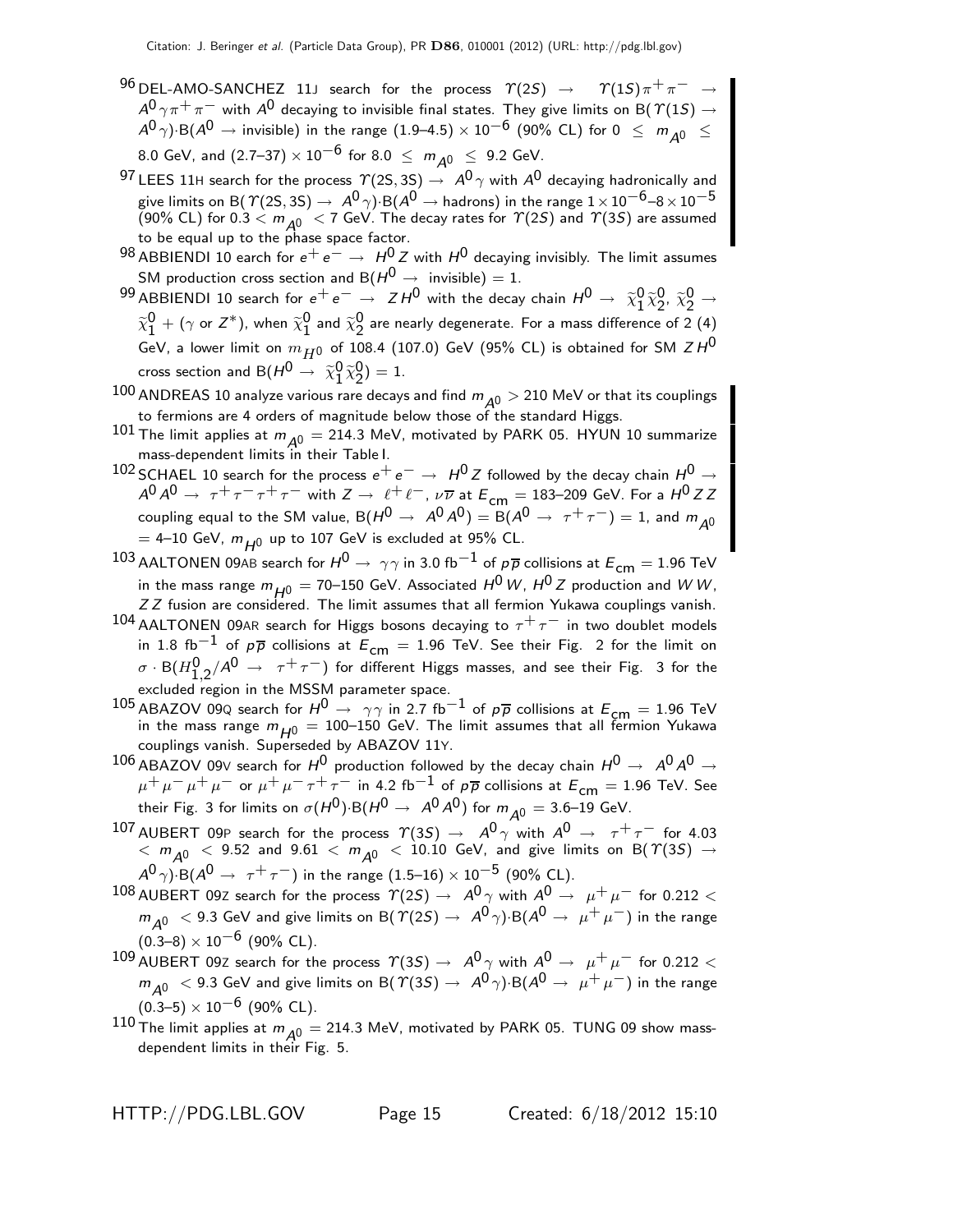- 111 ABAZOV 08U search for  $H^0 \rightarrow \gamma \gamma$  in  $p\overline{p}$  collisions at  $E_{cm} = 1.96$  TeV in the mass range  $m_{\mu 0} = 70$ –150 GeV. Associated  $H^0 W$ ,  $H^0 Z$  production and W W, Z Z fusion are considered. See their Tab. 1 for the limit on  $\sigma \cdot B(H^0 \to \gamma \gamma)$ , and see their Fig. 3 for the excluded region in the  $m_{H0}$  – B( $H^0 \rightarrow \gamma \gamma$ ) plane.
- $^{112}$  LOVE 08 search for the process  $\varUpsilon(1S) \to A^0 \, \gamma$  with  $A^0 \to \mu^+ \, \mu^-$  (for  $m_{\cal \bar A^0} < 2 m_{\cal \tau})$ and  $A^0 \rightarrow \tau^+ \tau^-$ . Limits on B( $\Upsilon(1S) \rightarrow A^0 \gamma$ ) · B( $A^0 \rightarrow \ell^+ \ell^-$ ) in the range  $10^{-6}$ – $10^{-4}$  (90% CL) are given.
- 113 ABBIENDI 07 search for  $e^+e^-\rightarrow H^0Z$  with  $Z\rightarrow q\overline{q}$  and  $H^0$  decaying to invisible final states. The  $H^0$  width is varied between 1 GeV and 3 TeV. A limit  $\sigma \cdot B(H^0 \to \text{invisible})$  $<$  (0.07–0.57) pb (95%CL) is obtained at  $E^{}_{\mathsf{cm}}=$  206 GeV for  $m^{}_{H0}=$  60–114 GeV.
- $^{114}$  BESSON 07 give a limit B(  $\varUpsilon(1S) \to~\eta_{\pmb{D}} \gamma)\cdot$  B( $\eta_{\pmb{D}} \to~\tau^+ \tau^-) <$  0.27% (95% CL), which constrains a possible  $A^{\mathsf{0}}$  exchange contribution to the  $\eta_{\bm{b}}$  decay.
- $115$  SCHAEL 07 search for Higgs bosons in association with a fermion pair and decaying to  $WW^*$ . The limit is from this search and HEISTER 02L for a  $H^0$  with SM production cross section and B( $H^0 \rightarrow f\bar{f}$ ) = 0 for all fermions f.
- 116 ABBIENDI 05A search for  $e^+e^-\rightarrow H_1^0A^0$  in general Type-II two-doublet models, with decays  $H_1^0$ ,  $A^0 \rightarrow q\overline{q}$ ,  $gg$ ,  $\tau^+\tau^-$ , and  $H_1^0 \rightarrow A^0A^0$ .
- 117 ABDALLAH 05D search for  $e^+e^- \rightarrow H^0 Z$  and  $H^0 A^0$  with  $H^0$ ,  $A^0$  decaying to two jets of any flavor including  $gg$ . The limit is for SM  $H^{0}Z$  production cross section with  $B(H^0 \rightarrow i\,i) = 1.$
- 118 Search for  $e^+e^-$  →  $H^0Z$  with  $H^0$  decaying invisibly. The limit assumes SM production cross section and B( $H^0 \rightarrow$  invisible) = 1.
- 119 PARK 05 found three candidate events for  $\Sigma^+ \to p\mu^+\mu^-$  in the HyperCP experiment. Due to a narrow spread in dimuon mass, they hypothesize the events as a possible signal of a new boson. It can be interpreted as a neutral particle with  $m_{\tilde{\cal A}0} = 214.3 \pm 0.5$  MeV and the branching fraction B $(\Sigma^+ \to \rho A^0) \times$ B $(A^0 \to \mu^+ \mu^-) = (3.1 {+ 2.4 \atop - 1.0})$  $^{+2.4}_{-1.9}$   $\pm$  1.5)  $\times$  10 $^{-8}$ .
- 120 ABBIENDI 04K search for  $e^+e^- \rightarrow H^0 Z$  with  $H^0$  decaying to two jets of any flavor including g g. The limit is for SM production cross section with B( $H^0 \rightarrow i\dot{j}$ ) = 1.
- 121 ABDALLAH 04 consider the full combined LEP and LEP2 datasets to set limits on the Higgs coupling to W or Z bosons, assuming SM decays of the Higgs. Results in Fig. 26.
- 122 Search for associated production of a  $\gamma\gamma$  resonance with a Z boson, followed by Z  $\rightarrow$  $q\overline{q}$ ,  $\ell^+\ell^-$ , or  $\nu\overline{\nu}$ , at  $E_{\mathsf{cm}}\leq$  209 GeV. The limit is for a  $H^0$  with SM production cross section and B( $H^0 \rightarrow f\overline{f}$ )=0 for all fermions f.
- 123 Updates ABREU 01F.
- 124 ABDALLAH 040 search for  $Z \to b\overline{b}H^0$ ,  $b\overline{b}A^0$ ,  $\tau^+\tau^-H^0$  and  $\tau^+\tau^-A^0$  in the final states 4b,  $b \, \overline{b} \, \tau^+ \, \tau^-$ , and 4 $\tau$ . See paper for limits on Yukawa couplings.
- 125 ABDALLAH 040 search for  $e^+e^- \rightarrow H^0 Z$  and  $H^0 A^0$ , with  $H^0$ ,  $A^0$  decaying to  $b\overline{b}$ ,  $\tau^+\tau^-$ , or  $H^0\to A^0A^0$  at  $E_{\text{cm}}=189$ –208 GeV. See paper for limits on couplings.
- $^{126}$  ACHARD 04B search for  $e^+ \, e^- \to \, H^0 \, Z$  with  $H^0$  decaying to  $b \, \overline{b},\, c \, \overline{c},\,$  or  $g \, g$ . The limit is for SM production cross section with B $(H^0\rightarrow\ jj)=1.$
- 127 ACHARD 04F search for  $H^0$  with anomalous coupling to gauge boson pairs in the processes  $e^+e^- \to H^0 \gamma$ ,  $e^+e^- H^0$ ,  $H^0 Z$  with decays  $H^0 \to f\bar{f}$ ,  $\gamma\gamma$ ,  $Z\gamma$ , and  $W^* W$ at  $E_{cm} = 189-209$  GeV. See paper for limits.
- 128 ABBIENDI 03F search for  $H^0 \rightarrow$  anything in  $e^+e^- \rightarrow H^0Z$ , using the recoil mass spectrum of  $Z \to e^+e^-$  or  $\mu^+\mu^-$ . In addition, it searched for  $Z \to \nu\overline{\nu}$  and  $H^0 \to$  $e^+ \, e^-$  or photons. Scenarios with large width or continuum  $H^0$  mass distribution are considered. See their Figs. 11–14 for the results.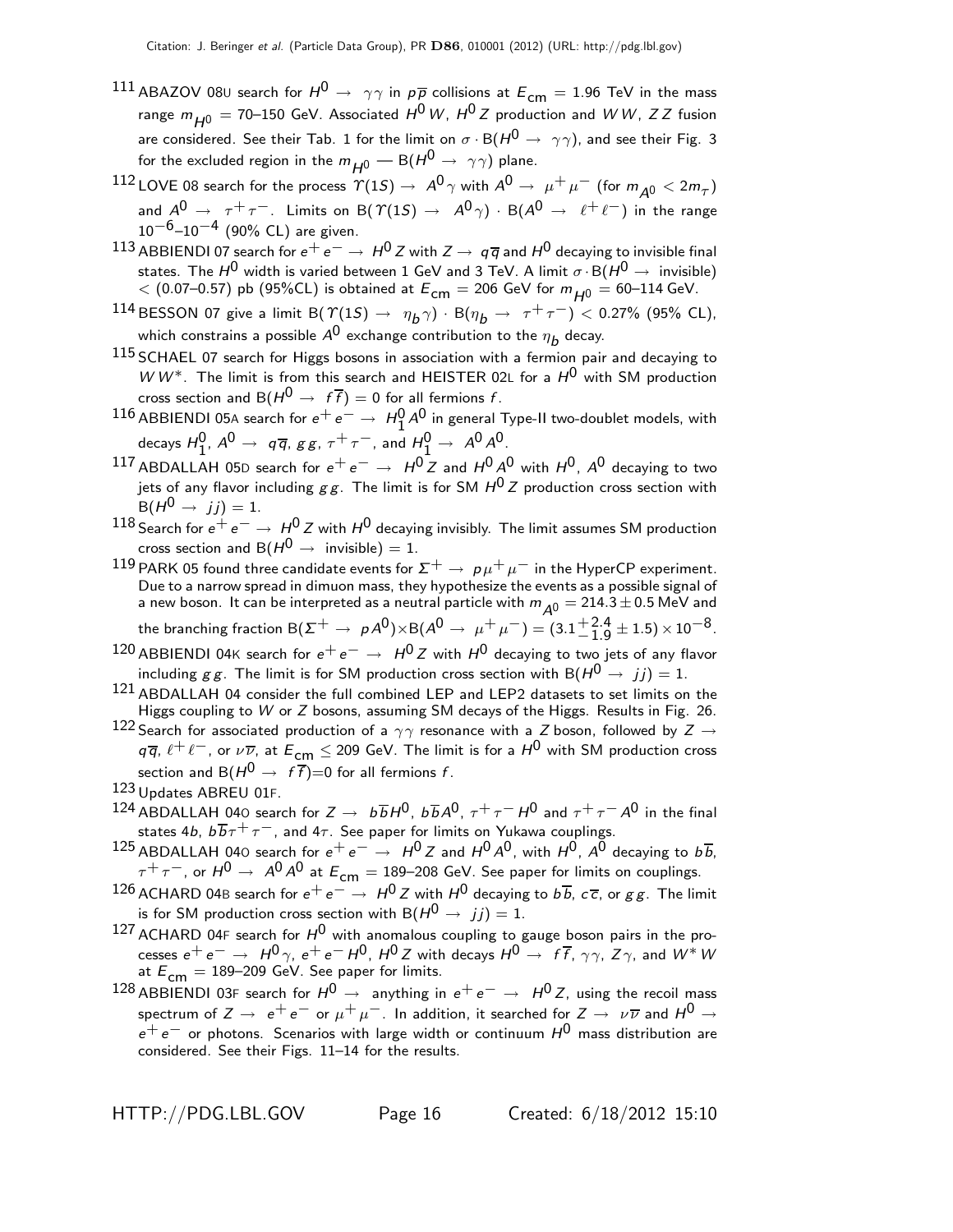- $^{129}$  ABBIENDI 03G search for  $e^+e^-\to\ H^0_1Z$  followed by  $H^0_1\to\ A^0A^0$ ,  $A^0\to\ c\overline{\epsilon}$ , g g, or  $\tau^+\,\tau^-$  in the region  $m_{\overline{H_1^0}}=$  45-86 GeV and  $m_{\overline{A^0}}=$  2-11 GeV. See their Fig. 7 for the limits.<br>130 ACHARD 03C search for e<sup>+</sup> e<sup>−</sup> → Z H<sup>0</sup> followed by H<sup>0</sup> → W W\* or Z Z\* at E<sub>cm</sub>=
- 200-209 GeV and combine with the ACHARD 02C result. The limit is for a  $H^{\mathsf{0}}$  with SM production cross section and  $B(H^0 \to f\bar{f}) = 0$  for all f. For  $B(H^0 \to W W^*) +$  $B(H^0 \rightarrow Z Z^*) = 1$ ,  $m_{H^0} > 108.1$  GeV is obtained. See fig. 6 for the limits under different BR assumptions.
- 131 ABBIENDI 02D search for  $Z \to b\overline{b}H_1^0$  and  $b\overline{b}A^0$  with  $H_1^0/A^0 \to \tau^+\tau^-$ , in the range  $4 < m_H < 12$  GeV. See their Fig. 8 for limits on the Yukawa coupling.
- 132 For B $(H^0 \rightarrow \gamma \gamma)=1$ ,  $m_{H^0} >$ 117 GeV is obtained.
- 133 ACHARD 02C search for associated production of a  $\gamma\gamma$  resonance with a Z boson, followed by  $Z \to q \overline{q}$ ,  $\ell^+ \ell^-$ , or  $\nu \overline{\nu}$ , at  $E_{cm} \leq 209$  GeV. The limit is for a  $H^0$  with SM production cross section and B( $H^0 \rightarrow f \overline{f} = 0$  for all fermions f. For B( $H^0 \rightarrow \gamma \gamma$ )=1,  $m_{H0}$  >114 GeV is obtained.
- 134 For B( $H^0 \rightarrow \gamma \gamma$ )=1,  $m_{H^0} > 113.1$  GeV is obtained.
- 135 HEISTER 02M search for  $e^+e^- \rightarrow H^0 Z$ , assuming that  $H^0$  decays to  $q\bar{q}$ , gg, or  $\tau^+\tau^-$  only. The limit assumes SM production cross section.
- 136 ABBIENDI 01E search for neutral Higgs bosons in general Type-II two-doublet models, at  $E_{\text{cm}} \leq 189$  GeV. In addition to usual final states, the decays  $H_1^0$ ,  $A^0 \rightarrow q\overline{q}$ ,  $gg$  are searched for. See their Figs. 15,16 for excluded regions.
- 137 AFFOLDER 01H search for associated production of a  $\gamma\gamma$  resonance and a W or Z (tagged by two jets, an isolated lepton, or missing  $E_T$ ). The limit assumes Standard Model values for the production cross section and for the couplings of the  $H^0$  to  $W$  and Z bosons. See their Fig. 11 for limits with  $B(H^0 \rightarrow \gamma \gamma)$  < 1.
- 138 ACCIARRI 00M search for  $e^+e^- \rightarrow ZH^0$  with  $H^0$  decaying invisibly at  $E_{\text{cm}}$ =183–189 GeV. The limit assumes SM production cross section and B( $H^0 \rightarrow \text{ in}-$ visible)=1. See their Fig. 6 for limits for smaller branching ratios.
- 139 ACCIARRI 00R search for  $e^+e^- \to H^0\gamma$  with  $H^0 \to b\overline{b}$ ,  $Z\gamma$ , or  $\gamma\gamma$ . See their Fig. 3 for limits on  $\sigma \cdot$ B. Explicit limits within an effective interaction framework are also given, for which the Standard Model Higgs search results are used in addition.
- 140 ACCIARRI 00R search for the two-photon type processes  $e^+e^- \rightarrow e^+e^-H^0$  with  $H^0\to~b\overline b$  or  $\gamma\gamma$ . See their Fig. 4 for limits on  $\Gamma(H^0\to~\gamma\gamma)$ ·B $(H^0\to~\gamma\gamma$ or  $b\overline b)$  for  $m_{H0}$ =70–170 GeV.
- 141 ACCIARRI 00S search for associated production of a  $\gamma\gamma$  resonance with a  $q\overline{q}$ ,  $\nu\overline{\nu}$ , or  $\ell^+\ell^-$  pair in  $e^+e^-$  collisions at  $E_{cm}=$  189 GeV. The limit is for a  $H^0$  with SM production cross section and B $(H^0 \to f\bar{f})=0$  for all fermions f. For B $(H^0 \to \gamma\gamma)=1$ ,  $m_{H0}$  > 98 GeV is obtained. See their Fig. 5 for limits on B $(H \to \gamma \gamma) \cdot \sigma(e^+ e^- \to e^-)$  $H f \overline{f}$ )/ $\sigma$ ( $e^+ e^- \rightarrow H f \overline{f}$ ) (SM).
- 142 BARATE 00L search for associated production of a  $\gamma\gamma$  resonance with a  $q\overline{q}$ ,  $\nu\overline{\nu}$ , or  $\ell^+ \ell^-$  pair in  $e^+ e^-$  collisions at  $E_{cm}$ = 88–202 GeV. The limit is for a  $H^0$  with SM production cross section and B( $H^0 \rightarrow f\bar{f}$ )=0 for all fermions f. For B( $H^0 \rightarrow \gamma \gamma$ )=1,  $m_{H0} > 109$  GeV is obtained. See their Fig. 3 for limits on B $(H \to \gamma \gamma) \cdot \sigma(e^+ e^- \to e^- e^-)$  $H f \overline{f}$ )/ $\sigma$ ( $e^+ e^- \rightarrow H f \overline{f}$ ) (SM).
- 143 ABBIENDI 99E search for  $e^+e^-\to\,H^0\,A^0$  and  $H^0\,Z$  at  $E_{\mathsf{cm}}=183$  GeV. The limit is with  $m_H = m_A$  in general two Higgs-doublet models. See their Fig. 18 for the exclusion limit in the  $m<sub>H</sub>$ – $m<sub>A</sub>$  plane. Updates the results of ACKERSTAFF 985.
- 144 ABBIENDI 990 search for associated production of a  $\gamma\gamma$  resonance with a  $q\overline{q}$ ,  $\nu\overline{\nu}$ , or  $\ell^+ \ell^-$  pair in  $e^+ e^-$  collisions at 189 GeV. The limit is for a  $H^0$  with SM production

HTTP://PDG.LBL.GOV Page 17 Created: 6/18/2012 15:10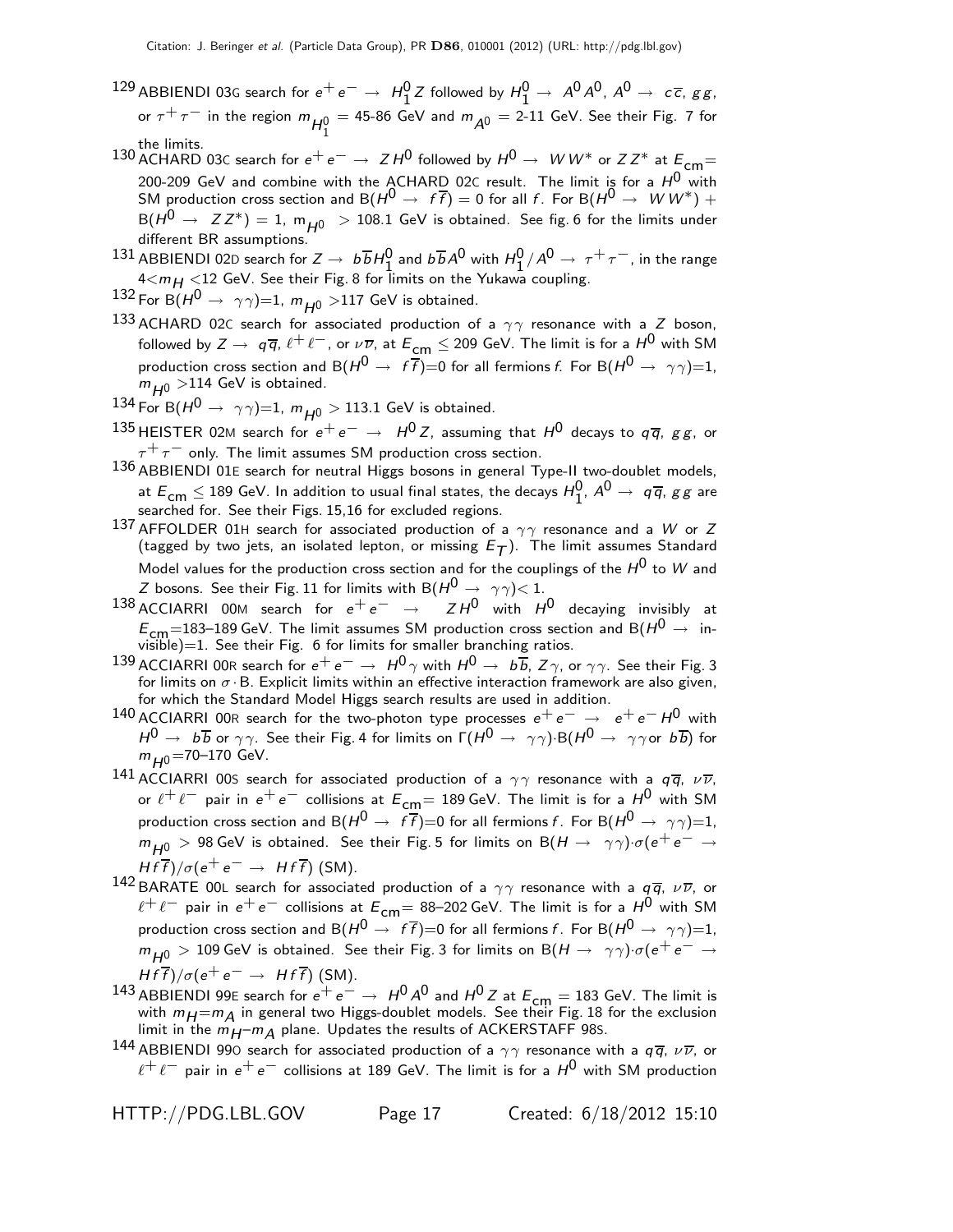cross section and B $(H^0 \rightarrow f\bar{f})=0$ , for all fermions f. See their Fig. 4 for limits on  $\sigma(\mathrm{e^+ e^-} \to\ H^0 Z^0){\times} \mathrm{B}(H^0 \to\ \gamma\gamma){\times}\mathrm{B}(X^0 \to\ f\overline{f})$  for various masses. Updates the results of ACKERSTAFF 98Y.

- 145 ABBOTT 99B search for associated production of a  $\gamma\gamma$  resonance and a dijet pair. The limit assumes Standard Model values for the production cross section and for the couplings of the  $H^0$  to W and Z bosons. Limits in the range of  $\sigma(H^0 + Z/W)$ ·B $(H^0 \rightarrow$  $\gamma\gamma$ )= 0.80–0.34 pb are obtained in the mass range  $m_{H0}$ = 65–150 GeV.
- 146 ABREU 99P search for  $e^+e^- \to H^0\gamma$  with  $H^0 \to b\overline{b}$  or  $\gamma\gamma$ , and  $e^+e^- \to H^0q\overline{q}$ with  $H^0 \rightarrow \gamma \gamma$ . See their Fig. 4 for limits on  $\sigma \times B$ . Explicit limits within an effective interaction framework are also given.
- 147 GONZALEZ-GARCIA 98B use DØ limit for  $\gamma\gamma$  events with missing  $E_{\mathcal{T}}$  in  $p\overline{p}$  collisions (ABBOTT 98) to constrain possible  $ZH$  or  $WH$  production followed by unconventional  $H \rightarrow \gamma \gamma$  decay which is induced by higher-dimensional operators. See their Figs. 1 and 2 for limits on the anomalous couplings.
- $148$  KRAWCZYK 97 analyse the muon anomalous magnetic moment in a two-doublet Higgs model (with type II Yukawa couplings) assuming no  $H_1^0$  Z Z coupling and obtain  $m_{\overline{H_1^0}} \gtrsim$

 $5$  GeV or  $m_{\mathcal{A}^0} \gtrsim 5$  GeV for tan $\beta > 50$ . Other Higgs bosons are assumed to be much heavier.

149 ALEXANDER 96H give B $(Z \to H^0 \gamma) \times B(H^0 \to q \overline{q}) < 1-4 \times 10^{-5}$  (95%CL) and B(Z →  $H^0$   $\gamma$ )×B( $H^0$  →  $b\overline{b}$ ) < 0.7–2 × 10 $^{-5}$  (95%CL) in the range 20 < $m_{\overline{H^0}}$  <80 GeV.

150 See Fig. 4 of ABREU 95H for the excluded region in the  $m_{H^0} - m_{A^0}$  plane for general two-doublet models. For  $\tan\!\beta > 1$ , the region  $m_{H^0} + m_{A^0} \lesssim 87$  GeV,  $m_{H^0} <$  47 GeV is

excluded at 95% CL.<br>151 PICH 92 analyse  $H^0$  with  $m_{H^0} <$  2 $m_{\mu}$  in general two-doublet models. Excluded regions in the space of mass-mixing angles from LEP, beam dump, and  $\pi^{\pm}$ ,  $\eta$  rare decays are shown in Figs. 3,4. The considered mass region is not totally excluded.

#### $H^{\pm}$  (Charged Higgs) MASS LIMITS

Unless otherwise stated, the limits below assume  $B(H^+ \to \tau^+ \nu) + B(H^+ \to c \overline{s}) = 1$ , and hold for all values of B $(H^+ \to \tau^+ \nu_\tau)$ , and assume  $H^+$  weak isospin of  $\tau_3{=}{+}1/2$ . In the following, tan $\beta$  is the ratio of the two vacuum expectation values in two-doublet models (2HDM).

The limits are also applicable to point-like technipions. For a discussion of techniparticles, see the Review of Dynamical Electroweak Symmetry Breaking in this Review.

For limits obtained in hadronic collisions before the observation of the top quark, and based on the top mass values inconsistent with the current measurements, see the 1996 (Physical Review D54 1 (1996)) Edition of this Review.

Searches in  $e^+e^-$  collisions at and above the Z pole have conclusively ruled out the existence of a charged Higgs in the region  $m_{H^+}\lesssim$  45 GeV, and are now superseded by the most recent searches in higher energy  $e^+ e^-$  collisions at LEP. Results by now obsolete are therefore not included in this compilation, and can be found in the previous Edition (The European Physical Journal C15 1 (2000)) of this Review.

In the following, and unless otherwise stated, results from the LEP experiments (ALEPH, DELPHI, L3, and OPAL) are assumed to derive from the study of the  $e^+e^- \rightarrow H^+H^-$  process. Limits from  $b \rightarrow s \gamma$  decays are usually stronger in generic 2HDM models than in Supersymmetric models.

HTTP://PDG.LBL.GOV Page 18 Created: 6/18/2012 15:10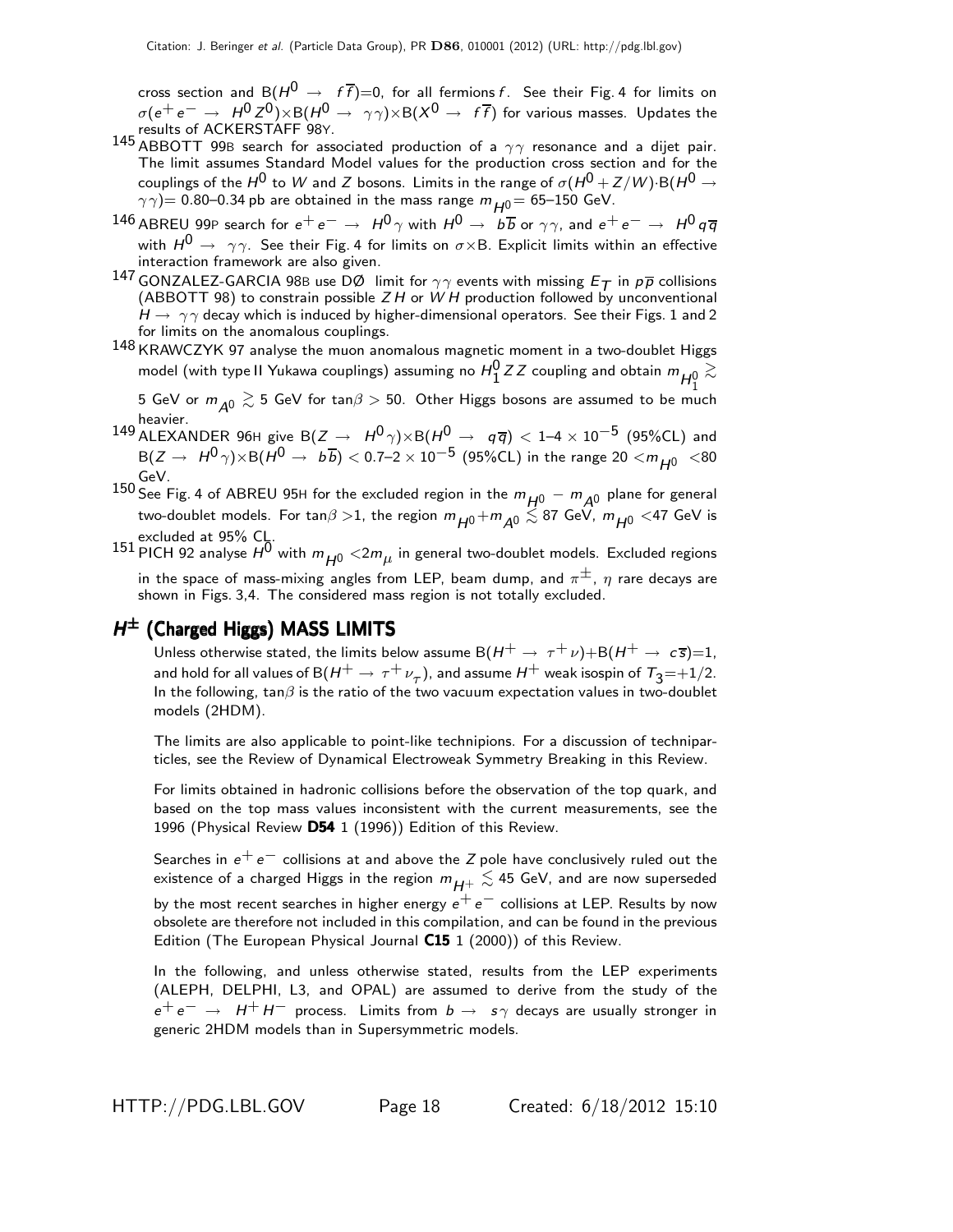| VALUE (GeV) | CL% | <b>DOCUMENT ID</b>                                                            |        | TECN             | COMMENT                                                            |
|-------------|-----|-------------------------------------------------------------------------------|--------|------------------|--------------------------------------------------------------------|
| > 74.4      | 95  | ABDALLAH                                                                      | 041    |                  | DLPH $E_{\text{cm}} \leq 209 \text{ GeV}$                          |
| > 76.5      | 95  | <b>ACHARD</b>                                                                 | 03E L3 |                  | $E_{\text{cm}} \leq 209 \text{ GeV}$                               |
| > 79.3      | 95  | <b>HEISTER</b>                                                                |        | 02P ALEP         | $E^{}_{\rm cm} \le 209~\, {\rm GeV}$                               |
|             |     | • • • We do not use the following data for averages, fits, limits, etc. • • • |        |                  |                                                                    |
|             |     | <sup>152</sup> AALTONEN                                                       |        |                  | 11P CDF $t \rightarrow bH^+$ , $H^+ \rightarrow W^+ A^0$           |
| >316        | 95  | 153 DESCHAMPS 10                                                              |        |                  | RVUE Type II, flavor physics data                                  |
|             |     | 154 AALTONEN                                                                  |        | 09AJ CDF         | $t \rightarrow bH^+$                                               |
|             |     | 155 ABAZOV                                                                    |        | 09AC DO          | $t \rightarrow bH^+$                                               |
|             |     | 156 ABAZOV                                                                    |        |                  | 09AG D0 $t \rightarrow bH^+$                                       |
|             |     | 157 ABAZOV                                                                    |        |                  | 09AI D0 $t \rightarrow bH^+$                                       |
|             |     | 158 ABAZOV                                                                    | 09P D0 |                  | $H^+ \rightarrow t\overline{b}$                                    |
| >240        | 95  | 159 FLACHER                                                                   | 09     | RVUE             | Type II, flavor physics data                                       |
|             |     | 160 ABULENCIA                                                                 | 06E    | CDF              | $t \rightarrow bH^+$                                               |
| > 92.0      | 95  | <b>ABBIENDI</b>                                                               | 04     | OPAL             | $B(\tau \nu) = 1$                                                  |
| > 76.7      | 95  | $161$ ABDALLAH                                                                | 041    | <b>DLPH</b>      | Type I                                                             |
|             |     | 162 ABBIENDI                                                                  | 03     | OPAL             | $\tau \rightarrow \mu \overline{\nu} \nu$ , e $\overline{\nu} \nu$ |
|             |     | 163 ABAZOV                                                                    | 02B D0 |                  | $t \rightarrow bH^+, H \rightarrow \tau \nu$                       |
|             |     | <sup>164</sup> BORZUMATI                                                      | 02     | <b>RVUE</b>      |                                                                    |
|             |     | 165 ABBIENDI                                                                  |        |                  | 01Q OPAL $B \rightarrow \tau \nu_{\tau} X$                         |
|             |     | $166$ BARATE                                                                  |        |                  | 01E ALEP $B \rightarrow \tau \nu_{\tau}$                           |
| >315        | 99  | 167 GAMBINO                                                                   | 01     |                  | RVUE $b \rightarrow s \gamma$                                      |
|             |     | $168$ AFFOLDER                                                                | 001    |                  | CDF $t \rightarrow bH^+$ , $H \rightarrow \tau \nu$                |
| > 59.5      | 95  | <b>ABBIENDI</b>                                                               |        |                  | 99E OPAL $E_{cm} \leq 183$ GeV                                     |
|             |     | $169$ ABBOTT                                                                  | 99E    | D <sub>0</sub>   | $t \rightarrow bH^+$                                               |
|             |     | 170 ACKERSTAFF 99D OPAL $\tau \rightarrow e \nu \nu$ , $\mu \nu \nu$          |        |                  |                                                                    |
|             |     | 171 ACCIARRI                                                                  | 97F L3 |                  | $B \rightarrow \tau \nu_{\tau}$                                    |
|             |     | $172$ AMMAR                                                                   |        |                  | 97B CLEO $\tau \rightarrow \mu \nu \nu$                            |
|             |     | $173$ COARASA                                                                 | 97     |                  | RVUE $B \rightarrow \tau \nu_{\tau} X$                             |
|             |     | 174 GUCHAIT                                                                   | 97     |                  | RVUE $t \rightarrow bH^+$ , $H \rightarrow \tau \nu$               |
|             |     | 175 MANGANO                                                                   | 97     |                  | RVUE $B_{u(c)} \rightarrow \tau \nu_{\tau}$                        |
|             |     | 176 STAHL                                                                     | 97     |                  | RVUE $\tau \rightarrow \mu \nu \nu$                                |
| >244        | 95  | 177 ALAM                                                                      | 95     | CLE <sub>2</sub> | $b \rightarrow s \gamma$                                           |
|             |     | 178 BUSKULIC                                                                  | 95     |                  | ALEP $b \rightarrow \tau \nu_{\tau} X$                             |

- 152 AALTONEN 11P search in 2.7 fb $^{-1}$  of  $p\overline{p}$  collisions at  $E_{cm} = 1.96$  TeV for the decay chain  $t \to b H^+$ ,  $H^+ \to W^+ A^0$ ,  $A^0 \to \tau^+ \tau^-$  with  $m_{A^0}$  between 4 and 9 GeV. See their Fig. 4 for limits on  $B(t \to bH^+)$  for  $90 < m_{H^+} < 160$  GeV.
- <sup>153</sup> DESCHAMPS 10 make Type II two Higgs doublet model fits to weak leptonic and semileptonic decays,  $b\to s\gamma$ ,  $B$ ,  $B_{\bm{s}}$  mixings, and  $Z\to~b\overline{b}$ . The limit holds irrespective of tan $\beta$ .
- 154 AALTONEN 09AJ search for  $t \to bH^+$ ,  $H^+ \to c\bar{s}$  in  $t\bar{t}$  events in 2.2 fb<sup>-1</sup> of  $p\bar{p}$ collisions at  $E_{cm} = 1.96$  TeV. Upper limits on B( $t \rightarrow bH^{+}$ ) between 0.08 and 0.32 (95% CL) are given for  $m_{H^+} = 60$ –150 GeV and B $(H^+ \rightarrow c\bar{s}) = 1$ .
- 155 ABAZOV 09AC search for  $t \to bH^+$ ,  $H^+ \to \tau^+\nu$  in  $t\bar{t}$  events in 0.9 fb<sup>-1</sup> of  $p\bar{p}$ collisions at  $E_{cm} = 1.96$  TeV. Upper limits on B( $t \rightarrow bH^{+}$ ) between 0.19 and 0.25 (95% CL) are given for  $m_{H^+} = 80$ –155 GeV and B $(H^+ \rightarrow \tau^+ \nu) = 1$ . See their Fig. 4 for an excluded region in a MSSM scenario.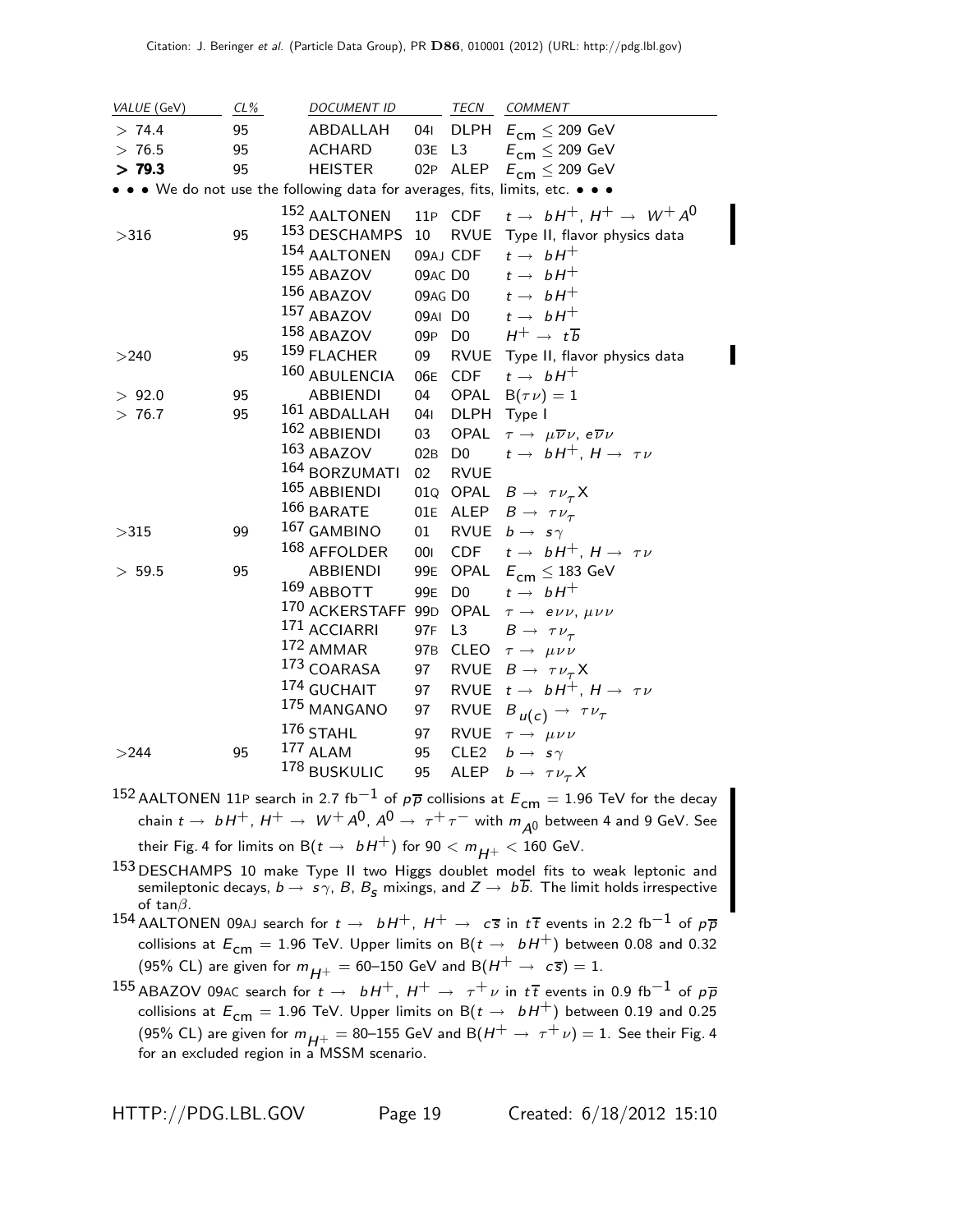- 156 ABAZOV 09AG measure  $t\bar{t}$  cross sections in final states with  $\ell$  + jets ( $\ell = e, \mu$ ),  $\ell\ell$ , and  $\tau \ell$  in 1 fb $^{-1}$  of  $p\overline{p}$  collisions at  $E_{cm} = 1.96$  TeV, which constrains possible  $t \rightarrow$  $b$  H $^+$  branching fractions. Upper limits (95% CL) on B( $t\to\ bH^+$ ) between 0.15 and 0.40 (0.48 and 0.57) are given for B $(H^+ \rightarrow \tau^+ \nu) = 1$   $(B(H^+ \rightarrow c\overline{s}) = 1)$  for  $m_{H^+}$  $= 80 - 155$  GeV.
- 157 ABAZOV 09AI search for  $t \to bH^+$  in  $t\bar{t}$  events in 1 fb<sup>-1</sup> of  $p\bar{p}$  collisions at  $E_{cm} =$ 1.96 TeV. Final states with  $\ell$  + jets  $(\ell = e, \mu)$ ,  $\ell\ell$ , and  $\tau\ell$  are examined. Upper limits on  $B(t \rightarrow bH^+)$  (95% CL) between 0.15 and 0.19 (0.19 and 0.22) are given for B( $H^+ \rightarrow$  $\tau^+ \nu$ ) = 1 (B(H<sup>+</sup>  $\rightarrow c\bar{s}$ ) = 1) for  $m_{H^+}$  = 80–155 GeV. For B(H<sup>+</sup>  $\rightarrow \tau^+ \nu$ ) = 1 also a simultaneous extraction of B $(t \to bH^+)$  and the  $t\bar{t}$  cross section is performed, yielding a limit on B( $t \to bH^+$ ) between 0.12 and 0.26 for  $m_{H^+} = 80$ –155 GeV. See their Figs. 5–8 for excluded regions in several MSSM scenarios.
- $^{158}$  ABAZOV 09P search for  $H^+$  production by  $q \, \overline{q}^\prime$  annihilation followed by  $H^+ \,\rightarrow\,\, t \, \overline{b}$ decay in 0.9 fb<sup>-1</sup> of  $p\overline{p}$  collisions at  $E_{cm} = 1.96$  TeV. Cross section limits in several two-doublet models are given for  $m_{H+} = 180-300$  GeV. A region with 20  $\lesssim \tan\beta \lesssim \frac{1}{2}$ 70 is excluded (95% CL) for 180 GeV  $~\lesssim~m_{H^+}~\lesssim~$  184 GeV in type-I models.
- 159 FLACHER 09 make Type II two Higgs doublet model fits to weak leptonic and semileptonic decays,  $b \to s\gamma$ , and  $Z \to b\overline{b}$ . The limit holds irrespective of tan $\beta$ .
- 160 ABULENCIA 06E search for associated  $H^0$  W production in  $p\overline{p}$  collisions at  $E_{cm} = 1.96$ TeV. A fit is made for  $t\bar{t}$  production processes in dilepton, lepton + jets, and lepton +  $\tau$ final states, with the decays  $t \to W^+ b$  and  $t \to H^+ b$  followed by  $H^+ \to \tau^+ \nu$ ,  $c\bar{s}$ ,  $t^*\overline{b}$ , or  $W^+ \, H^0$ . Within the MSSM the search is sensitive to the region tan $\beta < 1$  or  $>$  30 in the mass range  $m_{H^+}$   $=$  80–160 GeV. See Fig. 2 for the excluded region in a certain MSSM scenario.
- 161 ABDALLAH 04I search for  $e^+e^- \rightarrow H^+H^-$  with  $H^{\pm}$  decaying to  $\tau \nu$ , cs, or  $W^* A^0$ in Type-I two-Higgs-doublet models.
- 162 ABBIENDI 03 give a limit  $m_{H+} > 1.28$ tan $\beta$  GeV (95%CL) in Type II two-doublet models.
- 163 ABAZOV 02B search for a charged Higgs boson in top decays with  $H^+ \rightarrow \tau^+ \nu$  at  $E_{\text{cm}}$ =1.8 TeV. For  $m_{H+}$ =75 GeV, the region tan $\beta$  > 32.0 is excluded at 95%CL. The excluded mass region extends to over 140 GeV for tan $\beta$  values above 100.
- 164 BORZUMATI 02 point out that the decay modes such as  $b\overline{b}W$ ,  $A^0W$ , and supersymmetric ones can have substantial branching fractions in the mass range explored at LEP II and Tevatron.
- 165 ABBIENDI 01Q give a limit tan $\beta/m_{H^+}$  < 0.53 GeV<sup>-1</sup> (95%CL) in Type II two-doublet models.
- 166 BARATE 01E give a limit tan $\beta/m_{H^+}$  < 0.40 GeV<sup>-1</sup> (90% CL) in Type II two-doublet models. An independent measurement of  $B\to~\tau \nu_\tau$ X gives tan $\beta/m_{\bm{H}+} <$  0.49 GeV $^{-1}$ (90% CL).
- 167 GAMBINO 01 use the world average data in the summer of 2001 B $(b \rightarrow s \gamma) = (3.23 \pm$  $(0.42) \times 10^{-4}$ . The limit applies for Type-II two-doublet models.
- $^{168}$  AFFOLDER 00I search for a charged Higgs boson in top decays with  $H^+ \rightarrow \tau^+ \nu$  in  $p\overline{p}$  collisions at  $E_{cm}$ =1.8 TeV. The excluded mass region extends to over 120 GeV for tan $\beta$  values above 100 and B $(\tau \nu)$ =1. If B $(t \to bH^+) \gtrsim$  0.6,  $m_{H^+}$  up to 160 GeV is excluded. Updates ABE 97L.
- $^{169}$  ABBOTT 99E search for a charged Higgs boson in top decays in  $p\overline{p}$  collisions at  $E_{\mathsf{cm}}{=}1.8$ TeV, by comparing the observed  $t\bar{t}$  cross section (extracted from the data assuming the dominant decay  $t \to bW^+$ ) with theoretical expectation. The search is sensitive to regions of the domains tan $\beta\lesssim1$ , 50  $<$   $m_{H^+}$ (GeV)  $~\lesssim$  120 and tan $\beta\gtrsim$  40, 50  $<$   $m_{H^+}$ (GeV)  $\lesssim$  160. See Fig. 3 for the details of the excluded region.

HTTP://PDG.LBL.GOV Page 20 Created: 6/18/2012 15:10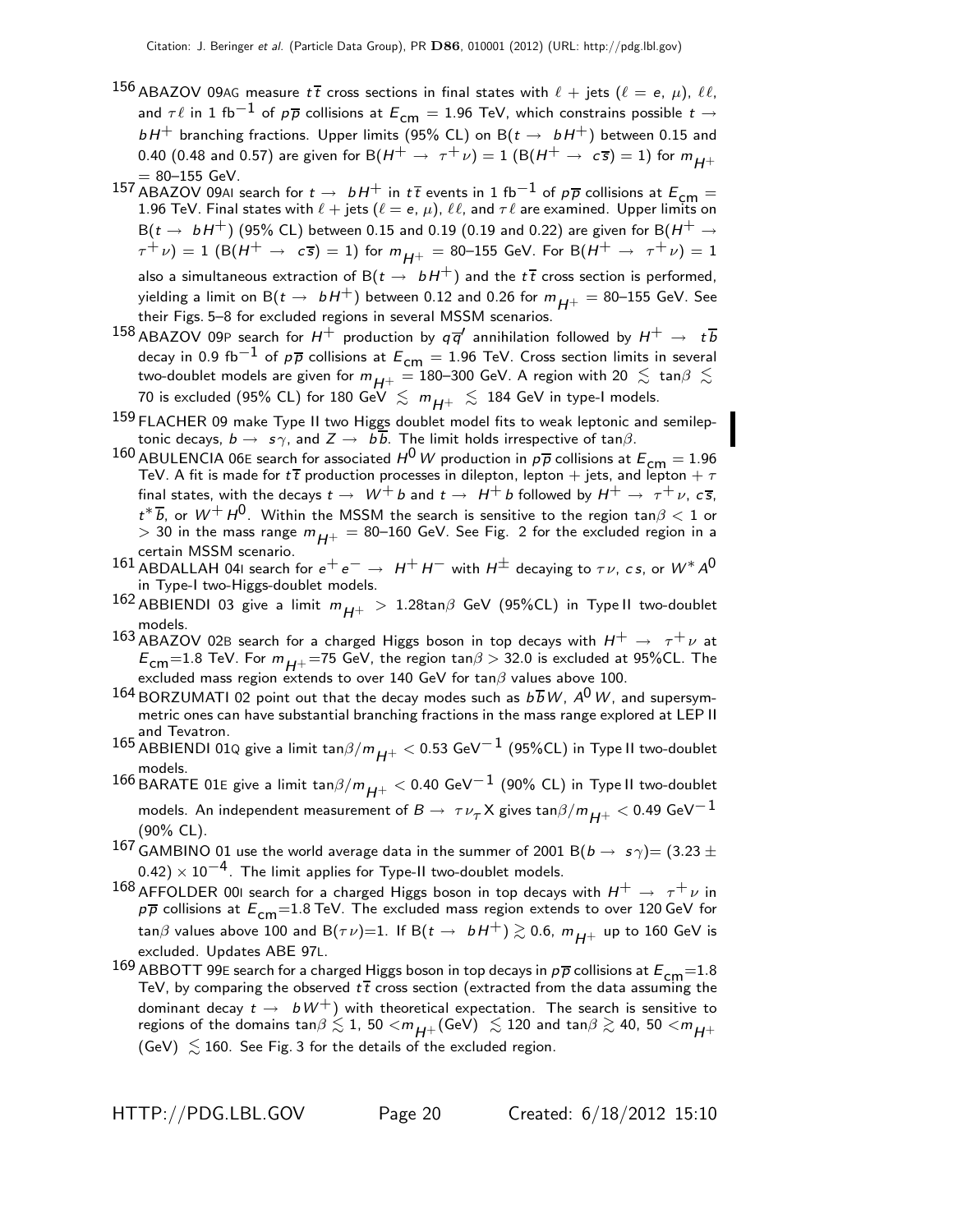- 170 ACKERSTAFF 99D measure the Michel parameters  $\rho$ ,  $\xi$ ,  $\eta$ , and  $\xi\delta$  in leptonic  $\tau$  decays from  $Z \to \tau \tau$ . Assuming e- $\mu$  universality, the limit  $m_{H^+} > 0.97 \tan \beta$  GeV (95%CL) is obtained for two-doublet models in which only one doublet couples to leptons.
- 171 ACCIARRI 97F give a limit  $m_{H^+} > 2.6$  tan $\beta$  GeV (90% CL) from their limit on the exclusive  $B\to \tau\nu_\tau$  branching ratio.
- 172 AMMAR 97B measure the Michel parameter  $\rho$  from  $\tau \to e \nu \nu$  decays and assumes  $e/\mu$ universality to extract the Michel  $\eta$  parameter from  $\tau \to \mu \nu \nu$  decays. The measurement is translated to a lower limit on  $m_{H+}$  in a two-doublet model  $m_{H+} > 0.97$  tan $\beta$  GeV (90% CL).
- 173 COARASA 97 reanalyzed the constraint on the  $(m_{H^{\pm}}$ ,tan $\beta)$  plane derived from the inclusive  $B \to \tau \nu_\tau X$  branching ratio in GROSSMAN 95B and BUSKULIC 95. They show that the constraint is quite sensitive to supersymmetric one-loop effects.
- 174 GUCHAIT 97 studies the constraints on  $m_{H^+}$  set by Tevatron data on  $\ell\tau$  final states in  $t\bar{t} \to (Wb)(Hb)$ ,  $W \to \ell \nu$ ,  $H \to \tau \nu_{\tau}$ . See Fig. 2 for the excluded region.
- 175 MANGANO 97 reconsiders the limit in ACCIARRI 97<sup>F</sup> including the effect of the potentially large  $B_{\cal C}\to~\tau\nu_\tau$  background to  $B_{\cal U}\to~\tau\nu_\tau$  decays. Stronger limits are obtained.
- 176 STAHL 97 fit  $\tau$  lifetime, leptonic branching ratios, and the Michel parameters and derive limit  $m_{H+} > 1.5$  tan $\beta$  GeV (90% CL) for a two-doublet model. See also STAHL 94.
- 177 ALAM 95 measure the inclusive  $b\to\ s\gamma$  branching ratio at  $\varUpsilon(4S)$  and give B( $b\to$  $\sigma s \gamma$ )< 4.2  $\times$  10 $^{-4}$  (95% CL), which translates to the limit  $m_{H^+} >$ [244 + 63/(tan $\beta$ ) $^{1.3}$ ] GeV in the Type II two-doublet model. Light supersymmetric particles can invalidate this
- bound.<br><sup>178</sup> BUSKULIC 95 give a limit  $m_{H^+} > 1.9 \tan\!\beta$  GeV (90% CL) for Type-II models from  $b \rightarrow \tau \nu_{\tau} X$  branching ratio, as proposed in GROSSMAN 94.

#### MASS LIMITS for  $H^{\pm\pm}$  (doubly-charged Higgs boson)

This section covers searches for a doubly-charged Higgs boson with couplings to lepton pairs. Its weak isospin  $\tau_3$  is thus restricted to two possibilities depending on lepton chiralities:  $\tau_3(H^{\pm\pm})=\pm 1$ , with the coupling  $g_{\ell\ell}$  to  $\ell_L^ \bar{L} \ell'_L$  $L'$  and  $\ell_R^+$  $R^+ \ell_R^{\prime +}$  $\mathcal{T}_R^{\mathcal{H}}$  ("left-handed") and  $\mathcal{T}_3(H^{\pm\pm})=$  0, with the coupling to  $\ell_{\mathbf{p}}^ R \, \ell_R^{\prime -}$  $\frac{R}{R_c}$  and  $\ell_L^+$  $\frac{1}{L}$   $\ell_L^{\prime +}$  $\begin{pmatrix} \begin{smallmatrix} \mathsf{L} \mathsf{L} \end{smallmatrix} \end{pmatrix}$  ("right-handed"). These Higgs bosons appear in some left-right symmetric models based on the gauge group  $\mathsf{SU}(2)_L \times \mathsf{SU}(2)_R \times \mathsf{U}(1)$ . These two cases are listed separately in the following. Unless noted, one of the lepton flavor combinations is assumed to be dominant in the decay.

# LIMITS for  $H^{\pm\pm}$  with  $T_3=\pm 1$

| VALUE (GeV) | $CL\%$ | <b>DOCUMENT ID</b> |                    | <b>TECN</b> | <b>COMMENT</b> |
|-------------|--------|--------------------|--------------------|-------------|----------------|
| >128        | 95     | 179 ABAZOV         | 12A D <sub>0</sub> |             | $\tau\tau$     |
| >144        | 95     | 179 ABAZOV         | 12A D <sub>0</sub> |             | $\mu\tau$      |
| >245        | 95     | 180 AALTONEN       |                    | 11AF CDF    | $\mu\mu$       |
| >210        | 95     | 180 AALTONEN       |                    | 11AF CDF    | $e \mu$        |
| >225        | 95     | 180 AALTONEN       |                    | 11AF CDF    | e e            |
| >114        | 95     | 181 AALTONEN       |                    | 08AA CDF    | $e\tau$        |
| >112        | 95     | 181 AALTONEN       |                    | 08AA CDF    | $\mu\tau$      |
| >168        | 95     | 182 ABAZOV         | 08V                | D0          | $\mu \mu$      |
| > 98.1      | 95     | 183 ABDALLAH       | 03                 | <b>DLPH</b> | $\tau\tau$     |
| > 99.0      | 95     | 184 ABBIENDI       | 02C                | OPAL        | $\tau\tau$     |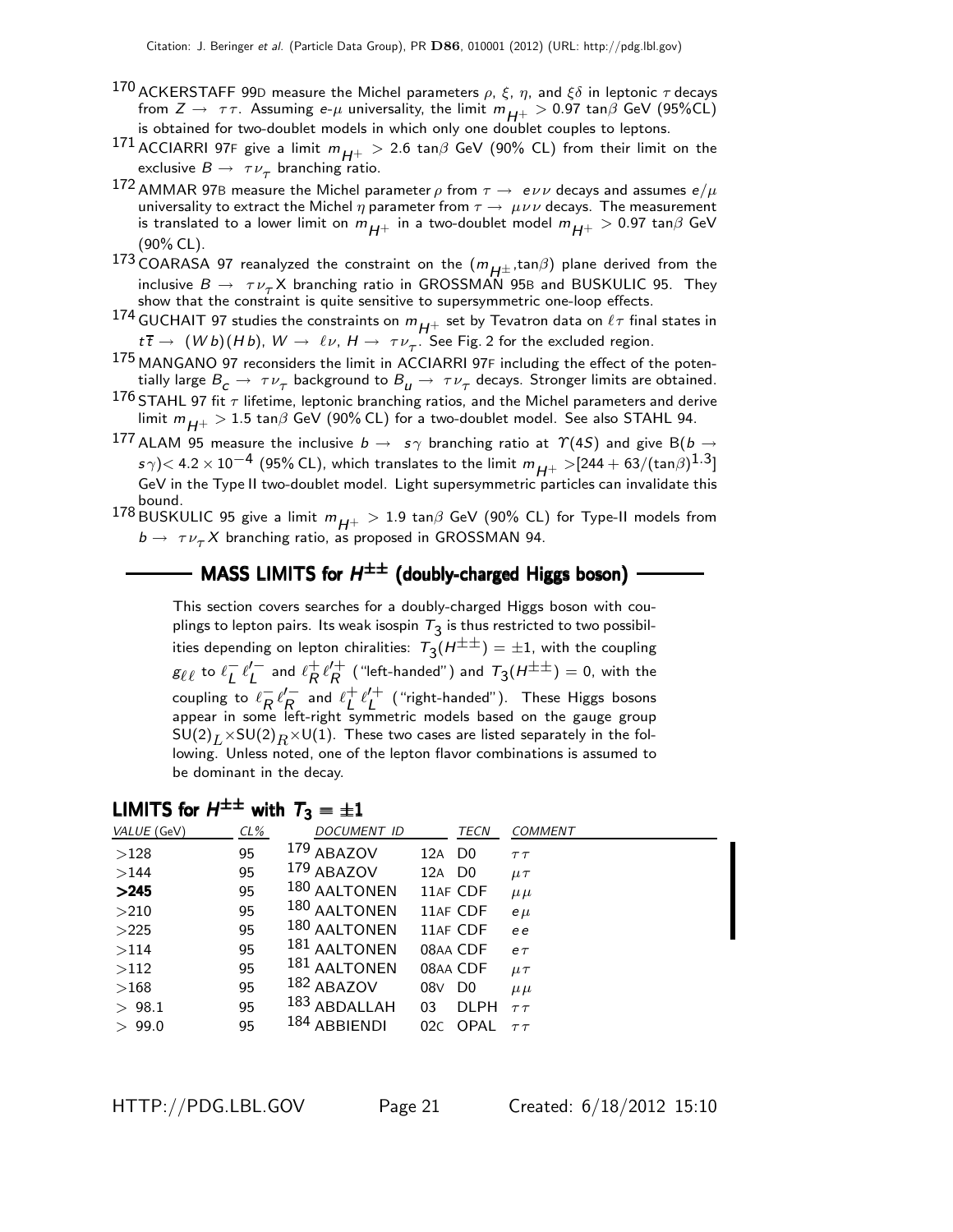• • • We do not use the following data for averages, fits, limits, etc. • • •

|    | $185$ AKTAS |                                                                                                                                    |                  | single $H^{\pm\pm}$                                                    |
|----|-------------|------------------------------------------------------------------------------------------------------------------------------------|------------------|------------------------------------------------------------------------|
| 95 |             |                                                                                                                                    | <b>CDF</b>       | stable                                                                 |
| 95 |             |                                                                                                                                    |                  | $\mu \mu$                                                              |
| 95 |             |                                                                                                                                    |                  | $\mu \mu$                                                              |
|    |             |                                                                                                                                    |                  | $E_{\text{cm}} \leq 209$ GeV, single $H^{\pm\pm}$                      |
|    |             | 97                                                                                                                                 | <b>SPEC</b>      | muonium conversion                                                     |
|    |             | 95                                                                                                                                 | <b>THEO</b>      |                                                                        |
| 95 |             |                                                                                                                                    |                  |                                                                        |
| 95 |             |                                                                                                                                    |                  |                                                                        |
| 95 |             | 90                                                                                                                                 | MRK <sub>2</sub> |                                                                        |
|    |             | 186 ACOSTA<br>187 ABAZOV<br>$188$ ACOSTA<br>189 ABBIENDI<br>190 GORDEEV<br>$191$ ASAKA<br>$192$ ACTON<br>$193$ ACTON<br>194 SWARTZ |                  | 06A H1<br>05L<br>04E DO<br>04G CDF<br>03Q OPAL<br>92M OPAL<br>92M OPAL |

179 ABAZOV 12A search for  $H^{++}H^{--}$  production in 7.0 fb<sup>-1</sup> of  $p\overline{p}$  collisions at  $E_{cm} =$ 1.96 TeV.

- 180 AALTONEN 11AF search for  $H^{++}H^{--}$  production in 6.1 fb<sup>-1</sup> of  $p\overline{p}$  collisions at  $E_{cm}$  $= 1.96$  TeV.
- 181 AALTONEN 08AA search for  $H^{++}H^{--}$  production in  $p\overline{p}$  collisions at  $E_{cm} = 1.96$  TeV. The limit assumes 100% branching ratio to the specified final state.
- <sup>182</sup> ABAZOV 08∨ search for  $H^{++}H^{--}$  production in  $p\overline{p}$  collisions at  $E_{cm}$  = 1.96 TeV.<br>The limit is for B( $H \rightarrow \mu\mu$ ) = 1. The limit is updated in ABAZOV 12A.
- 183 ABDALLAH 03 search for  $H^{++}H^{--}$  pair production either followed by  $H^{++} \rightarrow$  $\tau^+ \tau^+$ , or decaying outside the detector.
- $^{184}$  ABBIENDI 02C searches for pair production of  $H^{++}$   $H^{--}$  , with  $H^{\pm\pm} \to~ \ell^{\pm} \ell^{\pm}$   $(\ell,\ell'$  $\tilde{f}=e,\mu,\tau)$ . The limit holds for  $\ell = \ell' = \tau$ , and becomes stronger for other combinations of leptonic final states. To ensure the decay within the detector, the limit only applies for  $g(H\ell\ell) \gtrsim 10^{-7}$ .
- 185 AKTAS 06A search for single  $H^{\pm\pm}$  production in ep collisions at HERA. Assuming that  $H^{++}$  only couples to  $e^+ \mu^+$  with  $g_{e\mu} = 0.3$  (electromagnetic strength), a limit  $m_{H++}$  > 141 GeV (95% CL) is derived. For the case where  $H^{++}$  couples to  $e\tau$  only the limit is 112 GeV.
- 186 ACOSTA 05L search for  $H^{++}H^{--}$  pair production in  $p\overline{p}$  collisions. The limit is valid for  $g_{\ell,\ell'}^{\phantom i'}\ <\ 10^{-8}$  so that the Higgs decays outside the detector.
- 187 ABAZOV 04E search for  $H^{++}H^{--}$  pair production in  $H^{\pm\pm} \to \mu^{\pm} \mu^{\pm}$ . The limit is valid for  $g_{\mu\mu} \, \gtrsim \, 10^{-7}$  .
- 188 ACOSTA 04G search for  $H^{++}H^{--}$  pair production in  $p\overline{p}$  collisions with muon and electron final states. The limit holds for  $\mu\mu$ . For ee and e $\mu$  modes, the limits are 133 and 115 GeV, respectively. The limits are valid for  $g_{\ell,\ell'} \ \gtrsim\ 10^{-5}$ . Superseded by AALTONEN 11AF.
- 189 ABBIENDI 03Q searches for single  $H^{\pm\pm}$  via direct production in  $e^+e^-\rightarrow e^{\mp}e^{\mp}H^{\pm\pm}$ , and via t-channel exchange in  $e^+e^- \rightarrow e^+e^-$ . In the direct case, and assuming  $B(H^{\pm \pm} \rightarrow \ell^{\pm} \ell^{\pm}) = 1$ , a 95% CL limit on  $h_{ee} < 0.071$  is set for  $m_{H^{\pm \pm}} < 160$  GeV (see Fig. 6). In the second case, indirect limits on  $h_{ee}$  are set for  $m_{H\pm\pm}$  < 2 TeV (see Fig. 8).
- 190 GORDEEV 97 search for muonium-antimuonium conversion and find  $G_{M}\overline{M}/G_F < 0.14$ (90% CL), where  $G_{\overline{M}\overline{M}}$  is the lepton-flavor violating effective four-fermion coupling. This limit may be converted to  $m_{H^{++}} > 210$  GeV if the Yukawa couplings of  $H^{++}$ to ee and  $\mu\mu$  are as large as the weak gauge coupling. For similar limits on muoniumantimuonium conversion, see the muon Particle Listings.
- 191 ASAKA 95 point out that  $H^{++}$  decays dominantly to four fermions in a large region of parameter space where the limit of ACTON 92M from the search of dilepton modes does not apply.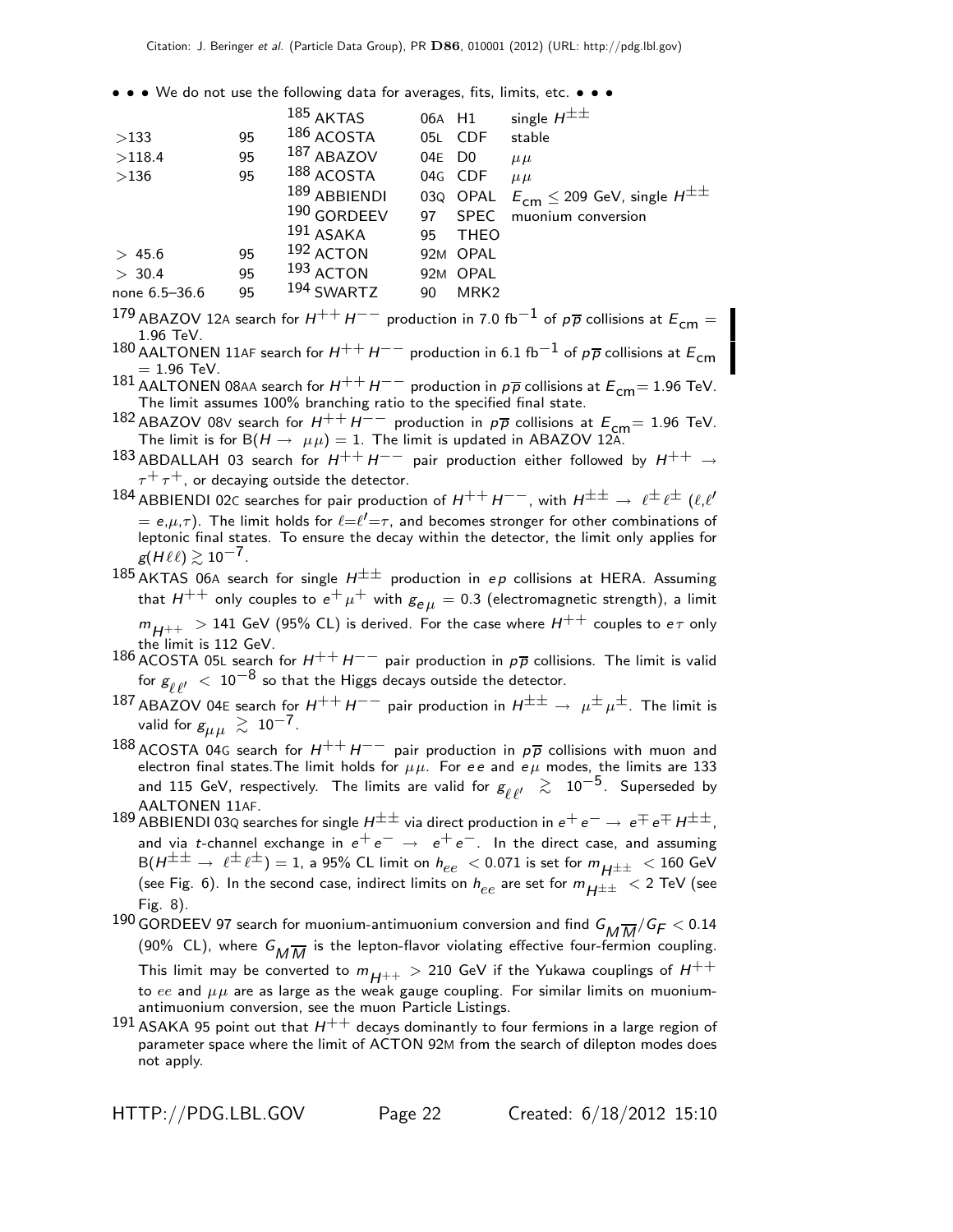- 192 ACTON 92M limit assumes  $H^{\pm\pm} \rightarrow \ell^{\pm}\ell^{\pm}$  or  $H^{\pm\pm}$  does not decay in the detector. Thus the region  $g_{\ell\ell} \approx 10^{-7}$  is not excluded.
- $193$  ACTON 92M from  $\Delta\Gamma$   $<$  <40 MeV.
- 194 SWARTZ 90 assume  $H^{\pm\pm} \rightarrow \ell^{\pm}\ell^{\pm}$  (any flavor). The limits are valid for the Higgslepton coupling g( $H \ell \ell$ )  $\gtrsim 7.4 \times 10^{-7} / [m_H / \text{GeV}]^{1/2}$ . The limits improve somewhat for ee and  $\mu\mu$  decay modes.

# LIMITS for  $H^{\pm\pm}$  with  $T_3=0$

| VALUE (GeV)                                                                                                                          | $CL\%$ | DOCUMENT ID  |                    | TECN             | <b>COMMENT</b>                                    |
|--------------------------------------------------------------------------------------------------------------------------------------|--------|--------------|--------------------|------------------|---------------------------------------------------|
| >113                                                                                                                                 | 95     | 195 ABAZOV   | 12A D <sub>0</sub> |                  | $\mu\tau$                                         |
| >205                                                                                                                                 | 95     | 196 AALTONEN |                    | 11AF CDF         | $\mu \mu$                                         |
| >190                                                                                                                                 | 95     | 196 AALTONEN |                    | 11AF CDF         | $e \mu$                                           |
| >205                                                                                                                                 | 95     | 196 AALTONEN |                    | 11AF CDF         | e e                                               |
| >145                                                                                                                                 | 95     | 197 ABAZOV   | 08V                | D <sub>0</sub>   | $\mu \mu$                                         |
| > 97.3                                                                                                                               | 95     | 198 ABDALLAH | 03                 | <b>DLPH</b>      | $\tau\,\tau$                                      |
| > 97.3                                                                                                                               | 95     | 199 ACHARD   | 03F L3             |                  | $\tau\tau$                                        |
| > 98.5                                                                                                                               | 95     | 200 ABBIENDI |                    | 02C OPAL         | $\tau\,\tau$                                      |
| $\bullet\,\bullet\,\bullet\,$ We do not use the following data for averages, fits, limits, etc. $\bullet\,\bullet\,\bullet\,\bullet$ |        |              |                    |                  |                                                   |
|                                                                                                                                      |        | 201 AKTAS    | 06A H1             |                  | single $H^{\pm\pm}$                               |
| >109                                                                                                                                 | 95     | 202 ACOSTA   |                    | 05L CDF          | stable                                            |
| > 98.2                                                                                                                               | 95     | 203 ABAZOV   | 04E                | D <sub>0</sub>   | $\mu \mu$                                         |
| >113                                                                                                                                 | 95     | 204 ACOSTA   | 04G                | CDF              | $\mu \mu$                                         |
|                                                                                                                                      |        | 205 ABBIENDI |                    | 03Q OPAL         | $E_{\text{cm}} \leq 209$ GeV, single $H^{\pm\pm}$ |
|                                                                                                                                      |        | 206 GORDEEV  | 97                 | <b>SPEC</b>      | muonium conversion                                |
| > 45.6                                                                                                                               | 95     | 207 ACTON    |                    | 92M OPAL         |                                                   |
| > 25.5                                                                                                                               | 95     | 208 ACTON    |                    | 92M OPAL         |                                                   |
| none 7.3–34.3                                                                                                                        | 95     | 209 SWARTZ   | 90                 | MRK <sub>2</sub> |                                                   |

195 ABAZOV 12A search for  $H^{++}H^{--}$  production in 7.0 fb<sup>-1</sup> of  $p\overline{p}$  collisions at  $E_{cm} =$ 1.96 TeV.

196 AALTONEN 11AF search for  $H^{++}H^{--}$  production in 6.1 fb<sup>-1</sup> of  $p\overline{p}$  collisions at  $E_{cm}$  $= 1.96$  TeV.

197 ABAZOV 08V search for  $H^{++}H^{--}$  production in  $p\overline{p}$  collisions at  $E_{cm}$  = 1.96 TeV.<br>The limit is for B( $H \rightarrow \mu\mu$ ) = 1. The limit is updated in ABAZOV 12A.

198 ABDALLAH 03 search for  $H^{++}H^{--}$  pair production either followed by  $H^{++} \rightarrow$  $\tau^+ \tau^+$ , or decaying outside the detector.

- $^{199}$  ACHARD 03F search for  $e^+ \, e^- \to \,$  H $^{++}$  H $^{--}$  with H $^{\pm\pm} \to \, \ell^{\pm} \ell'^{\pm}$ . The limit holds for  $\ell = \ell' = \tau$ , and slightly different limits apply for other flavor combinations. The limit is valid for  $g_{\ell \ell'} \, \gtrsim \, 10^{-7}$ .
- $^{200}$  ABBIENDI 02C searches for pair production of  $H^{++}H^{--}$  , with  $H^{\pm\pm} \to~\ell^{\pm}\ell^{\pm}$   $(\ell,\ell')$  $\tilde{f}=e,\mu,\tau)$ . the limit holds for  $\ell = \ell' = \tau$ , and becomes stronger for other combinations of leptonic final states. To ensure the decay within the detector, the limit only applies for  $g(H\ell\ell) \gtrsim 10^{-7}$ .

 $^{201}$  AKTAS 06A search for single  $H^{\pm\pm}$  production in ep collisions at HERA. Assuming that  $H^{++}$  only couples to  $e^+ \mu^+$  with  $g_{e\mu} = 0.3$  (electromagnetic strength), a limit  $m_{H^{++}}~>$  141 GeV (95% CL) is derived. For the case where  $H^{++}$  couples to  $e\tau$  only the limit is 112 GeV.

202 ACOSTA 05L search for  $H^{++}H^{--}$  pair production in  $p\overline{p}$  collisions. The limit is valid for  $g_{\ell,\ell'}^{\phantom i'}\ <\ 10^{-8}$  so that the Higgs decays outside the detector.

203 ABAZOV 04E search for  $H^{++}H^{--}$  pair production in  $H^{\pm\pm} \rightarrow \mu^{\pm} \mu^{\pm}$ . The limit is valid for  $g_{\mu\mu}~\gtrsim~10^{-7}$  .

HTTP://PDG.LBL.GOV Page 23 Created: 6/18/2012 15:10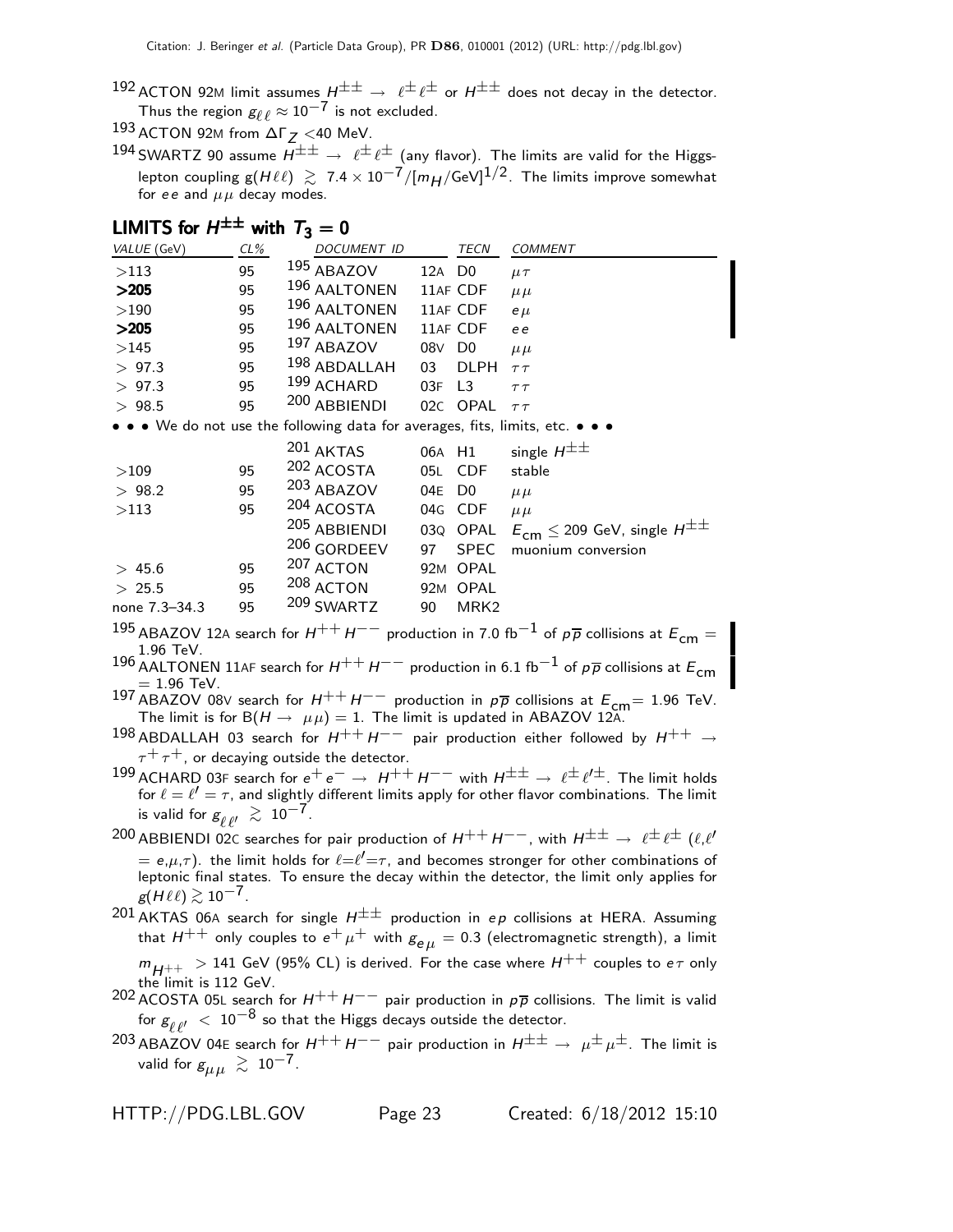- 204 ACOSTA 04G search for  $H^{++}H^{--}$  pair production in  $p\overline{p}$  collisions with muon and electron final states. The limit holds for  $\mu\mu$ . Superseded by AALTONEN 11AF.
- 205 ABBIENDI 03Q searches for single  $H^{\pm\pm}$  via direct production in  $e^+e^-\to e^{\mp}e^{\mp}H^{\pm\pm}$ , and via t-channel exchange in  $e^+e^- \rightarrow e^+e^-$ . In the direct case, and assuming  $B(H^{\pm \pm} \rightarrow \ell^{\pm} \ell^{\pm}) = 1$ , a 95% CL limit on  $h_{ee} < 0.071$  is set for  $m_{H^{\pm \pm}} < 160$  GeV (see Fig. 6). In the second case, indirect limits on  $h_{ee}$  are set for  $m_{H^{\pm\pm}}$  < 2 TeV (see Fig. 8).
- $^{206}$  GORDEEV 97 search for muonium-antimuonium conversion and find  $G_M \overline{M}/G_F < 0.14$ (90% CL), where  $G_{\overline{M}\overline{M}}$  is the lepton-flavor violating effective four-fermion coupling. This limit may be converted to  $m_{H^{++}} > 210$  GeV if the Yukawa couplings of  $H^{++}$ to ee and  $\mu\mu$  are as large as the weak gauge coupling. For similar limits on muoniumantimuonium conversion, see the muon Particle Listings.

207 ACTON 92M limit assumes  $H^{\pm\pm} \rightarrow e^{\pm}e^{\pm}$  or  $H^{\pm\pm}$  does not decay in the detector. Thus the region  $g_{\ell\ell} \approx 10^{-7}$  is not excluded.

 $208$  ACTON 92M from  $\Delta\Gamma_Z$  <40 MeV.

209 SWARTZ 90 assume  $\overline{H^{\pm\pm}} \to \ell^{\pm} \ell^{\pm}$  (any flavor). The limits are valid for the Higgslepton coupling  $g(H\ell\ell) \gtrsim 7.4 \times 10^{-7} / [m_H/\text{GeV}]^{1/2}$ . The limits improve somewhat for ee and  $\mu\mu$  decay modes.

### $H^0$  and  $H^{\pm}$  REFERENCES

| AAD             | 12              | PL B707 27          | G. Aad <i>et al.</i>      | (ATLAS Collab.)      |
|-----------------|-----------------|---------------------|---------------------------|----------------------|
| AAD             | 12D             | PL B710 383         | G. Aad et al.             | (ATLAS Collab.)      |
| <b>AAD</b>      | 12E             | PL B710 49          | G. Aad et al.             | (ATLAS Collab.)      |
| AAD             | 12F             | PRL 108 111802      | G. Aad et al.             | (ATLAS Collab.)      |
| AAD             | 12G             | PRL 108 111803      | G. Aad et al.             | (ATLAS Collab.)      |
| AALTONEN        | 12              | PRL 108 011801      | T. Aaltonen et al.        | (CDF Collab.)        |
| ABAZOV          | 12              | PL B707 323         | V.M. Abazov <i>et al.</i> | (D0 Collab.)         |
| ABAZOV          | 12A             | PRL 108 021801      | V.M. Abazov et al.        | (D0 Collab.)         |
| CHATRCHYAN 12B  |                 | PL B710 26          | S. Chatrchyan et al.      | (CMS Collab.)        |
| CHATRCHYAN 12C  |                 | JHEP 1203 081       | S. Chatrchyan et al.      | (CMS Collab.)        |
| CHATRCHYAN 12D  |                 | JHEP 1204 036       | S. Chatrchyan et al.      | (CMS Collab.)        |
| CHATRCHYAN 12E  |                 | PL B710 91          | S. Chatrchyan et al.      | (CMS Collab.)        |
| CHATRCHYAN 12F  |                 | PL B710 284         | S. Chatrchyan et al.      | (CMS Collab.)        |
| CHATRCHYAN 12G  |                 | PL B710 403         | S. Chatrchyan et al.      | (CMS Collab.)        |
| CHATRCHYAN 12H  |                 | PRL 108 111804      | S. Chatrchyan et al.      | (CMS Collab.)        |
| CHATRCHYAN 12I  |                 | JHEP 1203 040       | S. Chatrchyan et al.      | (CMS Collab.)        |
| AAD             |                 | 11AB PRL 107 231801 | G. Aad et al.             | (ATLAS Collab.)      |
| AAD             | 11 <sub>R</sub> | PL B705 174         | G. Aad et al.             | (ATLAS Collab.)      |
| AAD             | 11 T            | PL B705 435         | G. Aad et al.             | (ATLAS Collab.)      |
| <b>AAD</b>      | 11U             | PL B705 452         | G. Aad et al.             | (ATLAS Collab.)      |
| AAD             | 11 <sub>V</sub> | PRL 107 221802      | G. Aad et al.             | (ATLAS Collab.)      |
| AAD             | 11W             | EPJ C71 1728        | G. Aad et al.             | (ATLAS Collab.)      |
| AALTONEN        |                 | 11AA PR D84 052010  | T. Aaltonen et al.        | (CDF Collab.)        |
| AALTONEN        |                 | 11AF PRL 107 181801 | T. Aaltonen et al.        | (CDF Collab.)        |
| AALTONEN        | 11P             | PRL 107 031801      | T. Aaltonen et al.        | (CDF Collab.)        |
| ABAZOV          |                 | 11AB PR D84 092002  | V.M. Abazov et al.        | (D0 Collab.)         |
| ABAZOV          | 11 <sub>G</sub> | PRL 106 171802      | V.M. Abazov et al.        | (D0 Collab.)         |
| ABAZOV          | 11J             | PL B698 6           | V.M. Abazov et al.        | (D0 Collab.)         |
| ABAZOV          | 11K             | PL B698 97          | V.M. Abazov et al.        | (D0 Collab.)         |
| ABAZOV          | 11W             | PRL 107 121801      | V.M. Abazov et al.        | (D0 Collab.)         |
| ABAZOV          | 11Y             | PRL 107 151801      | V.M. Abazov et al.        | (D0 Collab.)         |
| ABOUZAID        | 11A             | PRL 107 201803      | E. Abouzaid et al.        | (KTeV Collab.)       |
| CHATRCHYAN 11H  |                 | PRL 106 231801      | S. Chatrchyan et al.      | (CMS Collab.)        |
| CHATRCHYAN 11J  |                 | PL B699 25          | S. Chatrchyan et al.      | (CMS Collab.)        |
| DEL-AMO-SA 11J  |                 | PRL 107 021804      | P. del Amo Sanchez et al. | (BABAR Collb.)       |
| LEES            | 11H             | PRL 107 221803      | J.P. Lees et al.          | (BABAR Collab.)      |
| <b>AALTONEN</b> |                 | 10AD PRL 105 251802 | T. Aaltonen et al.        | (CDF Collab.)        |
| AALTONEN        | 10F             | PRL 104 061802      | T. Aaltonen et al.        | (CDF and D0 Collab.) |
| AALTONEN        | 10 <sub>G</sub> | PRL 104 061803      | T. Aaltonen et al.        | (CDF Collab.)        |
| AALTONEN        | 10 <sub>J</sub> | PRL 104 141801      | T. Aaltonen et al.        | (CDF Collab.)        |
| AALTONEN        | 10M             | PR D82 011102R      | T. Aaltonen et al.        | (CDF and D0 Collab.) |

HTTP://PDG.LBL.GOV Page 24 Created: 6/18/2012 15:10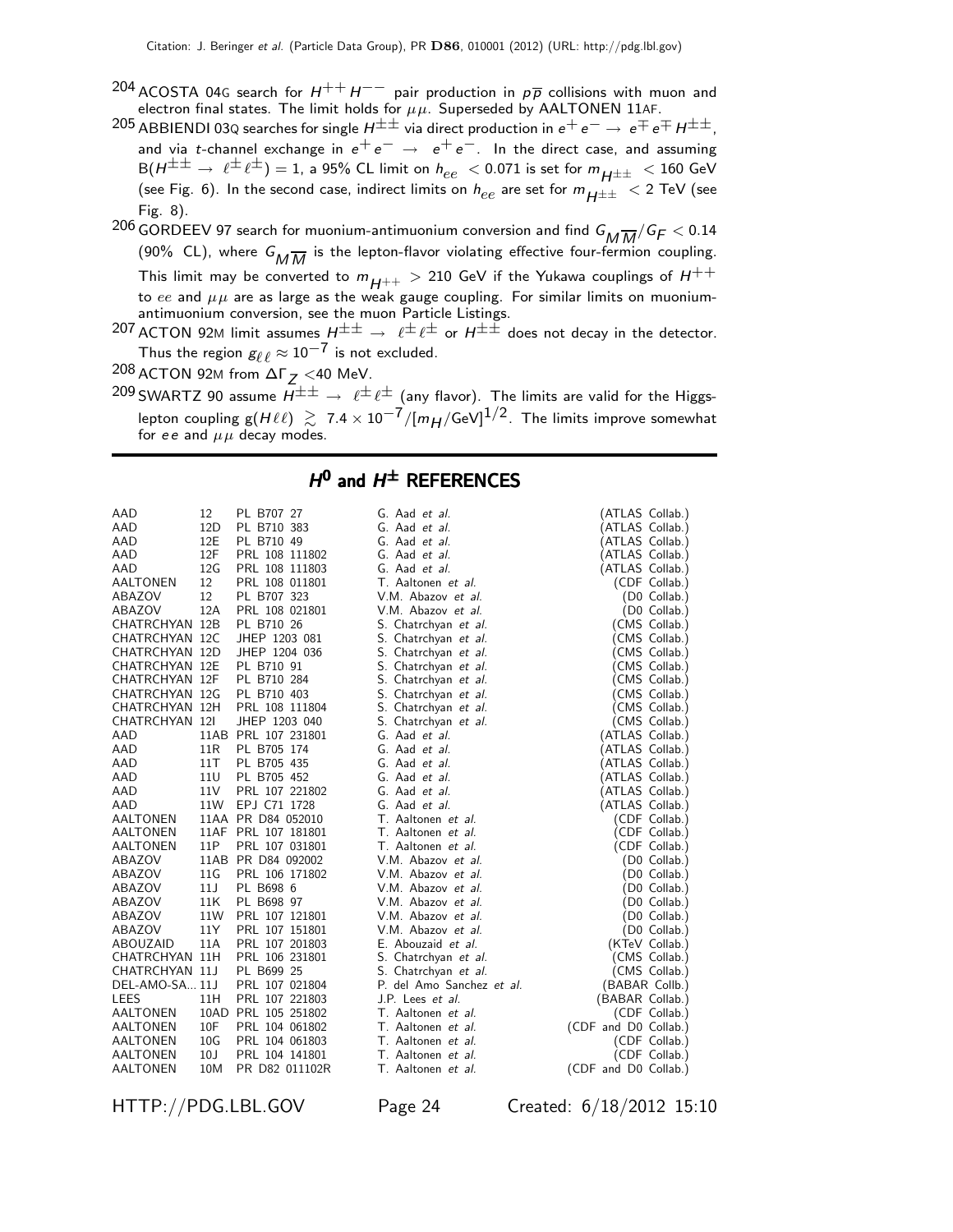| ABAZOV           | 10B             | PRL 104 061804      | V.M. Abazov <i>et al.</i>                       | (D0 Collab.)           |
|------------------|-----------------|---------------------|-------------------------------------------------|------------------------|
| ABAZOV           | 10C             | PRL 104 071801      | V.M. Abazov et al.                              | (D0 Collab.)           |
| ABAZOV           | 10D             | PRL 104 151801      | V.M. Abazov et al.                              | (D0 Collab.)           |
| ABAZOV           | 10T             | PRL 105 251801      | V.M. Abazov et al.                              | (D0 Collab.)           |
| ABBIENDI         | 10              | PL B682 381         | G. Abbiendi et al.                              | (OPAL Collab.)         |
|                  | 10              | JHEP 1008 003       | S. Andreas et al.                               |                        |
| ANDREAS          |                 |                     |                                                 | (DESY)                 |
| <b>DESCHAMPS</b> | 10              | PR D82 073012       | O. Deschamps et al.                             | (CLER, ORSAY, LAPP)    |
| ERLER            | 10A             | PR D81 051301       | J. Erler                                        | (UNAM)                 |
| <b>HYUN</b>      | 10              | PRL 105 091801      | H.J. Hyun et al.                                | (BELLE Collab.)        |
| SCHAEL           | 10              | JHEP 1005 049       | S. Schael et al.                                | (ALEPH Collab.)        |
| AALTONEN         | 09A             | PRL 102 021802      | T. Aaltonen et al.                              | (CDF Collab.)          |
| AALTONEN         |                 | 09AB PRL 103 061803 | T. Aaltonen et al.                              | (CDF Collab.)          |
| AALTONEN         |                 | 09AG PR D80 012002  | T. Aaltonen et al.                              |                        |
|                  |                 |                     |                                                 | (CDF Collab.)          |
| AALTONEN         | 09AI            | PRL 103 101802      | T. Aaltonen et al.                              | (CDF Collab.)          |
| AALTONEN         |                 | 09AJ PRL 103 101803 | T. Aaltonen et al.                              | (CDF Collab.)          |
| AALTONEN         |                 | 09AO PR D80 071101R | T. Aaltonen et al.                              | (CDF Collab.)          |
| AALTONEN         |                 | 09AR PRL 103 201801 | T. Aaltonen et al.                              | (CDF Collab.)          |
| AALTONEN         |                 | 09AS PRL 103 221801 | T. Aaltonen et al.                              | (CDF Collab.)          |
| ABAZOV           |                 | 09AC PR D80 051107R | V.M. Abazov et al.                              | (D0 Collab.)           |
| ABAZOV           |                 | 09AG PR D80 071102R | V.M. Abazov et al.                              | (D0 Collab.)           |
| ABAZOV           | 09AI            | PL B682 278         | V.M. Abazov et al.                              | (D0 Collab.)           |
|                  |                 |                     |                                                 |                        |
| ABAZOV           | 09C             | PRL 102 051803      | V.M. Abazov et al.                              | (D0 Collab.)           |
| ABAZOV           | 09F             | PRL 102 051804      | V.M. Abazov et al.                              | (D0 Collab.)           |
| ABAZOV           | 09P             | PRL 102 191802      | V.M. Abazov et al.                              | (D0 Collab.)           |
| ABAZOV           | 09Q             | PRL 102 231801      | V.M. Abazov et al.                              | (D0 Collab.)           |
| ABAZOV           | 09U             | PRL 102 251801      | V.M. Abazov et al.                              | (D0 Collab.)           |
| ABAZOV           | 09 <sub>V</sub> | PRL 103 061801      | V.M. Abazov et al.                              | (D0 Collab.)           |
| AUBERT           | 09P             | PRL 103 181801      | B. Aubert et al.                                | (BABAR Collab.)        |
| AUBERT           | 09Z             | PRL 103 081803      | B. Aubert et al.                                | (BABAR Collab.)        |
|                  |                 |                     |                                                 |                        |
| <b>FLACHER</b>   | 09              | EPJ C60 543         | H. Flacher et al.                               | (CERN, DESY, HAMB)     |
| TUNG             | 09              | PRL 102 051802      | Y.C. Tung et al.                                | (KEK E391a Collab.)    |
| AALTONEN         |                 | 08AA PRL 101 121801 | T. Aaltonen et al.                              | (CDF Collab.)          |
| AALTONEN         | 08 <sub>X</sub> | PRL 100 211801      | T. Aaltonen et al.                              | (CDF Collab.)          |
| ABAZOV           |                 | 08AJ PRL 101 221802 | V.M. Abazov et al.                              | (D0 Collab.)           |
| ABAZOV           |                 | 08AO PRL 101 251802 | V.M. Abazov et al.                              | (D0 Collab.)           |
| ABAZOV           | 08U             | PRL 101 051801      | V.M. Abazov et al.                              | (D0 Collab.)           |
| ABAZOV           | 08V             | PRL 101 071803      | V.M. Abazov et al.                              | (D0 Collab.)           |
|                  |                 |                     |                                                 |                        |
| ABAZOV           | 08W             | PRL 101 071804      | V.M. Abazov et al.                              | (D0 Collab.)           |
| ABAZOV           | 08Y             | PL B663 26          | V.M. Abazov et al.                              | $(D0$ Collab.)         |
| ABDALLAH         | 08B             | EPJ C54 1           | J. Abdallah et al.                              | (DELPHI Collab.)       |
| Also             |                 | EPJ C56 165 (errat) | J. Abdallah et al.                              | (DELPHI Collab.)       |
| LOVE             | 08              | PRL 101 151802      | W. Love et al.                                  | (CLEO Collab.)         |
| ABAZOV           | 07X             | PL B655 209         | V.M. Abazov et al.                              | (D0 Collab.)           |
| ABBIENDI         | 07              | EPJ C49 457         | G. Abbiendi et al.                              | (OPAL Collab.)         |
| <b>BESSON</b>    | 07              | PRL 98 052002       | D. Besson et al.                                | (CLEO Collab.)         |
| SCHAEL           | 07              | EPJ C49 439         | S. Schael et al.                                |                        |
|                  |                 |                     |                                                 | (ALEPH Collab.)        |
| ABAZOV           | 06              | PRL 96 011801       | V.M. Abazov et al.                              | (D0 Collab.)           |
| ABAZOV           | 060             | PRL 97 151804       | V.M. Abazov et al.                              | (D0 Collab.)           |
| ABAZOV           | 06Q             | PRL 97 161803       | V.M. Abazov et al.                              | (D0 Collab.)           |
| ABULENCIA        | 06E             | PRL 96 042003       | A. Abulencia et al.                             | (CDF Collab.)          |
| AKTAS            | 06A             | PL B638 432         | A. Aktas et al.                                 | (H1 Collab.)           |
| LEP-SLC          | 06              | PRPL 427 257        | ALEPH, DELPHI, L3, OPAL, SLD and working groups |                        |
| SCHAEL           | 06B             | EPJ C47 547         | S. Schael et al.                                | (LEP Collabs.)         |
| ABBIENDI         | 05A             | EPJ C40 317         | G. Abbiendi et al.                              | (OPAL Collab.)         |
| ABDALLAH         | 05D             | EPJ C44 147         | J. Abdallah et al.                              | (DELPHI Collab.)       |
|                  |                 |                     |                                                 |                        |
| ACHARD           | 05              | PL B609 35          | P. Achard et al.                                | (L3 Collab.)           |
| ACOSTA           | 05L             | PRL 95 071801       | D. Acosta et al.                                | (CDF Collab.)          |
| ACOSTA           | 05Q             | PR D72 072004       | D. Acosta et al.                                | (CDF Collab.)          |
| PARK             | 05              | PRL 94 021801       | H.K. Park et al.                                | (FNAL HyperCP Collab.) |
| ABAZOV           | 04E             | PRL 93 141801       | V.M. Abazov et al.                              | (D0 Collab.)           |
| ABBIENDI         | 04              | EPJ C32 453         | G. Abbiendi et al.                              | (OPAL Collab.)         |
| <b>ABBIENDI</b>  | 04K             | PL B597 11          | G. Abbiendi et al.                              | (OPAL Collab.)         |
| ABBIENDI         | 04M             | EPJ C37 49          | G. Abbiendi et al.                              | (OPAL Collab.)         |
| ABDALLAH         | 04              | EPJ C32 145         | J. Abdallah et al.                              | (DELPHI Collab.)       |
| ABDALLAH         | 04B             |                     | J. Abdallah et al.                              |                        |
|                  |                 | EPJ C32 475         |                                                 | (DELPHI Collab.)       |
| ABDALLAH         | 04I             | EPJ C34 399         | J. Abdallah et al.                              | (DELPHI Collab.)       |
| ABDALLAH         | 04L             | EPJ C35 313         | J. Abdallah et al.                              | (DELPHI Collab.)       |
| ABDALLAH         | 040             | EPJ C38 1           | J. Abdallah <i>et al.</i>                       | (DELPHI Collab.)       |
| ACHARD           | 04B             | PL B583 14          | P. Achard et al.                                | (L3 Collab.)           |
| ACHARD           | 04F             | PL B589 89          | P. Achard et al.                                | $(L3$ Collab.)         |
| <b>ACOSTA</b>    | 04G             | PRL 93 221802       | D. Acosta et al.                                | (CDF Collab.)          |

HTTP://PDG.LBL.GOV Page 25 Created: 6/18/2012 15:10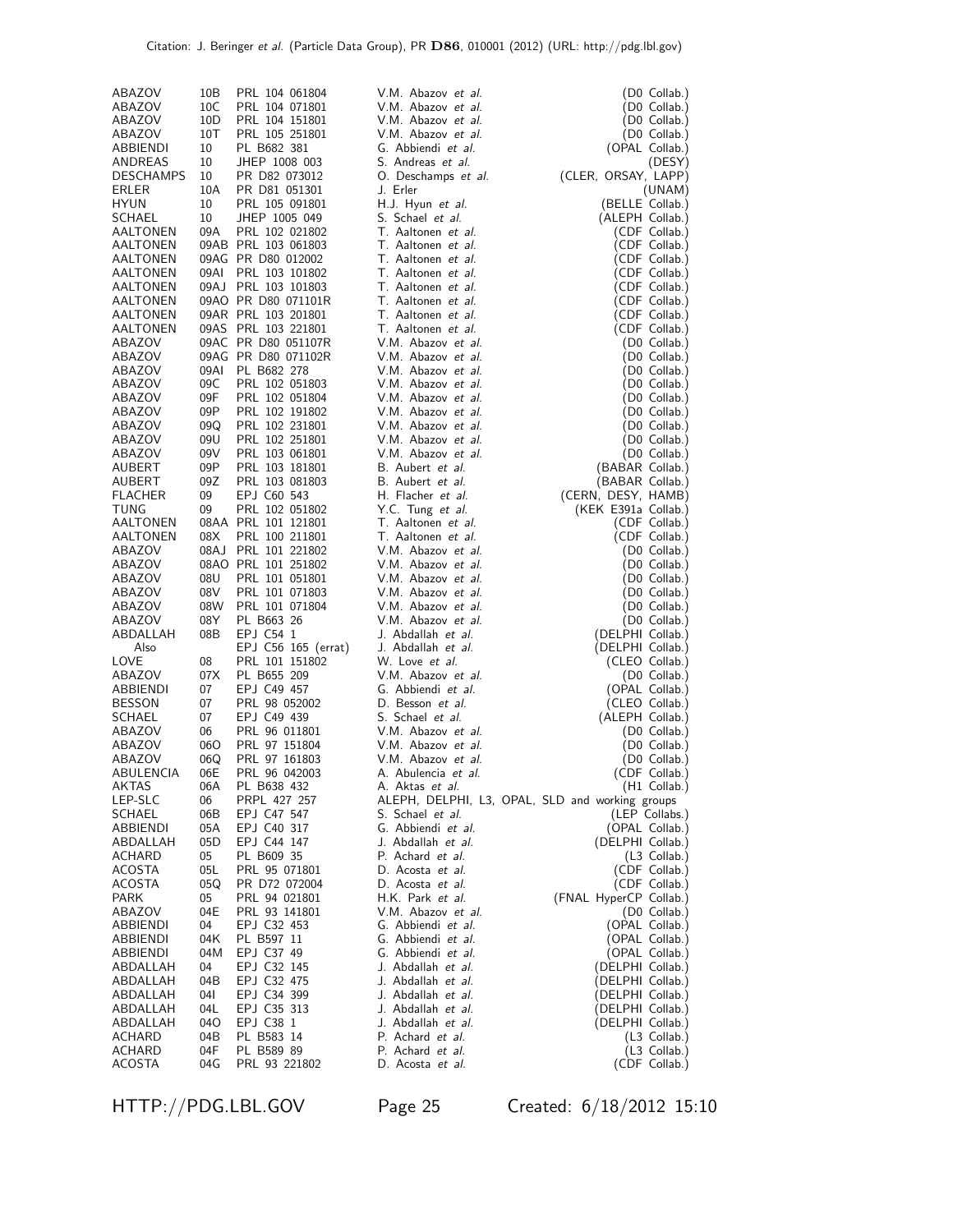| ABBIENDI<br>ABBIENDI        | 03<br>03B                          | PL B551 35<br>EPJ C26 479                                      | G. Abbiendi et al.<br>G. Abbiendi et al.               | (OPAL Collab.)<br>(OPAL Collab.)   |
|-----------------------------|------------------------------------|----------------------------------------------------------------|--------------------------------------------------------|------------------------------------|
| ABBIENDI<br>ABBIENDI        | 03F<br>03G                         | EPJ C27 311<br>EPJ C27 483                                     | G. Abbiendi et al.<br>G. Abbiendi et al.               | (OPAL Collab.)<br>(OPAL Collab.)   |
| ABBIENDI                    | 03Q                                | PL B577 93                                                     | G. Abbiendi et al.                                     | (OPAL Collab.)                     |
| ABDALLAH                    | 03                                 | PL B552 127                                                    | J. Abdallah et al.                                     | (DELPHI Collab.)                   |
| ACHARD<br>ACHARD            | 03C<br>03E                         | PL B568 191<br>PL B575 208                                     | P. Achard et al.<br>P. Achard et al.                   | $(L3$ Collab.)<br>(L3 Collab.)     |
| ACHARD                      | 03F                                | PL B576 18                                                     | P. Achard et al.                                       | $(L3$ Collab.)                     |
| CARENA                      | 03                                 | EPJ C26 601                                                    | M.S. Carena et al.                                     |                                    |
| <b>HEISTER</b>              | 03D                                | PL B565 61<br>ALEPH, DELPHI, L3, OPAL, LEP Higgs Working Group | A. Heister <i>et al.</i>                               | $(ALEPH, DELPHI, L3+)$             |
| ABAZOV                      | 02B                                | PRL 88 151803                                                  | V.M. Abazov et al.                                     | (D0 Collab.)                       |
| ABBIENDI                    | 02C                                | PL B526 221                                                    | G. Abbiendi et al.                                     | (OPAL Collab.)                     |
| ABBIENDI<br>ABBIENDI        | 02D<br>02F                         | EPJ C23 397<br>PL B544 44                                      | G. Abbiendi et al.<br>G. Abbiendi et al.               | (OPAL Collab.)<br>(OPAL Collab.)   |
| <b>ACHARD</b>               | 02C                                | PL B534 28                                                     | P. Achard et al.                                       | (L3 Collab.)                       |
| ACHARD                      | 02H                                | PL B545 30                                                     | P. Achard et al.                                       | $(L3$ Collab.)                     |
| AKEROYD<br><b>BORZUMATI</b> | 02 <sub>2</sub><br>02 <sub>2</sub> | PR D66 037702<br>PL B549 170                                   | A.G. Akeroyd et al.                                    |                                    |
| <b>HEISTER</b>              | 02                                 | PL B526 191                                                    | F.M. Borzumati, A. Djouadi<br>A. Heister <i>et al.</i> | (ALEPH Collab.)                    |
| <b>HEISTER</b>              | 02L                                | PL B544 16                                                     | A. Heister et al.                                      | (ALEPH Collab.)                    |
| <b>HEISTER</b>              | 02M                                | PL B544 25                                                     | A. Heister et al.                                      | (ALEPH Collab.)                    |
| <b>HEISTER</b><br>ABBIENDI  | 02P<br>01E                         | PL B543 1<br>EPJ C18 425                                       | A. Heister et al.<br>G. Abbiendi et al.                | (ALEPH Collab.)<br>(OPAL Collab.)  |
| ABBIENDI                    | 01Q                                | PL B520 1                                                      | G. Abbiendi et al.                                     | (OPAL Collab.)                     |
| ABREU                       | 01F                                | PL B507 89                                                     | P. Abreu et al.                                        | (DELPHI Collab.)                   |
| ACHARD                      | 01C                                | PL B517 319                                                    | P. Achard et al.                                       | $(L3$ Collab.)                     |
| AFFOLDER<br>BARATE          | 01H<br>01C                         | PR D64 092002<br>PL B499 53                                    | T. Affolder et al.<br>R. Barate et al.                 | (CDF Collab.)<br>(ALEPH Collab.)   |
| <b>BARATE</b>               | 01E                                | EPJ C19 213                                                    | R. Barate et al.                                       | (ALEPH Collab.)                    |
| GAMBINO                     | 01                                 | NP B611 338                                                    | P. Gambino, M. Misiak                                  |                                    |
| ACCIARRI                    | 00M                                | PL B485 85                                                     | M. Acciarri et al.                                     | (L3 Collab.)                       |
| ACCIARRI<br><b>ACCIARRI</b> | 00R<br>00S                         | PL B489 102<br>PL B489 115                                     | M. Acciarri et al.<br>M. Acciarri et al.               | (L3 Collab.)<br>(L3 Collab.)       |
| AFFOLDER                    | 001                                | PR D62 012004                                                  | T. Affolder et al.                                     | (CDF Collab.)                      |
| <b>BARATE</b>               | 00 <sub>L</sub>                    | PL B487 241                                                    | R. Barate et al.                                       | (ALEPH Collab.)                    |
| <b>PDG</b>                  | $00\,$<br>99E                      | EPJ C15 1                                                      | D.E. Groom et al.<br>G. Abbiendi et al.                |                                    |
| ABBIENDI<br>ABBIENDI        | 99O                                | EPJ C7 407<br>PL B464 311                                      | G. Abbiendi et al.                                     | (OPAL Collab.)<br>(OPAL Collab.)   |
| ABBOTT                      | 99B                                | PRL 82 2244                                                    | B. Abbott et al.                                       | (D0 Collab.)                       |
| ABBOTT                      | 99E                                | PRL 82 4975                                                    | B. Abbott et al.                                       | (D0 Collab.)                       |
| ABREU<br>ACKERSTAFF         | 99P<br>99D                         | PL B458 431<br>EPJ C83                                         | P. Abreu et al.<br>K. Ackerstaff et al.                | (DELPHI Collab.)<br>(OPAL Collab.) |
| CARENA                      | 99B                                | hep-ph/9912223                                                 | M.S. Carena et al.                                     |                                    |
| CERN-TH/99-374              |                                    |                                                                |                                                        |                                    |
| ABBOTT                      | 98                                 | PRL 80 442                                                     | B. Abbott et al.                                       | (D0 Collab.)                       |
| ACKERSTAFF<br>ACKERSTAFF    | 98S<br>98Y                         | EPJ C5 19<br>PL B437 218                                       | K. Ackerstaff et al.<br>K. Ackerstaff et al.           | (OPAL Collab.)<br>(OPAL Collab.)   |
| GONZALEZ-G98B               |                                    | PR D57 7045                                                    | M.C. Gonzalez-Garcia, S.M. Lietti, S.F. Novaes         |                                    |
| PDG                         | 98                                 | EPJ C3 1                                                       | C. Caso et al.                                         |                                    |
| ABE<br>ACCIARRI             | 97L<br>97F                         | PRL 79 357<br>PL B396 327                                      | F. Abe <i>et al.</i><br>M. Acciarri et al.             | (CDF Collab.)                      |
| AMMAR                       | 97B                                | PRL 78 4686                                                    | R. Ammar et al.                                        | (L3 Collab.)<br>(CLEO Collab.)     |
| COARASA                     | 97                                 | PL B406 337                                                    | J.A. Coarasa, R.A. Jimenez, J. Sola                    |                                    |
| GORDEEV                     | 97                                 | PAN 60 1164                                                    | V.A. Gordeev et al.                                    | (PNPI)                             |
| <b>GUCHAIT</b>              | 97                                 | Translated from YAF 60 1291.<br>PR D55 7263                    | M. Guchait, D.P. Roy                                   | (TATA)                             |
| KRAWCZYK                    | 97                                 | PR D55 6968                                                    | M. Krawczyk, J. Zochowski                              | (WARS)                             |
| MANGANO                     | 97                                 | PL B410 299                                                    | M. Mangano, S. Slabospitsky                            |                                    |
| STAHL<br>ALEXANDER          | 97<br>96H                          | ZPHY C74 73<br>ZPHY C71 1                                      | A. Stahl, H. Voss<br>G. Alexander et al.               | (BONN)<br>(OPAL Collab.)           |
| <b>PDG</b>                  | 96                                 | PR D54 1                                                       | R. M. Barnett et al.                                   |                                    |
| ABREU                       | 95H                                | ZPHY C67 69                                                    | P. Abreu et al.                                        | (DELPHI Collab.)                   |
| ALAM                        | 95                                 | PRL 74 2885                                                    | M.S. Alam et al.                                       | (CLEO Collab.)                     |
| ASAKA<br><b>BUSKULIC</b>    | 95<br>95                           | PL B345 36<br>PL B343 444                                      | T. Asaka, K.I. Hikasa<br>D. Buskulic et al.            | (TOHOK)<br>(ALEPH Collab.)         |
| GROSSMAN                    | 95B                                | PL B357 630                                                    | Y. Grossman, H. Haber, Y. Nir                          |                                    |
| GROSSMAN                    | 94                                 | PL B332 373                                                    | Y. Grossman, Z. Ligeti                                 |                                    |
| STAHL<br>ACTON              | 94<br>92M                          | PL B324 121<br>PL B295 347                                     | A. Stahl<br>P.D. Acton et al.                          | (BONN)<br>(OPAL Collab.)           |
|                             |                                    |                                                                |                                                        |                                    |

HTTP://PDG.LBL.GOV Page 26 Created: 6/18/2012 15:10